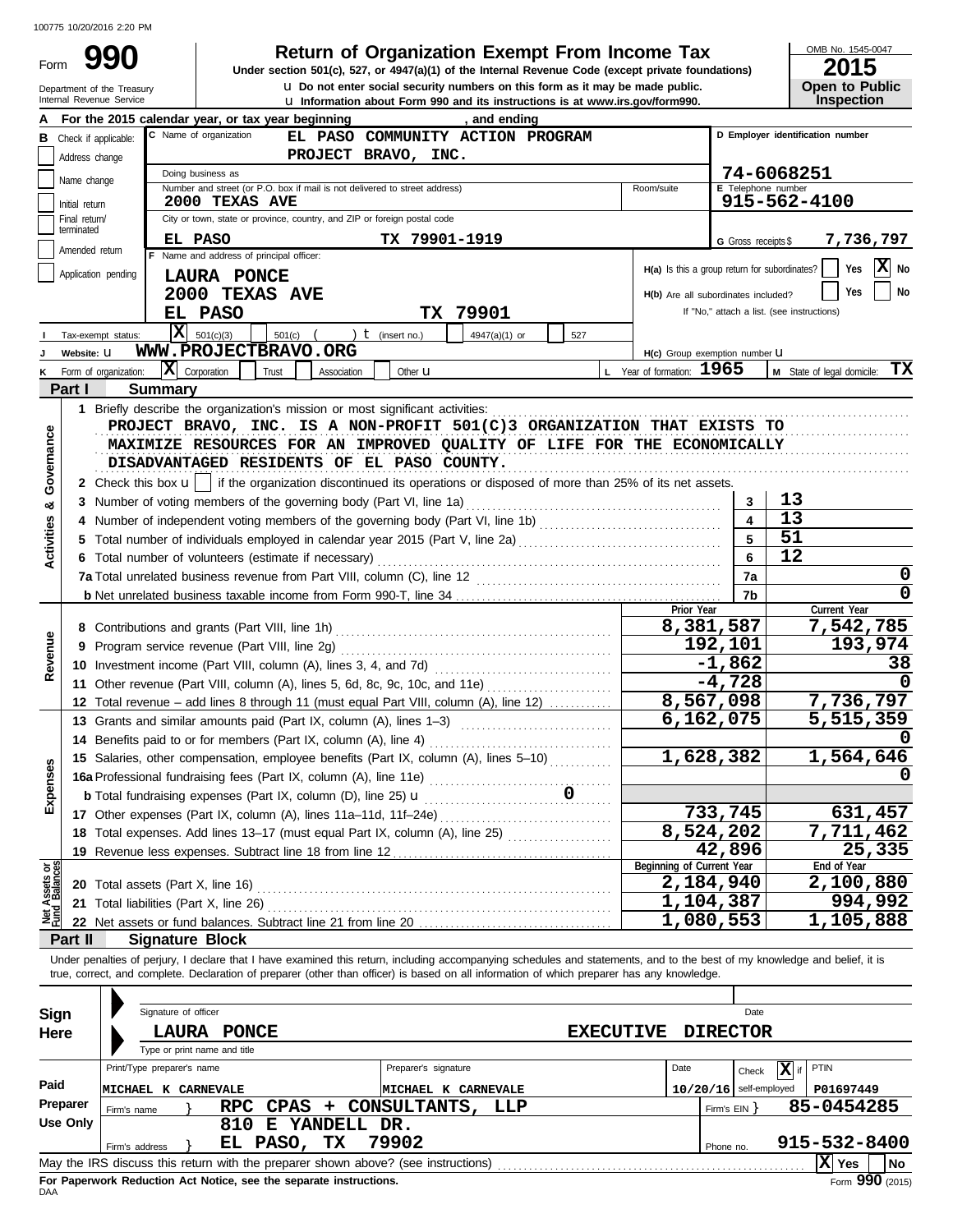|              | 74-6068251<br>Form 990 (2015) EL PASO COMMUNITY ACTION PROGRAM                                                                                                                                                                                                                                                                                                                                                                                                                                                                                                                                                                                                                                                                                                                                                                                                                                                                                                                                                                                                                                                                                                                                                                                                                                                                                                                                                                                                                                                                                                                                                                | Page 2                  |
|--------------|-------------------------------------------------------------------------------------------------------------------------------------------------------------------------------------------------------------------------------------------------------------------------------------------------------------------------------------------------------------------------------------------------------------------------------------------------------------------------------------------------------------------------------------------------------------------------------------------------------------------------------------------------------------------------------------------------------------------------------------------------------------------------------------------------------------------------------------------------------------------------------------------------------------------------------------------------------------------------------------------------------------------------------------------------------------------------------------------------------------------------------------------------------------------------------------------------------------------------------------------------------------------------------------------------------------------------------------------------------------------------------------------------------------------------------------------------------------------------------------------------------------------------------------------------------------------------------------------------------------------------------|-------------------------|
|              | <b>Statement of Program Service Accomplishments</b><br>Part III                                                                                                                                                                                                                                                                                                                                                                                                                                                                                                                                                                                                                                                                                                                                                                                                                                                                                                                                                                                                                                                                                                                                                                                                                                                                                                                                                                                                                                                                                                                                                               | $\overline{\mathbf{x}}$ |
|              | Check if Schedule O contains a response or note to any line in this Part III<br>1 Briefly describe the organization's mission:                                                                                                                                                                                                                                                                                                                                                                                                                                                                                                                                                                                                                                                                                                                                                                                                                                                                                                                                                                                                                                                                                                                                                                                                                                                                                                                                                                                                                                                                                                |                         |
|              | PROJECT BRAVO, INC. IS A NON-PROFIT 501(C)3 ORGANIZATION THAT EXISTS TO<br>MAXIMIZE RESOURCES FOR AN IMPROVED QUALITY OF LIFE FOR THE ECONOMICALLY<br>DISADVANTAGED RESIDENTS OF EL PASO COUNTY.                                                                                                                                                                                                                                                                                                                                                                                                                                                                                                                                                                                                                                                                                                                                                                                                                                                                                                                                                                                                                                                                                                                                                                                                                                                                                                                                                                                                                              |                         |
| $\mathbf{2}$ | Did the organization undertake any significant program services during the year which were not listed on the<br>Yes $\overline{X}$ No<br>prior Form 990 or 990-EZ?<br>If "Yes," describe these new services on Schedule O.                                                                                                                                                                                                                                                                                                                                                                                                                                                                                                                                                                                                                                                                                                                                                                                                                                                                                                                                                                                                                                                                                                                                                                                                                                                                                                                                                                                                    |                         |
| 3            | Did the organization cease conducting, or make significant changes in how it conducts, any program<br>Yes $ X $ No<br>services?                                                                                                                                                                                                                                                                                                                                                                                                                                                                                                                                                                                                                                                                                                                                                                                                                                                                                                                                                                                                                                                                                                                                                                                                                                                                                                                                                                                                                                                                                               |                         |
| 4            | If "Yes," describe these changes on Schedule O.<br>Describe the organization's program service accomplishments for each of its three largest program services, as measured by<br>expenses. Section $501(c)(3)$ and $501(c)(4)$ organizations are required to report the amount of grants and allocations to others,<br>the total expenses, and revenue, if any, for each program service reported.                                                                                                                                                                                                                                                                                                                                                                                                                                                                                                                                                                                                                                                                                                                                                                                                                                                                                                                                                                                                                                                                                                                                                                                                                            |                         |
|              | 5,029,007<br>including grants of $$$ 4,628,892<br>) (Revenue \$<br>(Express \$<br>4a (Code:<br>PROGRAM PURPOSE:<br>THE COMPREHENSIVE ENERGY ASSISTANCE PROGRAM (CEAP) PROVIDES<br><b>UTILITY</b><br>ASSISTANCE, REPAIR OF HVAC UNITS, AND EDUCATION ON REDUCING UTILITY<br>CONSUMPTION TO HOUSEHOLDS LIVING AT OR BELOW 125% OF THE FEDERAL POVERTY<br>LEVEL AND OTHER GUIDELINES PROVIDED BY THE OFFICE OF COMMUNITY AFFAIRS<br>THROUGH THE LOW-INCOME HOME ENERGY ASSISTANCE ACT OF 1981 AS AMENDED (42<br>U.S.C. SEC. 8621 ET SEQ.) AND THE TEXAS DEPARTMENT OF HOUSING AND COMMUNITY<br>AFFAIRS THROUGH THE TEXAS ADMINISTRATIVE CODE. PRIORITY IS GIVEN TO<br>HOUSEHOLDS WITH PEOPLE OVER AGE 55, PERSONS WITH DISABILITIES, CHILDREN<br>UNDER AGE 5, AND HOUSEHOLDS WITH HIGH CONSUMPTION OF UTILITIES.<br>1, 114, 883 including grants of \$<br>876,409<br>) (Expenses \$<br>4b (Code:<br>) (Revenue \$<br>THE LOW INCOME HOME ENERGY ASSISTANCE PROGRAM (LIHEAP)<br><b>PROVIDES</b><br>WEATHERIZATION SERVICES AND EDUCATION ON REDUCING ENERGY CONSUMPTION TO<br>LOW-INCOME HOUSEHOLDS LIVING AT OR BELOW 125% OF THE FEDERAL POVERTY LEVEL<br>WITH THE GOAL OF REDUCING ENERGY CONSUMPTION WITHIN FIVE YEARS EQUAL<br>TO THE<br>OF THE WEATHERIZATION MEASURES IMPLEMENTED. HOMES ARE ASSESSED PER<br>COST<br>GUIDELINES PROVIDED BY THE U.S. DEPARTMENT OF ENERGY (DOE) AND THE TEXAS<br>DEPARTMENT OF HOUSING AND COMMUNITY AFFAIRS THROUGH THE TEXAS<br>ADMINISTRATIVE CODE. PRIORITY IS GIVEN TO HOUSEHOLDS WITH PEOPLE OVER AGE<br>55, PERSONS WITH DISABILITIES, CHILDREN UNDER AGE 5, AND<br>HOUSEHOLDS WITH |                         |
|              | HIGH CONSUMPTION OF UTILITIES.                                                                                                                                                                                                                                                                                                                                                                                                                                                                                                                                                                                                                                                                                                                                                                                                                                                                                                                                                                                                                                                                                                                                                                                                                                                                                                                                                                                                                                                                                                                                                                                                |                         |
|              | THE COMMUNITY SERVICES BLOCK GRANT (CSBG) PROVIDES FUNDING FOR ACTIVITIES<br>THAT REDUCE POVERTY, REVITALIZE COMMUNITIES, EMPOWER LOW-INCOME FAMILIES,<br>AND ALLOW INDIVIDUALS TO BECOME FULLY SELF-SUFFICIENT. THE FOLLOWING<br>SERVICES ARE PROVIDED USING CSBG FUNDS: GED INSTRUCTION AND SCHOLARSHIPS<br>FOR TESTING, 36 AFFORDABLE HOUSING UNITS, INTENSIVE CASE MANAGEMENT FOR<br>INDIVIDUALS WANTING TO TRANSITION OUT OF POVERTY, HVAC REPAIR, HOUSING<br>COUNSELING, PATIENT ASSISTANCE TO ACCESS FREE OR LOW-COST MEDICAL SERVICES,<br>UTILITY ASSISTANCE, WEATHERIZATION SERVICES, AND INFORMATION & REFERRAL TO<br>COMMUNITY RESOURCES. PROGRAM GUIDANCE AND MONITORING IS PROVIDED BY THE<br>OFFICE OF COMMUNITY AFFAIRS, THE TEXAS DEPARTMENT OF HOUSING AND COMMUNITY<br>AFFAIRS, AND OTHER PUBLIC AND PRIVATE GRANTORS FOR SPECIFIC PROGRAMS THAT<br>4d Other program services (Describe in Schedule O.)                                                                                                                                                                                                                                                                                                                                                                                                                                                                                                                                                                                                                                                                                                     |                         |
|              | (Expenses \$<br>including grants of \$<br>) (Revenue \$                                                                                                                                                                                                                                                                                                                                                                                                                                                                                                                                                                                                                                                                                                                                                                                                                                                                                                                                                                                                                                                                                                                                                                                                                                                                                                                                                                                                                                                                                                                                                                       |                         |
|              | 6,968,968<br>4e Total program service expenses u                                                                                                                                                                                                                                                                                                                                                                                                                                                                                                                                                                                                                                                                                                                                                                                                                                                                                                                                                                                                                                                                                                                                                                                                                                                                                                                                                                                                                                                                                                                                                                              |                         |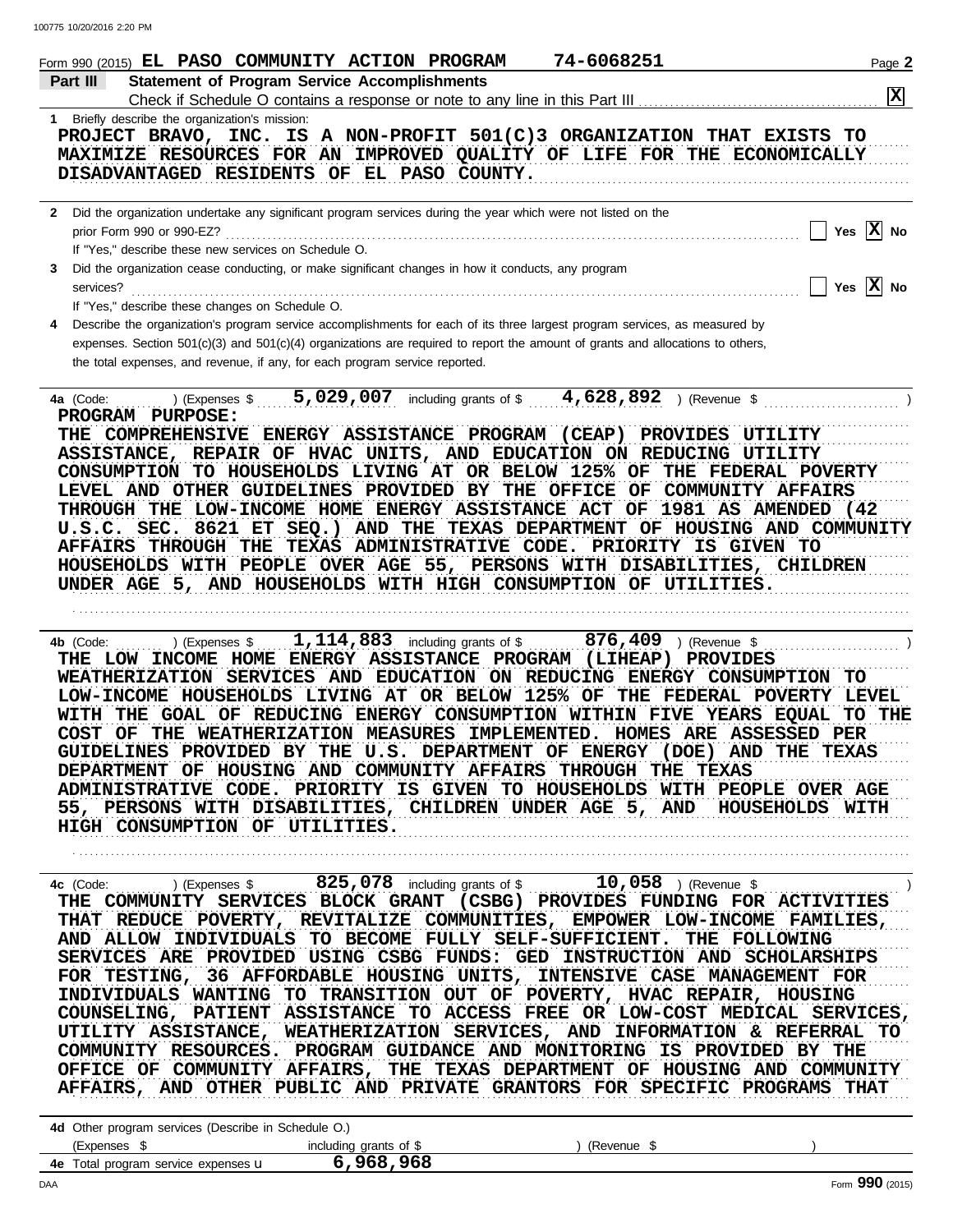## **Part IV Checklist of Required Schedules** Form 990 (2015) Page **3 EL PASO COMMUNITY ACTION PROGRAM 74-6068251**

|     |                                                                                                                                                                                                                                                   |              | Yes              | No                           |
|-----|---------------------------------------------------------------------------------------------------------------------------------------------------------------------------------------------------------------------------------------------------|--------------|------------------|------------------------------|
| 1   | Is the organization described in section $501(c)(3)$ or $4947(a)(1)$ (other than a private foundation)? If "Yes,"                                                                                                                                 |              |                  |                              |
|     | complete Schedule A                                                                                                                                                                                                                               | 1            | X<br>$\mathbf x$ |                              |
| 2   |                                                                                                                                                                                                                                                   | $\mathbf{2}$ |                  |                              |
| 3   | Did the organization engage in direct or indirect political campaign activities on behalf of or in opposition to<br>candidates for public office? If "Yes," complete Schedule C, Part I                                                           | 3            |                  | X                            |
| 4   | Section 501(c)(3) organizations. Did the organization engage in lobbying activities, or have a section 501(h)                                                                                                                                     |              |                  |                              |
|     | election in effect during the tax year? If "Yes," complete Schedule C, Part II                                                                                                                                                                    | 4            |                  | X                            |
| 5   | Is the organization a section $501(c)(4)$ , $501(c)(5)$ , or $501(c)(6)$ organization that receives membership dues,                                                                                                                              |              |                  |                              |
|     | assessments, or similar amounts as defined in Revenue Procedure 98-19? If "Yes," complete Schedule C,                                                                                                                                             |              |                  |                              |
|     | Part III                                                                                                                                                                                                                                          | 5            |                  | X                            |
| 6   | Did the organization maintain any donor advised funds or any similar funds or accounts for which donors                                                                                                                                           |              |                  |                              |
|     | have the right to provide advice on the distribution or investment of amounts in such funds or accounts? If                                                                                                                                       |              |                  |                              |
|     | "Yes," complete Schedule D, Part I                                                                                                                                                                                                                | 6            |                  | X                            |
| 7   | Did the organization receive or hold a conservation easement, including easements to preserve open space,                                                                                                                                         |              |                  |                              |
|     | the environment, historic land areas, or historic structures? If "Yes," complete Schedule D, Part II                                                                                                                                              | 7            |                  | X                            |
| 8   | Did the organization maintain collections of works of art, historical treasures, or other similar assets? If "Yes,"                                                                                                                               |              |                  |                              |
|     | complete Schedule D, Part III                                                                                                                                                                                                                     | 8            |                  | X                            |
| 9   | Did the organization report an amount in Part X, line 21, for escrow or custodial account liability, serve as a                                                                                                                                   |              |                  |                              |
|     | custodian for amounts not listed in Part X; or provide credit counseling, debt management, credit repair, or                                                                                                                                      |              |                  |                              |
|     | debt negotiation services? If "Yes," complete Schedule D, Part IV                                                                                                                                                                                 | 9            |                  | X                            |
| 10  | Did the organization, directly or through a related organization, hold assets in temporarily restricted                                                                                                                                           |              |                  |                              |
|     | endowments, permanent endowments, or quasi-endowments? If "Yes," complete Schedule D, Part V                                                                                                                                                      | 10           |                  | х                            |
| 11  | If the organization's answer to any of the following questions is "Yes," then complete Schedule D, Parts VI,                                                                                                                                      |              |                  |                              |
|     | VII, VIII, IX, or X as applicable.                                                                                                                                                                                                                |              |                  |                              |
| a   | Did the organization report an amount for land, buildings, and equipment in Part X, line 10? If "Yes,"                                                                                                                                            |              |                  |                              |
|     | complete Schedule D, Part VI                                                                                                                                                                                                                      | 11a          | х                |                              |
| b   | Did the organization report an amount for investments—other securities in Part X, line 12 that is 5% or more                                                                                                                                      |              |                  |                              |
|     | of its total assets reported in Part X, line 16? If "Yes," complete Schedule D, Part VII                                                                                                                                                          | 11b          |                  | X                            |
|     | Did the organization report an amount for investments—program related in Part X, line 13 that is 5% or more                                                                                                                                       |              |                  |                              |
|     |                                                                                                                                                                                                                                                   | 11c          |                  | X                            |
| d   | Did the organization report an amount for other assets in Part X, line 15 that is 5% or more of its total assets                                                                                                                                  |              |                  |                              |
|     | reported in Part X, line 16? If "Yes," complete Schedule D, Part IX                                                                                                                                                                               | 11d          |                  | X<br>$\overline{\mathbf{x}}$ |
| е   |                                                                                                                                                                                                                                                   | 11e          |                  |                              |
| f   | Did the organization's separate or consolidated financial statements for the tax year include a footnote that addresses<br>the organization's liability for uncertain tax positions under FIN 48 (ASC 740)? If "Yes," complete Schedule D, Part X | 11f          | х                |                              |
| 12a | Did the organization obtain separate, independent audited financial statements for the tax year? If "Yes," complete                                                                                                                               |              |                  |                              |
|     | Schedule D. Parts XI and XII                                                                                                                                                                                                                      | 12a          | х                |                              |
|     | <b>b</b> Was the organization included in consolidated, independent audited financial statements for the tax year? If                                                                                                                             |              |                  |                              |
|     | "Yes," and if the organization answered "No" to line 12a, then completing Schedule D, Parts XI and XII is optional                                                                                                                                | 12b          |                  | X                            |
| 13  |                                                                                                                                                                                                                                                   | 13           |                  | $\overline{\textbf{x}}$      |
| 14a |                                                                                                                                                                                                                                                   | 14a          |                  | $\mathbf x$                  |
| b   | Did the organization have aggregate revenues or expenses of more than \$10,000 from grantmaking,                                                                                                                                                  |              |                  |                              |
|     | fundraising, business, investment, and program service activities outside the United States, or aggregate                                                                                                                                         |              |                  |                              |
|     | foreign investments valued at \$100,000 or more? If "Yes," complete Schedule F, Parts I and IV [[[[[[[[[[[[[[[                                                                                                                                    | 14b          |                  | X                            |
| 15  | Did the organization report on Part IX, column (A), line 3, more than \$5,000 of grants or other assistance to or                                                                                                                                 |              |                  |                              |
|     |                                                                                                                                                                                                                                                   | 15           |                  | X                            |
| 16  | Did the organization report on Part IX, column (A), line 3, more than \$5,000 of aggregate grants or other                                                                                                                                        |              |                  |                              |
|     |                                                                                                                                                                                                                                                   | 16           |                  | X                            |
| 17  | Did the organization report a total of more than \$15,000 of expenses for professional fundraising services on                                                                                                                                    |              |                  |                              |
|     |                                                                                                                                                                                                                                                   | 17           |                  | X                            |
| 18  | Did the organization report more than \$15,000 total of fundraising event gross income and contributions on                                                                                                                                       |              |                  |                              |
|     |                                                                                                                                                                                                                                                   | 18           |                  | X                            |
| 19  | Did the organization report more than \$15,000 of gross income from gaming activities on Part VIII, line 9a?                                                                                                                                      |              |                  |                              |
|     |                                                                                                                                                                                                                                                   | 19           |                  | X                            |

Form **990** (2015)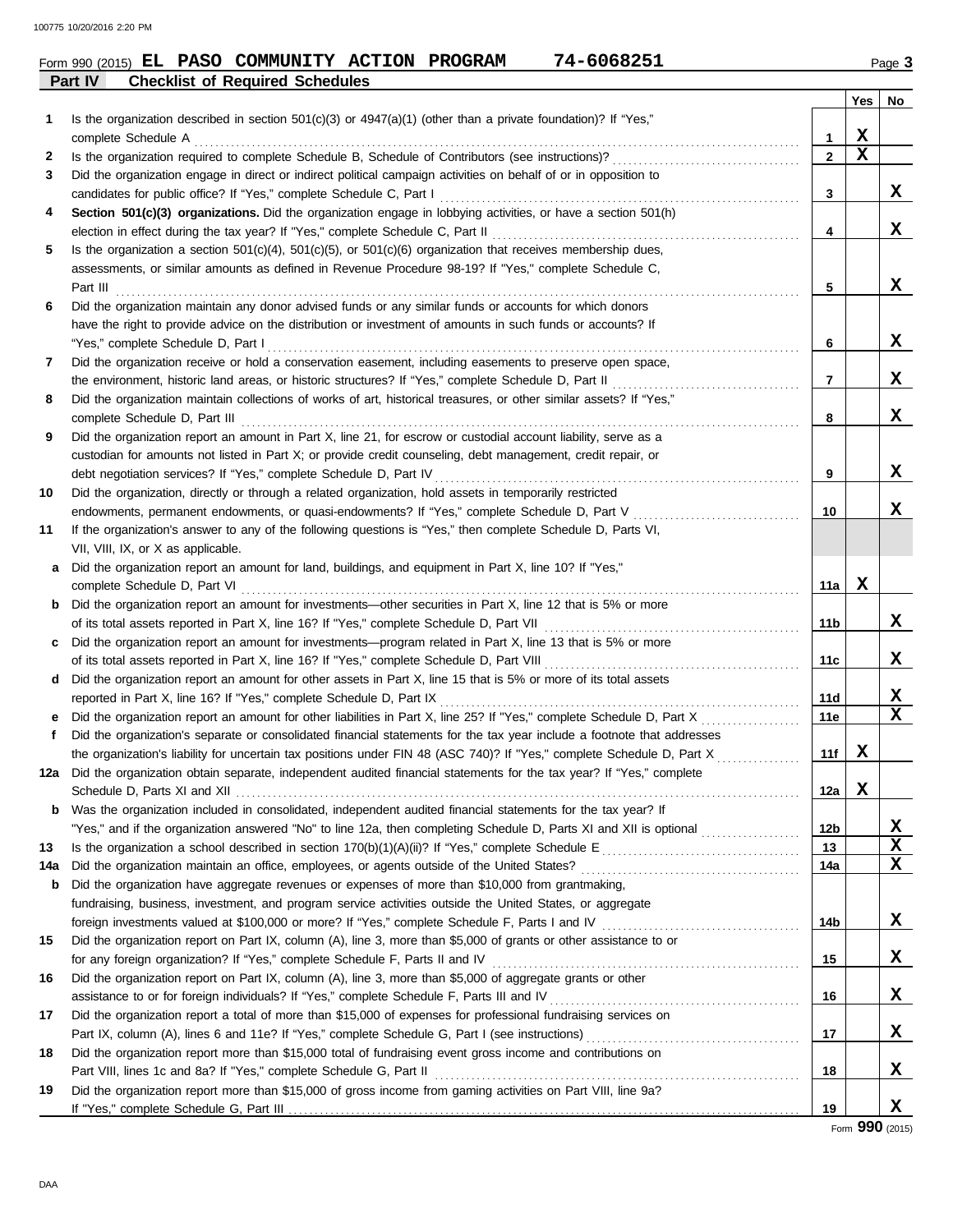|     | <b>Checklist of Required Schedules (continued)</b><br>Part IV                                                         |                 |     |                  |
|-----|-----------------------------------------------------------------------------------------------------------------------|-----------------|-----|------------------|
|     |                                                                                                                       |                 | Yes | No               |
| 20a | Did the organization operate one or more hospital facilities? If "Yes," complete Schedule H                           | 20a             |     | X                |
| b   |                                                                                                                       | 20 <sub>b</sub> |     |                  |
| 21  | Did the organization report more than \$5,000 of grants or other assistance to any domestic organization or           |                 |     |                  |
|     | domestic government on Part IX, column (A), line 1? If "Yes," complete Schedule I, Parts I and II                     | 21              |     | x                |
| 22  | Did the organization report more than \$5,000 of grants or other assistance to or for domestic individuals on         |                 |     |                  |
|     | Part IX, column (A), line 2? If "Yes," complete Schedule I, Parts I and III                                           | 22              | X   |                  |
| 23  | Did the organization answer "Yes" to Part VII, Section A, line 3, 4, or 5 about compensation of the                   |                 |     |                  |
|     | organization's current and former officers, directors, trustees, key employees, and highest compensated               |                 |     |                  |
|     | employees? If "Yes," complete Schedule J                                                                              | 23              |     | x                |
| 24a | Did the organization have a tax-exempt bond issue with an outstanding principal amount of more than                   |                 |     |                  |
|     | \$100,000 as of the last day of the year, that was issued after December 31, 2002? If "Yes," answer lines 24b         |                 |     |                  |
|     | through 24d and complete Schedule K. If "No," go to line 25a                                                          | 24a             |     | x                |
| b   | Did the organization invest any proceeds of tax-exempt bonds beyond a temporary period exception?                     | 24b             |     |                  |
|     | Did the organization maintain an escrow account other than a refunding escrow at any time during the year             |                 |     |                  |
|     | to defease any tax-exempt bonds?                                                                                      | 24c             |     |                  |
| d   | Did the organization act as an "on behalf of" issuer for bonds outstanding at any time during the year?               | 24d             |     |                  |
| 25a | Section 501(c)(3), 501(c)(4), and 501(c)(29) organizations. Did the organization engage in an excess benefit          |                 |     |                  |
|     | transaction with a disqualified person during the year? If "Yes," complete Schedule L, Part I                         | 25a             |     | x                |
| b   | Is the organization aware that it engaged in an excess benefit transaction with a disqualified person in a prior      |                 |     |                  |
|     | year, and that the transaction has not been reported on any of the organization's prior Forms 990 or 990-EZ?          |                 |     |                  |
|     | If "Yes," complete Schedule L, Part I                                                                                 | 25 <sub>b</sub> |     | X                |
| 26  | Did the organization report any amount on Part X, line 5, 6, or 22 for receivables from or payables to any            |                 |     |                  |
|     | current or former officers, directors, trustees, key employees, highest compensated employees, or                     |                 |     |                  |
|     | disqualified persons? If "Yes," complete Schedule L, Part II                                                          | 26              |     | X                |
| 27  | Did the organization provide a grant or other assistance to an officer, director, trustee, key employee,              |                 |     |                  |
|     | substantial contributor or employee thereof, a grant selection committee member, or to a 35% controlled               |                 |     |                  |
|     | entity or family member of any of these persons? If "Yes," complete Schedule L, Part III                              | 27              |     | x                |
| 28  | Was the organization a party to a business transaction with one of the following parties (see Schedule L,             |                 |     |                  |
|     | Part IV instructions for applicable filing thresholds, conditions, and exceptions):                                   |                 |     |                  |
| а   | A current or former officer, director, trustee, or key employee? If "Yes," complete Schedule L, Part IV               | 28a             |     | X                |
| b   | A family member of a current or former officer, director, trustee, or key employee? If "Yes," complete                |                 |     |                  |
|     | Schedule L, Part IV                                                                                                   | 28b             |     | X                |
| с   | An entity of which a current or former officer, director, trustee, or key employee (or a family member thereof)       |                 |     |                  |
|     | was an officer, director, trustee, or direct or indirect owner? If "Yes," complete Schedule L, Part IV                | 28c             |     | X<br>$\mathbf x$ |
| 29  | Did the organization receive more than \$25,000 in non-cash contributions? If "Yes," complete Schedule M              | 29              |     |                  |
|     | Did the organization receive contributions of art, historical treasures, or other similar assets, or qualified        |                 |     |                  |
|     | conservation contributions? If "Yes," complete Schedule M                                                             | 30              |     | X                |
| 31  | Did the organization liquidate, terminate, or dissolve and cease operations? If "Yes," complete Schedule N,           |                 |     |                  |
|     | Part I                                                                                                                | 31              |     | x                |
| 32  | Did the organization sell, exchange, dispose of, or transfer more than 25% of its net assets? If "Yes,"               |                 |     |                  |
|     | complete Schedule N, Part II                                                                                          | 32              |     | X                |
| 33  | Did the organization own 100% of an entity disregarded as separate from the organization under Regulations            |                 |     |                  |
|     | sections 301.7701-2 and 301.7701-3? If "Yes," complete Schedule R, Part I                                             | 33              |     | X                |
| 34  | Was the organization related to any tax-exempt or taxable entity? If "Yes," complete Schedule R, Parts II, III,       |                 |     |                  |
|     | or IV, and Part V, line 1                                                                                             | 34              |     | X<br>$\mathbf x$ |
| 35a |                                                                                                                       | 35a             |     |                  |
| b   | If "Yes" to line 35a, did the organization receive any payment from or engage in any transaction with a               |                 |     |                  |
|     |                                                                                                                       | 35 <sub>b</sub> |     |                  |
| 36  | Section 501(c)(3) organizations. Did the organization make any transfers to an exempt non-charitable                  |                 |     |                  |
|     | related organization? If "Yes," complete Schedule R, Part V, line 2                                                   | 36              |     | x                |
| 37  | Did the organization conduct more than 5% of its activities through an entity that is not a related organization      |                 |     |                  |
|     | and that is treated as a partnership for federal income tax purposes? If "Yes," complete Schedule R,                  |                 |     | x                |
|     | Part VI<br>Did the organization complete Schedule O and provide explanations in Schedule O for Part VI, lines 11b and | 37              |     |                  |
| 38  |                                                                                                                       |                 |     |                  |
|     | 19? Note. All Form 990 filers are required to complete Schedule O.                                                    | 38              | x   |                  |

### **Form 990 (2015) EL PASO COMMUNITY ACTION PROGRAM 74-6068251** Page 4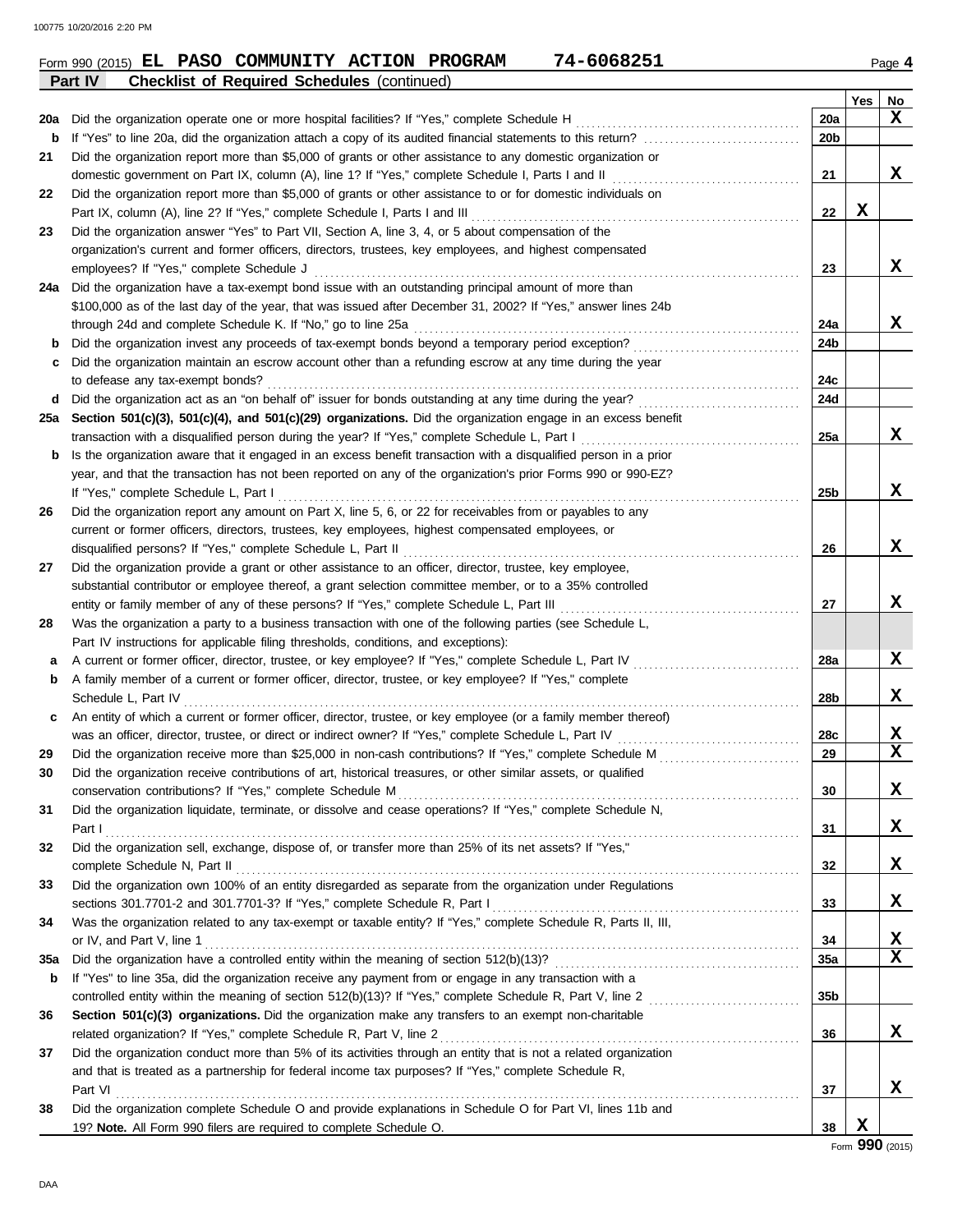|          | 74-6068251<br>Form 990 (2015) EL PASO COMMUNITY ACTION PROGRAM                                                                                                                                              |                      |                |                |                 | Page 5                  |
|----------|-------------------------------------------------------------------------------------------------------------------------------------------------------------------------------------------------------------|----------------------|----------------|----------------|-----------------|-------------------------|
|          | Statements Regarding Other IRS Filings and Tax Compliance<br>Part V                                                                                                                                         |                      |                |                |                 |                         |
|          | Check if Schedule O contains a response or note to any line in this Part V                                                                                                                                  |                      |                |                |                 |                         |
|          |                                                                                                                                                                                                             |                      | 17             |                | Yes             | No                      |
| 1а<br>b  | Enter the number reported in Box 3 of Form 1096. Enter -0- if not applicable<br>Enter the number of Forms W-2G included in line 1a. Enter -0- if not applicable                                             | 1a<br>1 <sub>b</sub> | $\overline{0}$ |                |                 |                         |
| с        | Did the organization comply with backup withholding rules for reportable payments to vendors and                                                                                                            |                      |                |                |                 |                         |
|          | reportable gaming (gambling) winnings to prize winners?                                                                                                                                                     |                      |                | 1c             | $\mathbf x$     |                         |
|          | 2a Enter the number of employees reported on Form W-3, Transmittal of Wage and Tax                                                                                                                          |                      |                |                |                 |                         |
|          | Statements, filed for the calendar year ending with or within the year covered by this return                                                                                                               | 2a                   | 51             |                |                 |                         |
| b        | If at least one is reported on line 2a, did the organization file all required federal employment tax returns?                                                                                              |                      |                | 2b             | X               |                         |
|          | Note. If the sum of lines 1a and 2a is greater than 250, you may be required to e-file (see instructions)                                                                                                   |                      |                |                |                 |                         |
| За       | Did the organization have unrelated business gross income of \$1,000 or more during the year?                                                                                                               |                      |                | 3a             |                 | x                       |
| b        | If "Yes," has it filed a Form 990-T for this year? If "No" to line 3b, provide an explanation in Schedule O                                                                                                 |                      |                | 3b             |                 |                         |
| 4a       | At any time during the calendar year, did the organization have an interest in, or a signature or other authority                                                                                           |                      |                |                |                 |                         |
|          | over, a financial account in a foreign country (such as a bank account, securities account, or other financial                                                                                              |                      |                |                |                 |                         |
|          | account)?                                                                                                                                                                                                   |                      |                | 4a             |                 | x                       |
| b        | If "Yes," enter the name of the foreign country: <b>u</b><br>See instructions for filing requirements for FinCEN Form 114, Report of Foreign Bank and Financial Accounts                                    |                      |                |                |                 |                         |
|          | (FBAR).                                                                                                                                                                                                     |                      |                |                |                 |                         |
| 5a       | Was the organization a party to a prohibited tax shelter transaction at any time during the tax year?                                                                                                       |                      |                | 5a             |                 | X                       |
| b        | Did any taxable party notify the organization that it was or is a party to a prohibited tax shelter transaction?                                                                                            |                      |                | 5 <sub>b</sub> |                 | $\mathbf x$             |
| с        | If "Yes" to line 5a or 5b, did the organization file Form 8886-T?                                                                                                                                           |                      |                | 5c             |                 |                         |
| 6а       | Does the organization have annual gross receipts that are normally greater than \$100,000, and did the                                                                                                      |                      |                |                |                 |                         |
|          | organization solicit any contributions that were not tax deductible as charitable contributions?                                                                                                            |                      |                | 6a             |                 | x                       |
| b        | If "Yes," did the organization include with every solicitation an express statement that such contributions or                                                                                              |                      |                |                |                 |                         |
|          | gifts were not tax deductible?                                                                                                                                                                              |                      |                | 6b             |                 |                         |
| 7        | Organizations that may receive deductible contributions under section 170(c).                                                                                                                               |                      |                |                |                 |                         |
| а        | Did the organization receive a payment in excess of \$75 made partly as a contribution and partly for goods                                                                                                 |                      |                |                |                 |                         |
|          | and services provided to the payor?                                                                                                                                                                         |                      |                | 7a             |                 | X                       |
| b        | If "Yes," did the organization notify the donor of the value of the goods or services provided?<br>Did the organization sell, exchange, or otherwise dispose of tangible personal property for which it was |                      |                | 7b             |                 |                         |
| с        | required to file Form 8282?                                                                                                                                                                                 |                      |                | 7c             |                 | X                       |
| d        |                                                                                                                                                                                                             | 7d                   |                |                |                 |                         |
| е        | Did the organization receive any funds, directly or indirectly, to pay premiums on a personal benefit contract?                                                                                             |                      |                | 7e             |                 | X                       |
|          | Did the organization, during the year, pay premiums, directly or indirectly, on a personal benefit contract?                                                                                                |                      |                | 7f             |                 | X                       |
|          | If the organization received a contribution of qualified intellectual property, did the organization file Form 8899 as required?                                                                            |                      |                | 7g             |                 | $\mathbf x$             |
|          | If the organization received a contribution of cars, boats, airplanes, or other vehicles, did the organization file a Form 1098-C?                                                                          |                      |                | 7h             |                 | $\overline{\mathbf{x}}$ |
| 8        | Sponsoring organizations maintaining donor advised funds. Did a donor advised fund maintained by the                                                                                                        |                      |                |                |                 |                         |
|          | sponsoring organization have excess business holdings at any time during the year?                                                                                                                          |                      |                | 8              |                 |                         |
| 9        | Sponsoring organizations maintaining donor advised funds.                                                                                                                                                   |                      |                |                |                 |                         |
| а        | Did the sponsoring organization make any taxable distributions under section 4966?                                                                                                                          |                      |                | 9a             |                 |                         |
| b        | Did the sponsoring organization make a distribution to a donor, donor advisor, or related person?                                                                                                           |                      |                | 9b             |                 |                         |
| 10       | Section 501(c)(7) organizations. Enter:<br>Initiation fees and capital contributions included on Part VIII, line 12 [11] [11] [11] [12] [11] [12] [11] [1                                                   | 10a                  |                |                |                 |                         |
| а<br>b   | Gross receipts, included on Form 990, Part VIII, line 12, for public use of club facilities                                                                                                                 | 10 <sub>b</sub>      |                |                |                 |                         |
| 11       | Section 501(c)(12) organizations. Enter:                                                                                                                                                                    |                      |                |                |                 |                         |
| а        | Gross income from members or shareholders                                                                                                                                                                   | 11a                  |                |                |                 |                         |
| b        | Gross income from other sources (Do not net amounts due or paid to other sources                                                                                                                            |                      |                |                |                 |                         |
|          | against amounts due or received from them.)                                                                                                                                                                 | 11 <sub>b</sub>      |                |                |                 |                         |
| 12a      | Section 4947(a)(1) non-exempt charitable trusts. Is the organization filing Form 990 in lieu of Form 1041?                                                                                                  |                      |                | 12a            |                 |                         |
| b        | If "Yes," enter the amount of tax-exempt interest received or accrued during the year                                                                                                                       | 12 <sub>b</sub>      |                |                |                 |                         |
| 13       | Section 501(c)(29) qualified nonprofit health insurance issuers.                                                                                                                                            |                      |                |                |                 |                         |
| а        | Is the organization licensed to issue qualified health plans in more than one state?                                                                                                                        |                      |                | 13а            |                 |                         |
|          | Note. See the instructions for additional information the organization must report on Schedule O.                                                                                                           |                      |                |                |                 |                         |
| b        | Enter the amount of reserves the organization is required to maintain by the states in which                                                                                                                |                      |                |                |                 |                         |
|          |                                                                                                                                                                                                             | 13 <sub>b</sub>      |                |                |                 |                         |
| c        | Enter the amount of reserves on hand<br>Did the organization receive any payments for indoor tanning services during the tax year?                                                                          | 13 <sub>c</sub>      |                | 14a            |                 | $\mathbf x$             |
| 14a<br>b |                                                                                                                                                                                                             |                      |                | 14b            |                 |                         |
| DAA      |                                                                                                                                                                                                             |                      |                |                | Form 990 (2015) |                         |
|          |                                                                                                                                                                                                             |                      |                |                |                 |                         |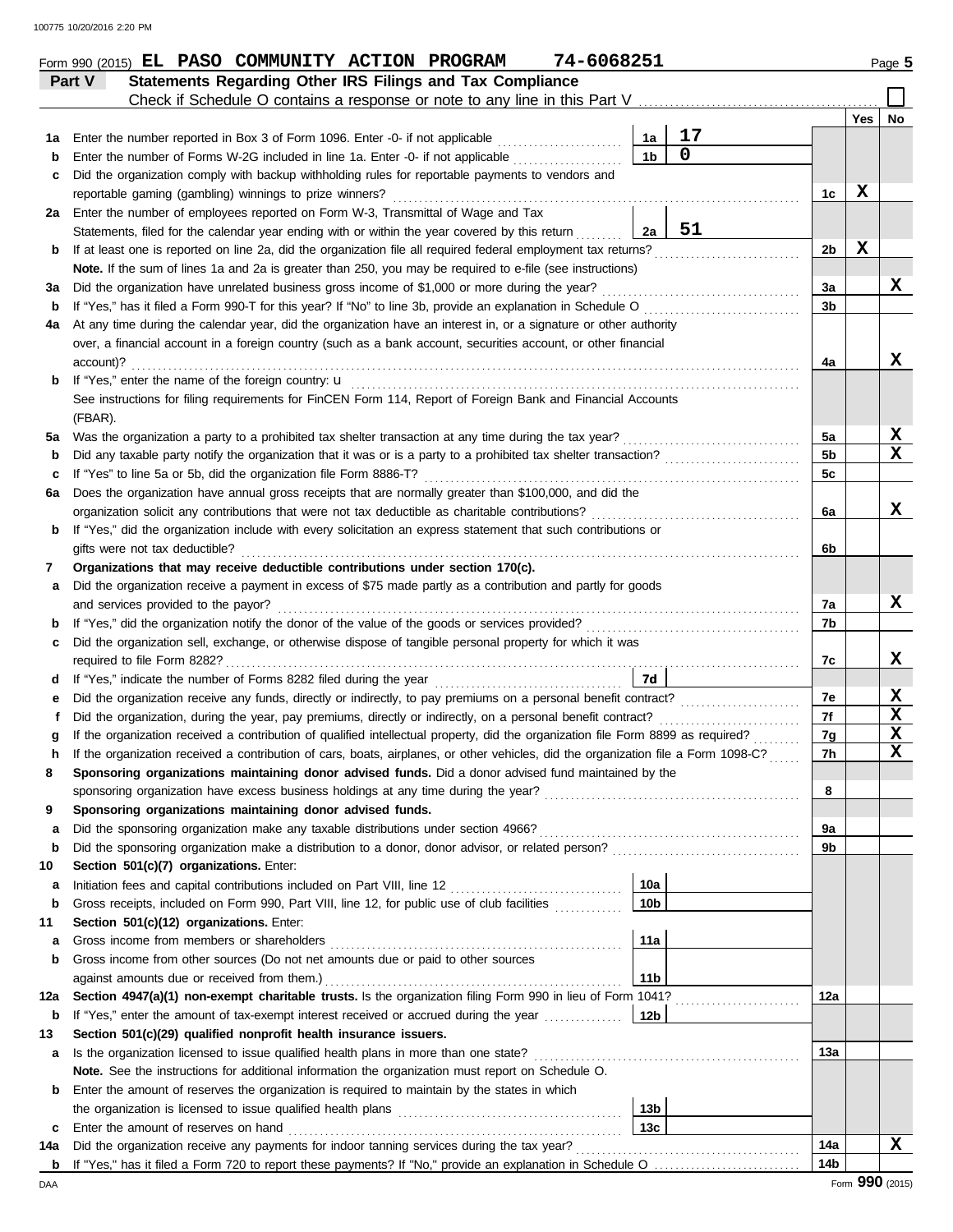|     | 74-6068251<br>Form 990 (2015) EL PASO COMMUNITY ACTION PROGRAM                                                                      |              |     | Page 6      |
|-----|-------------------------------------------------------------------------------------------------------------------------------------|--------------|-----|-------------|
|     | Part VI<br>Governance, Management, and Disclosure For each "Yes" response to lines 2 through 7b below, and for a "No"               |              |     |             |
|     | response to line 8a, 8b, or 10b below, describe the circumstances, processes, or changes in Schedule O. See instructions.           |              |     |             |
|     |                                                                                                                                     |              |     | ΙXΙ         |
|     | Section A. Governing Body and Management                                                                                            |              |     |             |
|     |                                                                                                                                     |              | Yes | No          |
|     | 13<br>1a<br>1a Enter the number of voting members of the governing body at the end of the tax year                                  |              |     |             |
|     | If there are material differences in voting rights among members of the governing body, or                                          |              |     |             |
|     | if the governing body delegated broad authority to an executive committee or similar                                                |              |     |             |
|     | committee, explain in Schedule O.                                                                                                   |              |     |             |
| b   | 13<br>1b<br>Enter the number of voting members included in line 1a, above, who are independent                                      |              |     |             |
| 2   | Did any officer, director, trustee, or key employee have a family relationship or a business relationship with                      |              |     |             |
|     | any other officer, director, trustee, or key employee?                                                                              | $\mathbf{2}$ |     | X           |
| 3   | Did the organization delegate control over management duties customarily performed by or under the direct                           |              |     |             |
|     | supervision of officers, directors, or trustees, or key employees to a management company or other person?                          | 3            |     | X           |
| 4   | Did the organization make any significant changes to its governing documents since the prior Form 990 was filed?                    | 4            |     | $\mathbf x$ |
| 5   | Did the organization become aware during the year of a significant diversion of the organization's assets?                          | 5            |     | X           |
| 6   | Did the organization have members or stockholders?                                                                                  | 6            |     | X           |
| 7а  | .<br>Did the organization have members, stockholders, or other persons who had the power to elect or appoint                        |              |     |             |
|     | one or more members of the governing body?                                                                                          | 7a           |     | X           |
| b   | Are any governance decisions of the organization reserved to (or subject to approval by) members,                                   |              |     |             |
|     | stockholders, or persons other than the governing body?                                                                             | 7b           |     | x           |
| 8   | Did the organization contemporaneously document the meetings held or written actions undertaken during the year by the following:   |              |     |             |
| а   | The governing body?                                                                                                                 | 8а           | X   |             |
| b   | Each committee with authority to act on behalf of the governing body?                                                               | 8b           | X   |             |
| 9   | Is there any officer, director, trustee, or key employee listed in Part VII, Section A, who cannot be reached at                    |              |     |             |
|     |                                                                                                                                     | 9            |     | X           |
|     | Section B. Policies (This Section B requests information about policies not required by the Internal Revenue Code.)                 |              |     |             |
|     |                                                                                                                                     |              | Yes | No          |
|     | Did the organization have local chapters, branches, or affiliates?                                                                  | 10a          | X   |             |
| 10a |                                                                                                                                     |              |     |             |
| b   | If "Yes," did the organization have written policies and procedures governing the activities of such chapters,                      |              | X   |             |
|     |                                                                                                                                     | 10b          | X   |             |
| 11a | Has the organization provided a complete copy of this Form 990 to all members of its governing body before filing the form?         | 11a          |     |             |
| b   | Describe in Schedule O the process, if any, used by the organization to review this Form 990.                                       |              |     |             |
| 12a | Did the organization have a written conflict of interest policy? If "No," go to line 13                                             | 12a          | X   |             |
| b   | Were officers, directors, or trustees, and key employees required to disclose annually interests that could give rise to conflicts? | 12b          | X   |             |
| c   | Did the organization regularly and consistently monitor and enforce compliance with the policy? If "Yes,"                           |              |     |             |
|     | describe in Schedule O how this was done                                                                                            | 12c          | X   |             |
| 13  | Did the organization have a written whistleblower policy?                                                                           | 13           | X   |             |
| 14  | Did the organization have a written document retention and destruction policy?                                                      | 14           | х   |             |
| 15  | Did the process for determining compensation of the following persons include a review and approval by                              |              |     |             |
|     | independent persons, comparability data, and contemporaneous substantiation of the deliberation and decision?                       |              |     |             |
| а   | The organization's CEO, Executive Director, or top management official                                                              | 15a          | X   |             |
| b   | Other officers or key employees of the organization                                                                                 | 15b          | х   |             |
|     | If "Yes" to line 15a or 15b, describe the process in Schedule O (see instructions).                                                 |              |     |             |
| 16а | Did the organization invest in, contribute assets to, or participate in a joint venture or similar arrangement                      |              |     |             |
|     | with a taxable entity during the year?                                                                                              | 16a          |     | х           |
| b   | If "Yes," did the organization follow a written policy or procedure requiring the organization to evaluate its                      |              |     |             |
|     | participation in joint venture arrangements under applicable federal tax law, and take steps to safeguard the                       |              |     |             |
|     |                                                                                                                                     | 16b          |     |             |
|     | <b>Section C. Disclosure</b>                                                                                                        |              |     |             |
| 17  | List the states with which a copy of this Form 990 is required to be filed $\mathbf{u}$ TX                                          |              |     |             |
| 18  | Section 6104 requires an organization to make its Forms 1023 (or 1024 if applicable), 990, and 990-T (Section 501(c)(3)s only)      |              |     |             |
|     | available for public inspection. Indicate how you made these available. Check all that apply.                                       |              |     |             |
|     | $ X $ Own website $ X $ Another's website $ X $ Upon request<br>Other (explain in Schedule O)                                       |              |     |             |
| 19  | Describe in Schedule O whether (and if so, how) the organization made its governing documents, conflict of interest policy, and     |              |     |             |
|     | financial statements available to the public during the tax year.                                                                   |              |     |             |
| 20  | State the name, address, and telephone number of the person who possesses the organization's books and records: u                   |              |     |             |
|     | 2000 TEXAS AVE<br>MARTIN DOMINGUEZ - CFO                                                                                            |              |     |             |
|     | TX 79901<br><b>EL PASO</b>                                                                                                          | 915-562-4100 |     |             |

DAA Form **990** (2015)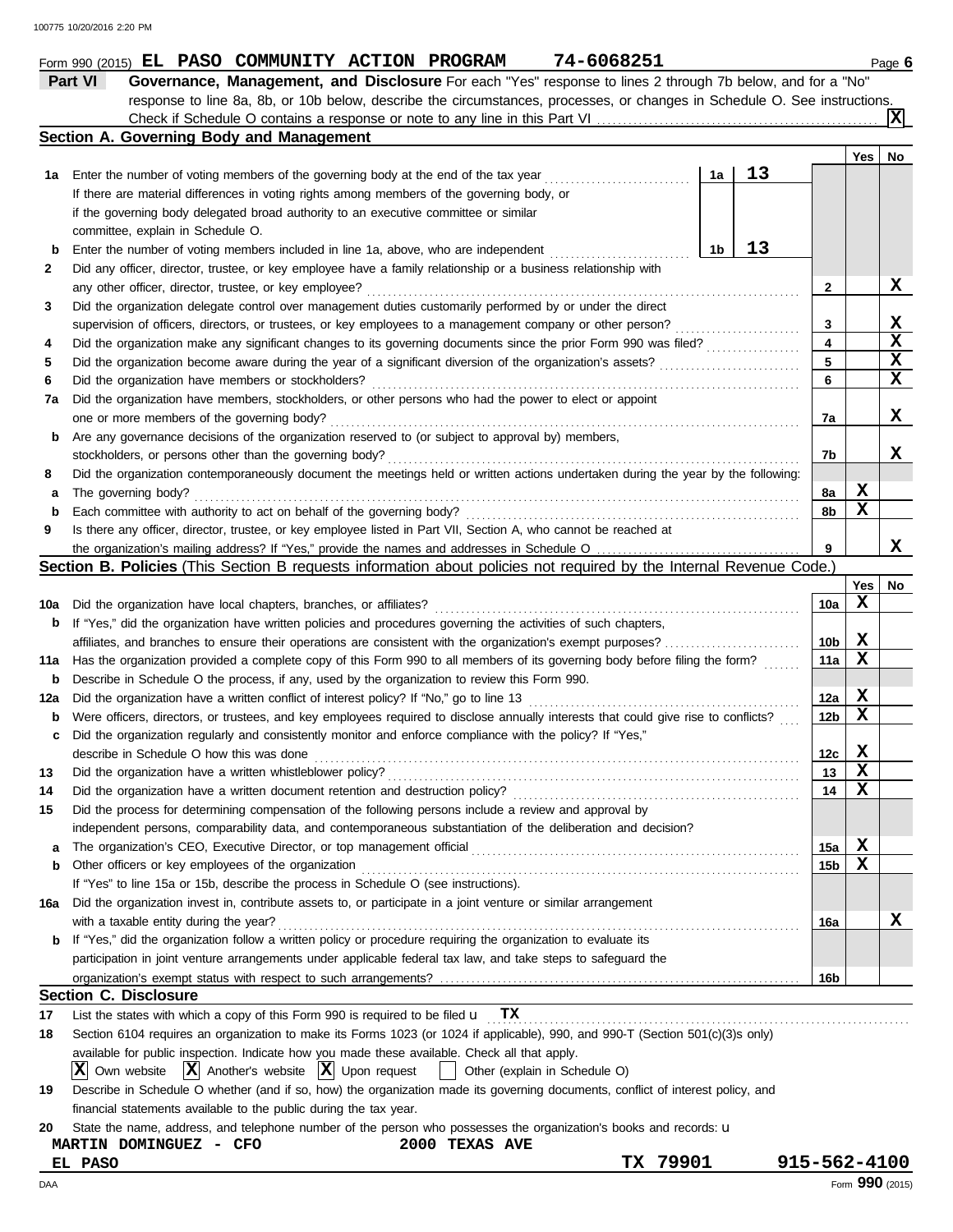|                          | 74-6068251<br>Form 990 (2015) EL PASO COMMUNITY ACTION PROGRAM                                                                                                                                                                | Page 7 |
|--------------------------|-------------------------------------------------------------------------------------------------------------------------------------------------------------------------------------------------------------------------------|--------|
| Part VII                 | Compensation of Officers, Directors, Trustees, Key Employees, Highest Compensated Employees, and                                                                                                                              |        |
|                          | <b>Independent Contractors</b>                                                                                                                                                                                                |        |
|                          | Check if Schedule O contains a response or note to any line in this Part VII [11] [11] Check if Schedule O contains a response or note to any line in this Part VII [11] [12] [12] Check if Schedule O contains a response or |        |
| Section A.               | Officers, Directors, Trustees, Key Employees, and Highest Compensated Employees                                                                                                                                               |        |
| organization's tax year. | 1a Complete this table for all persons required to be listed. Report compensation for the calendar year ending with or within the                                                                                             |        |
|                          | • List all of the organization's current officers, directors, trustees (whether individuals or organizations), regardless of amount of<br>compensation. Enter -0- in columns (D), (E), and (F) if no compensation was paid.   |        |

● List all of the organization's **current** key employees, if any. See instructions for definition of "key employee."

who received reportable compensation (Box 5 of Form W-2 and/or Box 7 of Form 1099-MISC) of more than \$100,000 from the ■ List the organization's five **current** highest compensated employees (other than an officer, director, trustee, or key employee)<br> **•** Preceived reportable compensation (Box 5 of Form W.2 and/or Box 7 of Form 1000 MISC)

organization and any related organizations. ■ List all of the organization's **former** officers, key employees, and highest compensated employees who received more than<br> **•** 00,000 of reportable compensation from the ergonization and any related ergonizations

\$100,000 of reportable compensation from the organization and any related organizations. ■ List all of the organization's **former directors or trustees** that received, in the capacity as a former director or trustee of the<br>paization, more than \$10,000 of reportable compensation from the organization and any r organization, more than \$10,000 of reportable compensation from the organization and any related organizations.

List persons in the following order: individual trustees or directors; institutional trustees; officers; key employees; highest compensated employees; and former such persons.

Check this box if neither the organization nor any related organization compensated any current officer, director, or trustee.

| (A)<br>Name and Title                            | (B)<br>Average<br>hours per<br>week<br>(list any               |                                      |                         | (C)<br>Position |                 | (do not check more than one<br>box, unless person is both an<br>officer and a director/trustee) |        | (D)<br>Reportable<br>compensation<br>from<br>the | (E)<br>Reportable<br>compensation from<br>related<br>organizations | (F)<br>Estimated<br>amount of<br>other<br>compensation   |
|--------------------------------------------------|----------------------------------------------------------------|--------------------------------------|-------------------------|-----------------|-----------------|-------------------------------------------------------------------------------------------------|--------|--------------------------------------------------|--------------------------------------------------------------------|----------------------------------------------------------|
|                                                  | hours for<br>related<br>organizations<br>below dotted<br>line) | Individual<br>or director<br>trustee | nstitutional<br>trustee | Officer         | Key<br>employee | Highest compensated<br>employee                                                                 | Former | organization<br>(W-2/1099-MISC)                  | (W-2/1099-MISC)                                                    | from the<br>organization<br>and related<br>organizations |
| (1) BERNADETTE<br>SEGURA                         |                                                                |                                      |                         |                 |                 |                                                                                                 |        |                                                  |                                                                    |                                                          |
| <b>BOARD CHAIR</b>                               | 2.00<br>0.00                                                   | $\mathbf x$                          |                         | X               |                 |                                                                                                 |        | 0                                                | 0                                                                  | 0                                                        |
| (2) OMAR RODRIGUEZ                               |                                                                |                                      |                         |                 |                 |                                                                                                 |        |                                                  |                                                                    |                                                          |
|                                                  | 1.00                                                           |                                      |                         |                 |                 |                                                                                                 |        |                                                  |                                                                    |                                                          |
| <b>BOARD VICE CHAIR</b>                          | 0.00                                                           | $\mathbf x$                          |                         | $\mathbf x$     |                 |                                                                                                 |        | 0                                                | 0                                                                  | 0                                                        |
| <b>CUMMING</b><br>$(3)$ ELKE                     | 1.50                                                           |                                      |                         |                 |                 |                                                                                                 |        |                                                  |                                                                    |                                                          |
| <b>BOARD SECRETARY</b>                           | 0.00                                                           | $\mathbf x$                          |                         | X               |                 |                                                                                                 |        | 0                                                | 0                                                                  | 0                                                        |
| (4) LAURA CHRISTOPHERSON                         |                                                                |                                      |                         |                 |                 |                                                                                                 |        |                                                  |                                                                    |                                                          |
|                                                  | 1.00                                                           |                                      |                         |                 |                 |                                                                                                 |        |                                                  |                                                                    |                                                          |
| <b>BOARD MEMBER</b>                              | 0.00                                                           | $\mathbf x$                          |                         |                 |                 |                                                                                                 |        | 0                                                | 0                                                                  | 0                                                        |
| (5) MAGDALENA RODRIGUEZ                          |                                                                |                                      |                         |                 |                 |                                                                                                 |        |                                                  |                                                                    |                                                          |
|                                                  | 2.00                                                           |                                      |                         |                 |                 |                                                                                                 |        |                                                  |                                                                    |                                                          |
| <b>BOARD FINANCE CHAIR</b>                       | 0.00                                                           | $\mathbf x$                          |                         | $\mathbf x$     |                 |                                                                                                 |        | 0                                                | 0                                                                  | 0                                                        |
| (6) JUDGE NINA SERNA                             |                                                                |                                      |                         |                 |                 |                                                                                                 |        |                                                  |                                                                    |                                                          |
|                                                  | 1.00                                                           |                                      |                         |                 |                 |                                                                                                 |        |                                                  |                                                                    |                                                          |
| <b>BOARD MEMBER</b><br>(7) FERNANDO<br>FERNANDEZ | 0.00                                                           | $\mathbf x$                          |                         |                 |                 |                                                                                                 |        | 0                                                | 0                                                                  | 0                                                        |
|                                                  | 1.50                                                           |                                      |                         |                 |                 |                                                                                                 |        |                                                  |                                                                    |                                                          |
| <b>BOARD MEMBER</b>                              | 0.00                                                           | $\mathbf x$                          |                         |                 |                 |                                                                                                 |        | 0                                                | 0                                                                  | 0                                                        |
| (8) SAMANTHA<br><b>ROMERO</b>                    |                                                                |                                      |                         |                 |                 |                                                                                                 |        |                                                  |                                                                    |                                                          |
|                                                  | 1.00                                                           |                                      |                         |                 |                 |                                                                                                 |        |                                                  |                                                                    |                                                          |
| <b>BOARD MEMBER</b>                              | 0.00                                                           | $\mathbf x$                          |                         |                 |                 |                                                                                                 |        | 0                                                | 0                                                                  | 0                                                        |
| $(9)$ JESUS<br><b>CARRILLO</b>                   |                                                                |                                      |                         |                 |                 |                                                                                                 |        |                                                  |                                                                    |                                                          |
|                                                  | 1.00                                                           |                                      |                         |                 |                 |                                                                                                 |        |                                                  |                                                                    |                                                          |
| <b>BOARD MEMBER</b>                              | 0.00                                                           | $\mathbf x$                          |                         |                 |                 |                                                                                                 |        | 0                                                | 0                                                                  | 0                                                        |
| CARRILLO<br>$(10)$ ROBERT                        |                                                                |                                      |                         |                 |                 |                                                                                                 |        |                                                  |                                                                    |                                                          |
|                                                  | 2.00<br>0.00                                                   | $\mathbf x$                          |                         |                 |                 |                                                                                                 |        |                                                  | 0                                                                  | 0                                                        |
| <b>BOARD MEMBER</b><br>(11) EDWARD BECK          |                                                                |                                      |                         |                 |                 |                                                                                                 |        | 0                                                |                                                                    |                                                          |
|                                                  | 1.00                                                           |                                      |                         |                 |                 |                                                                                                 |        |                                                  |                                                                    |                                                          |
| <b>BOARD MEMBER</b>                              | 0.00                                                           | $\mathbf x$                          |                         |                 |                 |                                                                                                 |        | 0                                                | 0                                                                  | 0                                                        |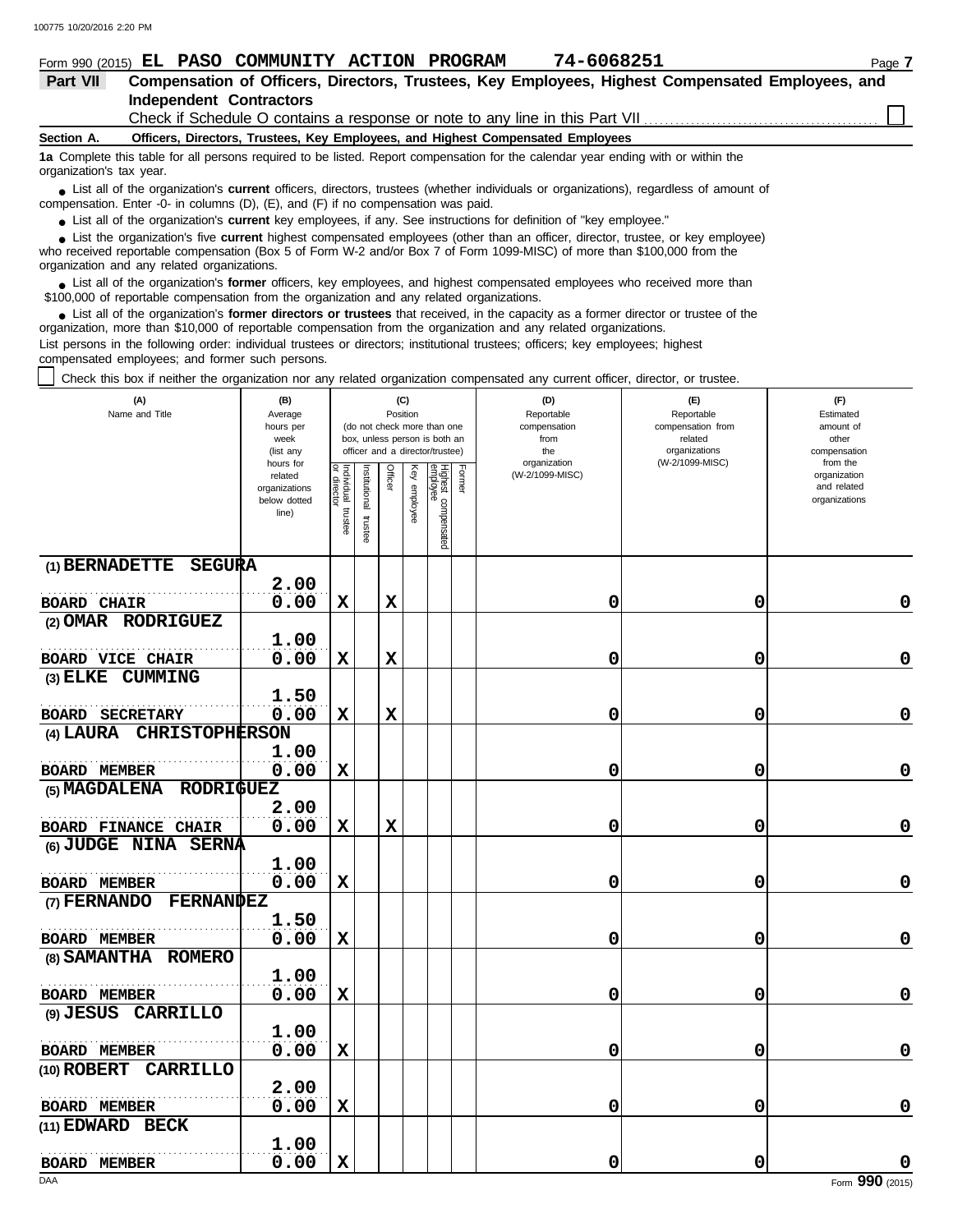| 100775 10/20/2016 2:20 PM<br>Form 990 (2015) EL PASO COMMUNITY ACTION PROGRAM<br>Part VII                                                                                                                                                                                                                                               |                                                                |                                      |                      |         |                 |                                                                                                 |             | 74-6068251<br>Section A. Officers, Directors, Trustees, Key Employees, and Highest Compensated Employees (continued) |                                                                    |                                                          | Page 8              |
|-----------------------------------------------------------------------------------------------------------------------------------------------------------------------------------------------------------------------------------------------------------------------------------------------------------------------------------------|----------------------------------------------------------------|--------------------------------------|----------------------|---------|-----------------|-------------------------------------------------------------------------------------------------|-------------|----------------------------------------------------------------------------------------------------------------------|--------------------------------------------------------------------|----------------------------------------------------------|---------------------|
| (A)<br>Name and title                                                                                                                                                                                                                                                                                                                   | (B)<br>Average<br>hours per<br>week<br>(list any               |                                      |                      |         | (C)<br>Position | (do not check more than one<br>box, unless person is both an<br>officer and a director/trustee) |             | (D)<br>Reportable<br>compensation<br>from<br>the                                                                     | (E)<br>Reportable<br>compensation from<br>related<br>organizations | (F)<br>Estimated<br>amount of<br>other<br>compensation   |                     |
|                                                                                                                                                                                                                                                                                                                                         | hours for<br>related<br>organizations<br>below dotted<br>line) | Individual<br>or director<br>trustee | nstitutional trustee | Officer | Key employee    | Highest compensated<br>employee                                                                 | Former      | organization<br>(W-2/1099-MISC)                                                                                      | (W-2/1099-MISC)                                                    | from the<br>organization<br>and related<br>organizations |                     |
| <b>AMY HERNANDEZ</b><br>(12)                                                                                                                                                                                                                                                                                                            | 1.00                                                           |                                      |                      |         |                 |                                                                                                 |             |                                                                                                                      |                                                                    |                                                          |                     |
| <b>BOARD MEMBER</b>                                                                                                                                                                                                                                                                                                                     | 0.00                                                           | X                                    |                      |         |                 |                                                                                                 |             | 0                                                                                                                    | 0                                                                  |                                                          | 0                   |
| DR. CANDACE<br>(13)                                                                                                                                                                                                                                                                                                                     | <b>OTO</b><br>1.00                                             |                                      |                      |         |                 |                                                                                                 |             |                                                                                                                      |                                                                    |                                                          |                     |
| <b>BOARD MEMBER</b>                                                                                                                                                                                                                                                                                                                     | 0.00                                                           | X                                    |                      |         |                 |                                                                                                 |             | 0                                                                                                                    | 0                                                                  |                                                          | $\mathbf 0$         |
| <b>LAURA PONCE</b><br>(14)                                                                                                                                                                                                                                                                                                              |                                                                |                                      |                      |         |                 |                                                                                                 |             |                                                                                                                      |                                                                    |                                                          |                     |
| EXECUTIVE DIRECTOR                                                                                                                                                                                                                                                                                                                      | 50.00<br>0.00                                                  |                                      |                      | х       |                 |                                                                                                 |             | 85,027                                                                                                               | 0                                                                  |                                                          | $\mathbf 0$         |
| <b>MARTIN</b><br><b>DOMINGUEZ</b><br>(15)                                                                                                                                                                                                                                                                                               |                                                                |                                      |                      |         |                 |                                                                                                 |             |                                                                                                                      |                                                                    |                                                          |                     |
| CFO                                                                                                                                                                                                                                                                                                                                     | 40.00<br>0.00                                                  |                                      |                      | X       |                 |                                                                                                 |             | 69,907                                                                                                               | 0                                                                  |                                                          | $\mathbf 0$         |
|                                                                                                                                                                                                                                                                                                                                         |                                                                |                                      |                      |         |                 |                                                                                                 |             |                                                                                                                      |                                                                    |                                                          |                     |
|                                                                                                                                                                                                                                                                                                                                         |                                                                |                                      |                      |         |                 |                                                                                                 |             |                                                                                                                      |                                                                    |                                                          |                     |
|                                                                                                                                                                                                                                                                                                                                         |                                                                |                                      |                      |         |                 |                                                                                                 |             |                                                                                                                      |                                                                    |                                                          |                     |
|                                                                                                                                                                                                                                                                                                                                         |                                                                |                                      |                      |         |                 |                                                                                                 |             |                                                                                                                      |                                                                    |                                                          |                     |
|                                                                                                                                                                                                                                                                                                                                         |                                                                |                                      |                      |         |                 |                                                                                                 |             |                                                                                                                      |                                                                    |                                                          |                     |
| 1b Sub-total                                                                                                                                                                                                                                                                                                                            |                                                                |                                      |                      |         |                 |                                                                                                 | u           | 154,934                                                                                                              |                                                                    |                                                          |                     |
| c Total from continuation sheets to Part VII, Section A<br>d                                                                                                                                                                                                                                                                            |                                                                |                                      |                      |         |                 |                                                                                                 | u           | 154,934                                                                                                              |                                                                    |                                                          |                     |
| Total number of individuals (including but not limited to those listed above) who received more than \$100,000 of<br>2                                                                                                                                                                                                                  |                                                                |                                      |                      |         |                 |                                                                                                 | $\mathbf u$ |                                                                                                                      |                                                                    |                                                          |                     |
| reportable compensation from the organization $\bf{u}$ 0                                                                                                                                                                                                                                                                                |                                                                |                                      |                      |         |                 |                                                                                                 |             |                                                                                                                      |                                                                    |                                                          | Yes<br>No           |
| Did the organization list any former officer, director, or trustee, key employee, or highest compensated<br>3<br>employee on line 1a? If "Yes," complete Schedule J for such individual                                                                                                                                                 |                                                                |                                      |                      |         |                 |                                                                                                 |             |                                                                                                                      |                                                                    | 3                                                        | x                   |
| For any individual listed on line 1a, is the sum of reportable compensation and other compensation from the<br>4                                                                                                                                                                                                                        |                                                                |                                      |                      |         |                 |                                                                                                 |             |                                                                                                                      |                                                                    |                                                          |                     |
| organization and related organizations greater than \$150,000? If "Yes," complete Schedule J for such<br>individual with the contract of the contract of the contract of the contract of the contract of the contract of the contract of the contract of the contract of the contract of the contract of the contract of the contract o |                                                                |                                      |                      |         |                 |                                                                                                 |             |                                                                                                                      |                                                                    | 4                                                        | x                   |
| Did any person listed on line 1a receive or accrue compensation from any unrelated organization or individual<br>5<br>for services rendered to the organization? If "Yes," complete Schedule J for such person                                                                                                                          |                                                                |                                      |                      |         |                 |                                                                                                 |             |                                                                                                                      |                                                                    | 5                                                        | x                   |
| Section B. Independent Contractors                                                                                                                                                                                                                                                                                                      |                                                                |                                      |                      |         |                 |                                                                                                 |             |                                                                                                                      |                                                                    |                                                          |                     |
| Complete this table for your five highest compensated independent contractors that received more than \$100,000 of<br>1<br>compensation from the organization. Report compensation for the calendar year ending with or within the organization's tax year.                                                                             |                                                                |                                      |                      |         |                 |                                                                                                 |             |                                                                                                                      |                                                                    |                                                          |                     |
|                                                                                                                                                                                                                                                                                                                                         | (A)<br>Name and business address                               |                                      |                      |         |                 |                                                                                                 |             |                                                                                                                      | (B)<br>Description of services                                     |                                                          | (C)<br>Compensation |
| THE ELECTRIC COMPANY<br>EL PASO                                                                                                                                                                                                                                                                                                         |                                                                |                                      | TX 79960             |         |                 | PO BOX 982                                                                                      |             | UTILITY ASSISTA                                                                                                      |                                                                    |                                                          | 3,005,830           |
| HIGH RIDGE CONSTRUCION INC                                                                                                                                                                                                                                                                                                              |                                                                |                                      |                      |         |                 |                                                                                                 |             | <b>10498 DYER ST</b>                                                                                                 |                                                                    |                                                          |                     |
| EL PASO<br>TEXAS GAS SERVICE                                                                                                                                                                                                                                                                                                            |                                                                |                                      | TX 79924             |         |                 |                                                                                                 |             | <b>WEATHERIZATION</b><br>4600 POLLARD AVE                                                                            |                                                                    |                                                          | 1,908,179           |
| EL PASO                                                                                                                                                                                                                                                                                                                                 |                                                                |                                      | TX 79930             |         |                 |                                                                                                 |             | UTILITY ASSISTA                                                                                                      |                                                                    |                                                          | 365,094             |
| HEALTH CARE SERVICE CORPORATION<br><b>DALLAS</b>                                                                                                                                                                                                                                                                                        |                                                                |                                      | TX 75373             |         |                 |                                                                                                 |             | PO BOX 7311428<br><b>HEALTH</b><br><b>INSURANC</b>                                                                   |                                                                    |                                                          |                     |
|                                                                                                                                                                                                                                                                                                                                         |                                                                |                                      |                      |         |                 |                                                                                                 |             |                                                                                                                      |                                                                    |                                                          | 204,649             |
| Total number of independent contractors (including but not limited to those listed above) who<br>2                                                                                                                                                                                                                                      |                                                                |                                      |                      |         |                 |                                                                                                 |             |                                                                                                                      |                                                                    |                                                          |                     |
| received more than \$100,000 of compensation from the organization u                                                                                                                                                                                                                                                                    |                                                                |                                      |                      |         |                 |                                                                                                 |             |                                                                                                                      |                                                                    |                                                          |                     |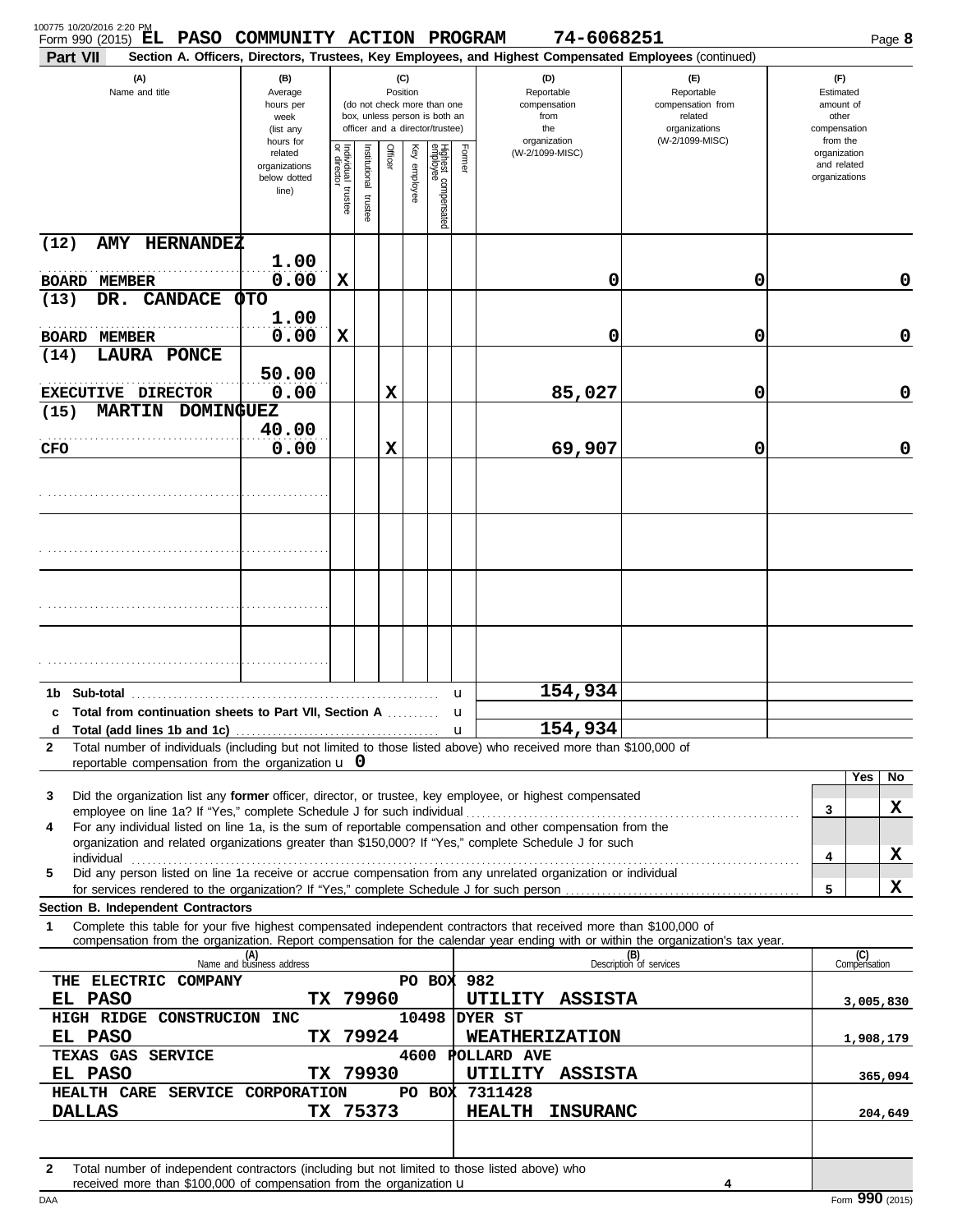### Form 990 (2015) Page **9 EL PASO COMMUNITY ACTION PROGRAM 74-6068251**

#### **Part VIII Statement of Revenue** Check if Schedule O contains a response or note to any line in this Part VIII ........... **(A) (B) (C) (D)** Unrelated<br>business Total revenue **Related or CONFORT CONFORT CONFORT REVENUE REVENUE REVENUE REVENUE REVENUE REVENUE REVENUE REVENU**<br>
exempt business exempt business exempt function under sections revenue 512-514 revenue Gifts, Grants **Contributions, Gifts, Grants and Other Similar Amounts 1a** Federated campaigns ...... **1a 1b b** Membership dues *........*... **1c c** Fundraising events . . . . . . . . **1d d** Related organizations ...... **7,429,847** Program Service Revenue **Contributions,**<br>Program Service Revenue and Other Sim **1e e** Government grants (contributions) . . . **f** All other contributions, gifts, grants, and similar amounts not included above **112,938 1f** \$ . . . . . . . . . . . . . . . . . . . . . **g** Noncash contributions included in lines 1a-1f: **7,542,785** u **h Total.** Add lines 1a–1f . . . . . . . . . . . . . . . . . . . . . . . . . . . . . . . . **Program Service Revenue Busn. Code** . . . . . . . . . . . . . . . . . . . . . . . . . . . . . . . . . . . . . . . . . . . . . . **LEASE INCOME 531110 193,974 193,974 2a b** . . . . . . . . . . . . . . . . . . . . . . . . . . . . . . . . . . . . . . . . . . . . . . **c d** . . . . . . . . . . . . . . . . . . . . . . . . . . . . . . . . . . . . . . . . . . . . . . **e** . . . . . . . . . . . . . . . . . . . . . . . . . . . . . . . . . . . . . . . . . . . . . . **f** All other program service revenue . . . . . . . . . . **193,974 g Total.** Add lines 2a–2f . . . . . . . . . . . . . . . . . . . . . . . . . . . . . . . . u **3** Investment income (including dividends, interest, **38 38** and other similar amounts)  $\mathbf{u}$ **4** Income from investment of tax-exempt bond proceeds  $\mathbf u$ **5** Royalties ... u (i) Real (ii) Personal **6a** Gross rents **b** Less: rental exps. **c** Rental inc. or (loss) **d** Net rental income or (loss) ............................ u **7a** Gross amount from (i) Securities (ii) Other sales of assets other than inventory **b** Less: cost or other basis & sales exps. **c** Gain or (loss) **d** u Net gain or (loss) . . . . . . . . . . . . . . . . . . . . . . . . . . . . . . . . . . . . . **8a** Gross income from fundraising events **Other Revenue Other Revenue** (not including \$ . . . . . . . . . . . . . . . . . . . . . of contributions reported on line 1c). See Part IV, line 18 . . . . . . . . . . . . . . . **a b b** Less: direct expenses . . . . . . . . . u **c** Net income or (loss) from fundraising events . . . . . . . . **9a** Gross income from gaming activities. See Part IV, line 19 . . . . . . . . . . . . . . . **a b b** Less: direct expenses **. . . . . . . . .** u Net income or (loss) from gaming activities . . . . . . . . . . **c** 10a Gross sales of inventory, less returns and allowances . . . . . . . . **a b b** Less: cost of goods sold  $\ldots$ u Net income or (loss) from sales of inventory . . . . . . . . . **c** Miscellaneous Revenue **Busn. Code 11a b** . . . . . . . . . . . . . . . . . . . . . . . . . . . . . . . . . . . . . . . . . . . . . . **c d** All other revenue .............................. **e Total.** Add lines 11a–11d . . . . . . . . . . . . . . . . . . . . . . . . . . . . u **7,736,797 193,974 0 38** u **Total revenue.** See instructions. . . . . . . . . . . . . . . . . . . . . **12**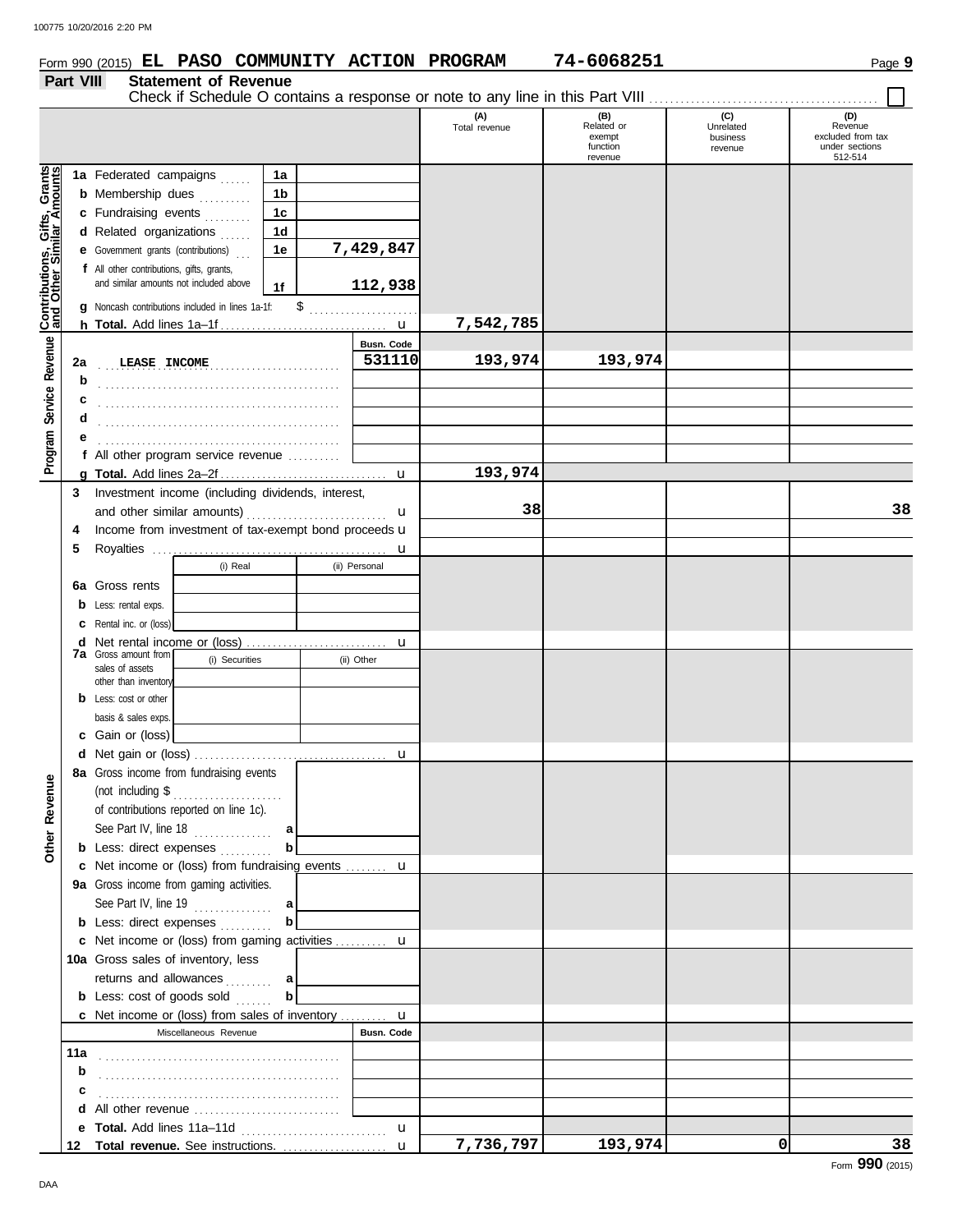### Form 990 (2015) Page **10 EL PASO COMMUNITY ACTION PROGRAM 74-6068251**

**Part IX Statement of Functional Expenses** Section 501(c)(3) and 501(c)(4) organizations must complete all columns. All other organizations must complete column (A). **Do not include amounts reported on lines 6b, 7b, 8b, 9b, and 10b of Part VIII. 1 2 3** Grants and other assistance to foreign **4 5 6 7 8 9 10 11 a** Management ................................. **b** Legal . . . . . . . . . . . . . . . . . . . . . . . . . . . . . . . . . . . . . . . . . **c** Accounting . . . . . . . . . . . . . . . . . . . . . . . . . . . . . . . . . . . **d** Lobbying . . . . . . . . . . . . . . . . . . . . . . . . . . . . . . . . . . . . . **e** Professional fundraising services. See Part IV, line 17 **f g** Other. (If line 11g amount exceeds 10% of line 25, column **12** Advertising and promotion . . . . . . . . . . . . . . . . . **13 14 15 16 17 18 19 20 21 22** Depreciation, depletion, and amortization . . . **23 24 a b c d e** All other expenses . . . . . . . . . . . . . . . . . . . . . . . . . . . **25 Total functional expenses.** Add lines 1 through 24e . . . . . **26** Grants and other assistance to domestic organizations and domestic governments. See Part IV, line 21 . . . . . . . . . . Grants and other assistance to domestic individuals. See Part IV, line 22 .............. organizations, foreign governments, and foreign individuals. See Part IV, lines 15 and 16 Benefits paid to or for members ............. Compensation of current officers, directors, trustees, and key employees . . . . . . . . . . . . . . . . Compensation not included above, to disqualified persons (as defined under section 4958(f)(1)) and persons described in section 4958(c)(3)(B) . . . . . . . . Other salaries and wages ................... Pension plan accruals and contributions (include section 401(k) and 403(b) employer contributions) Other employee benefits .................... Payroll taxes . . . . . . . . . . . . . . . . . . . . . . . . . . . . . . . . . Fees for services (non-employees): Investment management fees ............... Office expenses ................................ Information technology ...................... Royalties . . . . . . . . . . . . . . . . . . . . . . . . . . . . . . . . . . . . . Occupancy . . . . . . . . . . . . . . . . . . . . . . . . . . . . . . . . . . Travel . . . . . . . . . . . . . . . . . . . . . . . . . . . . . . . . . . . . . . . . Payments of travel or entertainment expenses for any federal, state, or local public officials Conferences, conventions, and meetings Interest . . . . . . . . . . . . . . . . . . . . . . . . . . . . . . . . . . . . . . Payments to affiliates . . . . . . . . . . . . . . . . . . . . . . . . Insurance . . . . . . . . . . . . . . . . . . . . . . . . . . . . . . . . . . . . Other expenses. Itemize expenses not covered above (List miscellaneous expenses in line 24e. If line 24e amount exceeds 10% of line 25, column (A) amount, list line 24e expenses on Schedule O.) fundraising solicitation. Check here  $\mathbf{u}$  | if organization reported in column (B) joint costs from a combined educational campaign and **(A) (B) (C) (D)** Total expenses Program service Management and expenses and general expenses (D)<br>Fundraising expenses **SMALL EQUIPMENT 41,668 25,055 16,613 11,523 6,612 4,911** . . . . . . . . . . . . . . . . . . . . . . . . . . . . . . . . . . . . . . . . . . . . . . . . . . . . . . . . . . . . . . . . . . . . . . . . . . . . . . . . . . . . . . . . . . . . . . Check if Schedule O contains a response or note to any line in this Part IX **Joint costs.** Complete this line only if the (A) amount, list line 11g expenses on Schedule O.) ....... **5,515,359 5,515,359 1,217,445 895,467 321,978 225,209 166,612 58,597 121,992 90,251 31,741 1,438 226 1,212 8,029 8,029 11,861 1,902 9,959 597 343 254 107,110 64,385 42,725 263,769 151,366 112,403 33,466 20,455 13,011 22,105 12,685 9,420 100,552 100,552 17,797 11,332 6,465 TOOLS 4,006 2,299 1,707 SUPPLIES 4,001 2,597 1,404 3,535 2,022 1,513 7,711,462 6,968,968 742,494 0**

following SOP 98-2 (ASC 958-720)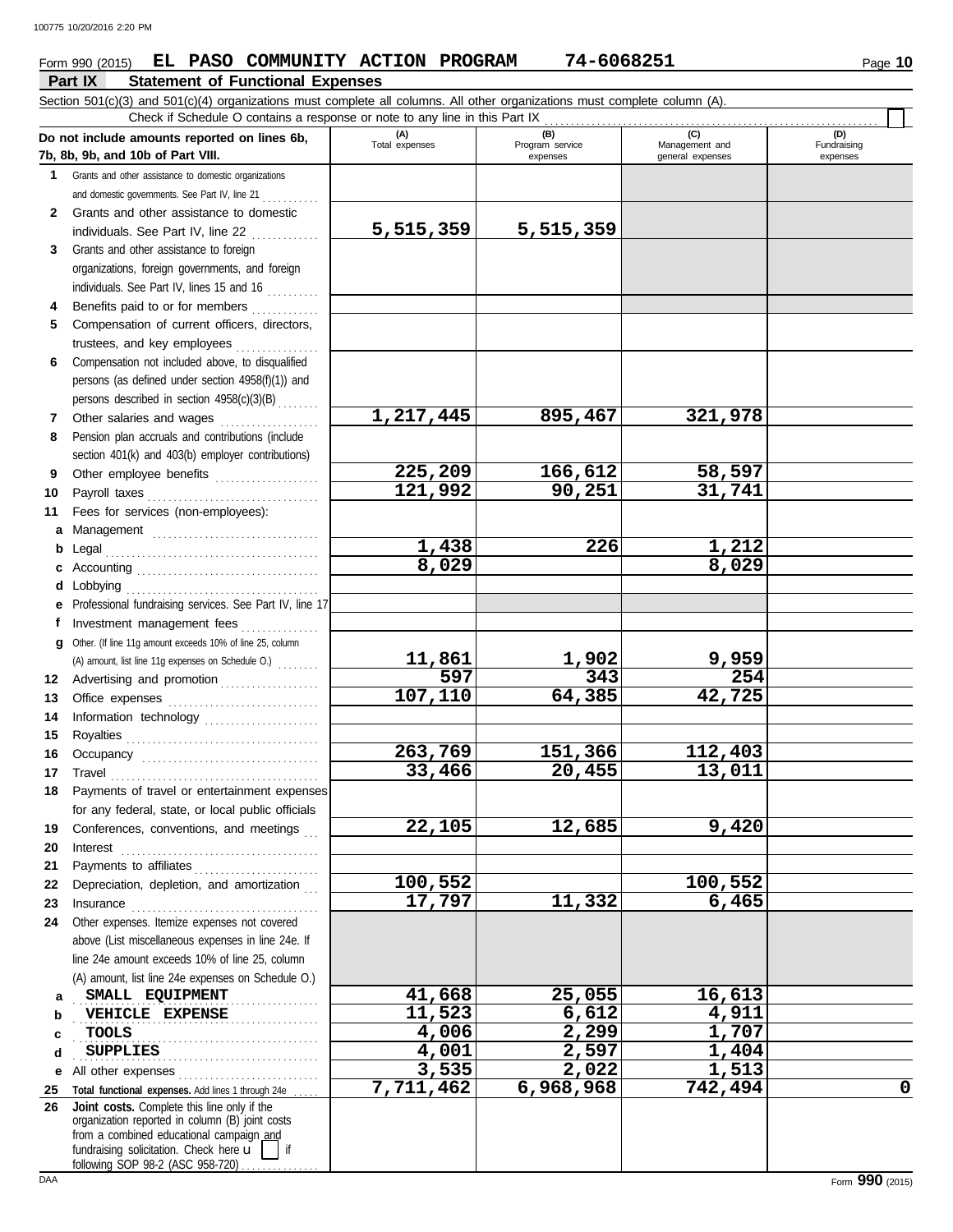**6**

**Assets**

**23 24 25**

**Liabilities**

**26**

**27 28**

**30 31**

**Net Assets or Fund Balances**

Net Assets or Fund Balances

**33 34**

### Form 990 (2015) Page **11 EL PASO COMMUNITY ACTION PROGRAM 74-6068251**

**29** Permanently restricted net assets . . . . . . . . . . . . . . . . . . . . . . . . . . . . . . . . . . . . . . . . . . . . . . . . . . . . . . .

**Organizations that do not follow SFAS 117 (ASC 958), check here** u **and**

Capital stock or trust principal, or current funds . . . . . . . . . . . . . . . . . . . . . . . . . . . . . . . . . . . . . . . . . . Paid-in or capital surplus, or land, building, or equipment fund ...........................

Total net assets or fund balances . . . . . . . . . . . . . . . . . . . . . . . . . . . . . . . . . . . . . . . . . . . . . . . . . . . . . . . .

Unrestricted net assets . . . . . . . . . . . . . . . . . . . . . . . . . . . . . . . . . . . . . . . . . . . . . . . . . . . . . . . . . . . . . . . . . . . Temporarily restricted net assets . . . . . . . . . . . . . . . . . . . . . . . . . . . . . . . . . . . . . . . . . . . . . . . . . . . . . . . .

Organizations that follow SFAS 117 (ASC 958), check here  $\mathbf{u} \left[ \mathbf{X} \right]$  and

**complete lines 27 through 29, and lines 33 and 34.**

**complete lines 30 through 34.**

**32** Retained earnings, endowment, accumulated income, or other funds . . . . . . . . . . . . . . . . . . .

Total liabilities and net assets/fund balances ..........................

#### **Part X**

| <b>Balance Sheet</b>                                                                                                                                                                                                           |                                                 |                          |                 |                    |
|--------------------------------------------------------------------------------------------------------------------------------------------------------------------------------------------------------------------------------|-------------------------------------------------|--------------------------|-----------------|--------------------|
| Check if Schedule O contains a response or note to any line in this Part X.                                                                                                                                                    |                                                 |                          |                 |                    |
|                                                                                                                                                                                                                                |                                                 | (A)<br>Beginning of year |                 | (B)<br>End of year |
|                                                                                                                                                                                                                                |                                                 | 354,416                  | $\mathbf{1}$    | 345,477            |
|                                                                                                                                                                                                                                | 84,319                                          | $\mathbf{2}$             | 84,356          |                    |
|                                                                                                                                                                                                                                | 157,791                                         | 3                        | 161,862         |                    |
| Accounts receivable, net                                                                                                                                                                                                       |                                                 |                          | 4               |                    |
| Loans and other receivables from current and former officers, directors,                                                                                                                                                       |                                                 |                          |                 |                    |
| trustees, key employees, and highest compensated employees.                                                                                                                                                                    |                                                 |                          |                 |                    |
| Complete Part II of Schedule L                                                                                                                                                                                                 |                                                 |                          | 5               |                    |
| Loans and other receivables from other disqualified persons (as defined under section                                                                                                                                          |                                                 |                          |                 |                    |
| $4958(f)(1)$ , persons described in section $4958(c)(3)(B)$ , and contributing employers and                                                                                                                                   |                                                 |                          |                 |                    |
| sponsoring organizations of section 501(c)(9) voluntary employees' beneficiary                                                                                                                                                 |                                                 |                          |                 |                    |
| organizations (see instructions). Complete Part II of Schedule L                                                                                                                                                               | <u> 1966 - Johann Stoff, Amerikaansk politi</u> |                          | 6               |                    |
|                                                                                                                                                                                                                                |                                                 |                          | $\overline{7}$  |                    |
|                                                                                                                                                                                                                                |                                                 |                          | 8               |                    |
|                                                                                                                                                                                                                                |                                                 | 17,172                   | 9               | 20,216             |
| Land, buildings, and equipment: cost or                                                                                                                                                                                        |                                                 |                          |                 |                    |
| other basis. Complete Part VI of Schedule D  10a                                                                                                                                                                               | 2,959,475                                       |                          |                 |                    |
| 10b<br>Less: accumulated depreciation                                                                                                                                                                                          | $\overline{1,470,506}$                          | 1,571,242                | 10 <sub>c</sub> | 1,488,969          |
|                                                                                                                                                                                                                                |                                                 |                          | 11              |                    |
|                                                                                                                                                                                                                                |                                                 |                          | 12              |                    |
|                                                                                                                                                                                                                                |                                                 |                          | 13              |                    |
| Intangible assets with a state of the state of the state of the state of the state of the state of the state of the state of the state of the state of the state of the state of the state of the state of the state of the st |                                                 |                          | 14              |                    |
|                                                                                                                                                                                                                                |                                                 |                          | 15              |                    |
|                                                                                                                                                                                                                                |                                                 | $\overline{2,184,940}$   | 16              | 2,100,880          |
|                                                                                                                                                                                                                                |                                                 | 291,344                  | 17              | 280,324            |
| Grants payable                                                                                                                                                                                                                 |                                                 |                          | 18              |                    |
|                                                                                                                                                                                                                                |                                                 | 25,678                   | 19              | 38,490             |
|                                                                                                                                                                                                                                |                                                 |                          | 20              |                    |
| Escrow or custodial account liability. Complete Part IV of Schedule D                                                                                                                                                          |                                                 |                          | 21              |                    |
| Loans and other payables to current and former officers, directors,                                                                                                                                                            |                                                 |                          |                 |                    |
| trustees, key employees, highest compensated employees, and                                                                                                                                                                    |                                                 |                          |                 |                    |
| disqualified persons. Complete Part II of Schedule L                                                                                                                                                                           |                                                 |                          | 22              |                    |
|                                                                                                                                                                                                                                |                                                 | 787,365                  | 23              | 676,178            |
| Unsecured notes and loans payable to unrelated third parties                                                                                                                                                                   |                                                 |                          | 24              |                    |
| Other liabilities (including federal income tax, payables to related third                                                                                                                                                     |                                                 |                          |                 |                    |
| parties, and other liabilities not included on lines 17-24). Complete Part X                                                                                                                                                   |                                                 |                          |                 |                    |
| of Schedule D                                                                                                                                                                                                                  |                                                 |                          | 25              |                    |
|                                                                                                                                                                                                                                |                                                 | 1,104,387                | 26              | 994,992            |

**2,184,940 2,100,880**

**29 28 27**

**19,192**

**1,061,361 1,105,888**

**1,080,553 1,105,888**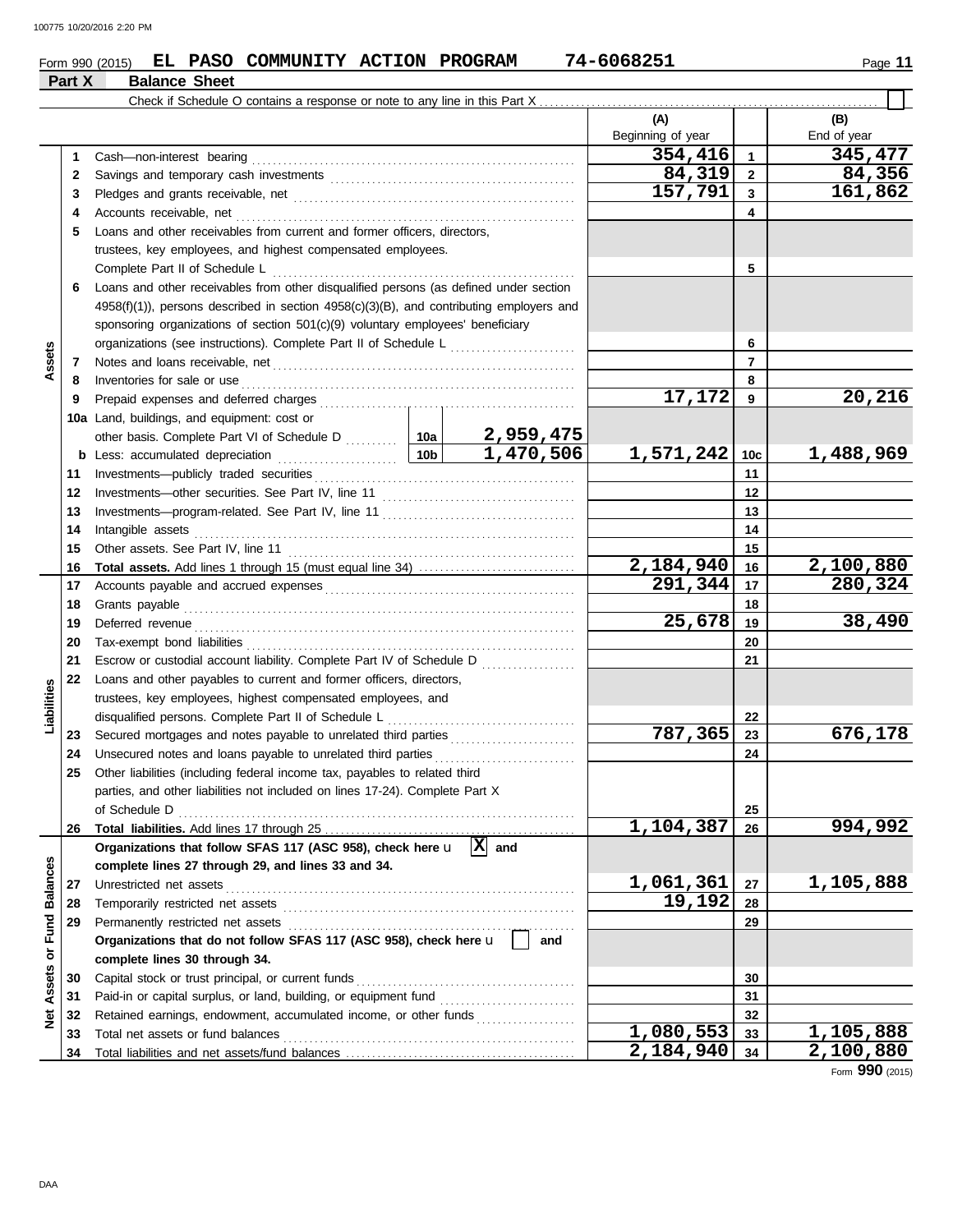|    | 74-6068251<br>Form 990 (2015) EL PASO COMMUNITY ACTION PROGRAM                                                                                                                                                                      |  |                     | Page 12   |  |  |  |  |  |
|----|-------------------------------------------------------------------------------------------------------------------------------------------------------------------------------------------------------------------------------------|--|---------------------|-----------|--|--|--|--|--|
|    | <b>Reconciliation of Net Assets</b><br>Part XI                                                                                                                                                                                      |  |                     |           |  |  |  |  |  |
|    |                                                                                                                                                                                                                                     |  |                     |           |  |  |  |  |  |
| 1  | 7,736,797<br>$\mathbf{1}$                                                                                                                                                                                                           |  |                     |           |  |  |  |  |  |
| 2  | $\mathbf{2}$                                                                                                                                                                                                                        |  |                     | 7,711,462 |  |  |  |  |  |
| 3  | $\mathbf{3}$<br>Revenue less expenses. Subtract line 2 from line 1                                                                                                                                                                  |  |                     | 25,335    |  |  |  |  |  |
| 4  | Net assets or fund balances at beginning of year (must equal Part X, line 33, column (A)) [[[[[[[[[[[[[[[[[[[<br>$\mathbf{A}$                                                                                                       |  |                     | 1,080,553 |  |  |  |  |  |
| 5  | 5                                                                                                                                                                                                                                   |  |                     |           |  |  |  |  |  |
| 6  | 6                                                                                                                                                                                                                                   |  |                     |           |  |  |  |  |  |
| 7  | $\overline{7}$<br>Investment expenses <b>contract and the expenses</b>                                                                                                                                                              |  |                     |           |  |  |  |  |  |
| 8  | 8<br>Prior period adjustments entertainments and a series of the series of the series of the series of the series of the series of the series of the series of the series of the series of the series of the series of the series o |  |                     |           |  |  |  |  |  |
| 9  | 9                                                                                                                                                                                                                                   |  |                     |           |  |  |  |  |  |
| 10 | Net assets or fund balances at end of year. Combine lines 3 through 9 (must equal Part X, line                                                                                                                                      |  |                     |           |  |  |  |  |  |
|    | 10                                                                                                                                                                                                                                  |  | 1,105,888           |           |  |  |  |  |  |
|    | <b>Financial Statements and Reporting</b><br>Part XII                                                                                                                                                                               |  |                     |           |  |  |  |  |  |
|    |                                                                                                                                                                                                                                     |  |                     |           |  |  |  |  |  |
|    |                                                                                                                                                                                                                                     |  | Yes                 | No        |  |  |  |  |  |
| 1  | $ \mathbf{X} $ Accrual<br>Cash<br>Other<br>Accounting method used to prepare the Form 990:                                                                                                                                          |  |                     |           |  |  |  |  |  |
|    | If the organization changed its method of accounting from a prior year or checked "Other," explain in                                                                                                                               |  |                     |           |  |  |  |  |  |
|    | Schedule O.                                                                                                                                                                                                                         |  |                     |           |  |  |  |  |  |
|    | 2a Were the organization's financial statements compiled or reviewed by an independent accountant?                                                                                                                                  |  | 2a                  | x         |  |  |  |  |  |
|    | If "Yes," check a box below to indicate whether the financial statements for the year were compiled or                                                                                                                              |  |                     |           |  |  |  |  |  |
|    | reviewed on a separate basis, consolidated basis, or both:                                                                                                                                                                          |  |                     |           |  |  |  |  |  |
|    | Separate basis<br>  Consolidated basis<br>  Both consolidated and separate basis                                                                                                                                                    |  |                     |           |  |  |  |  |  |
|    | <b>b</b> Were the organization's financial statements audited by an independent accountant?                                                                                                                                         |  | x<br>2b             |           |  |  |  |  |  |
|    | If "Yes," check a box below to indicate whether the financial statements for the year were audited on a                                                                                                                             |  |                     |           |  |  |  |  |  |
|    | separate basis, consolidated basis, or both:                                                                                                                                                                                        |  |                     |           |  |  |  |  |  |
|    | Ixl<br>Separate basis<br>  Consolidated basis<br>  Both consolidated and separate basis                                                                                                                                             |  |                     |           |  |  |  |  |  |
|    | c If "Yes" to line 2a or 2b, does the organization have a committee that assumes responsibility for oversight                                                                                                                       |  |                     |           |  |  |  |  |  |
|    | of the audit, review, or compilation of its financial statements and selection of an independent accountant?                                                                                                                        |  | x<br>2c             |           |  |  |  |  |  |
|    | If the organization changed either its oversight process or selection process during the tax year, explain in                                                                                                                       |  |                     |           |  |  |  |  |  |
|    | Schedule O.                                                                                                                                                                                                                         |  |                     |           |  |  |  |  |  |
|    | 3a As a result of a federal award, was the organization required to undergo an audit or audits as set forth in                                                                                                                      |  |                     |           |  |  |  |  |  |
|    | the Single Audit Act and OMB Circular A-133?                                                                                                                                                                                        |  | X<br>3a             |           |  |  |  |  |  |
|    | <b>b</b> If "Yes," did the organization undergo the required audit or audits? If the organization did not undergo the                                                                                                               |  |                     |           |  |  |  |  |  |
|    | required audit or audits, explain why in Schedule O and describe any steps taken to undergo such audits.                                                                                                                            |  | X<br>3 <sub>b</sub> |           |  |  |  |  |  |

Form **990** (2015)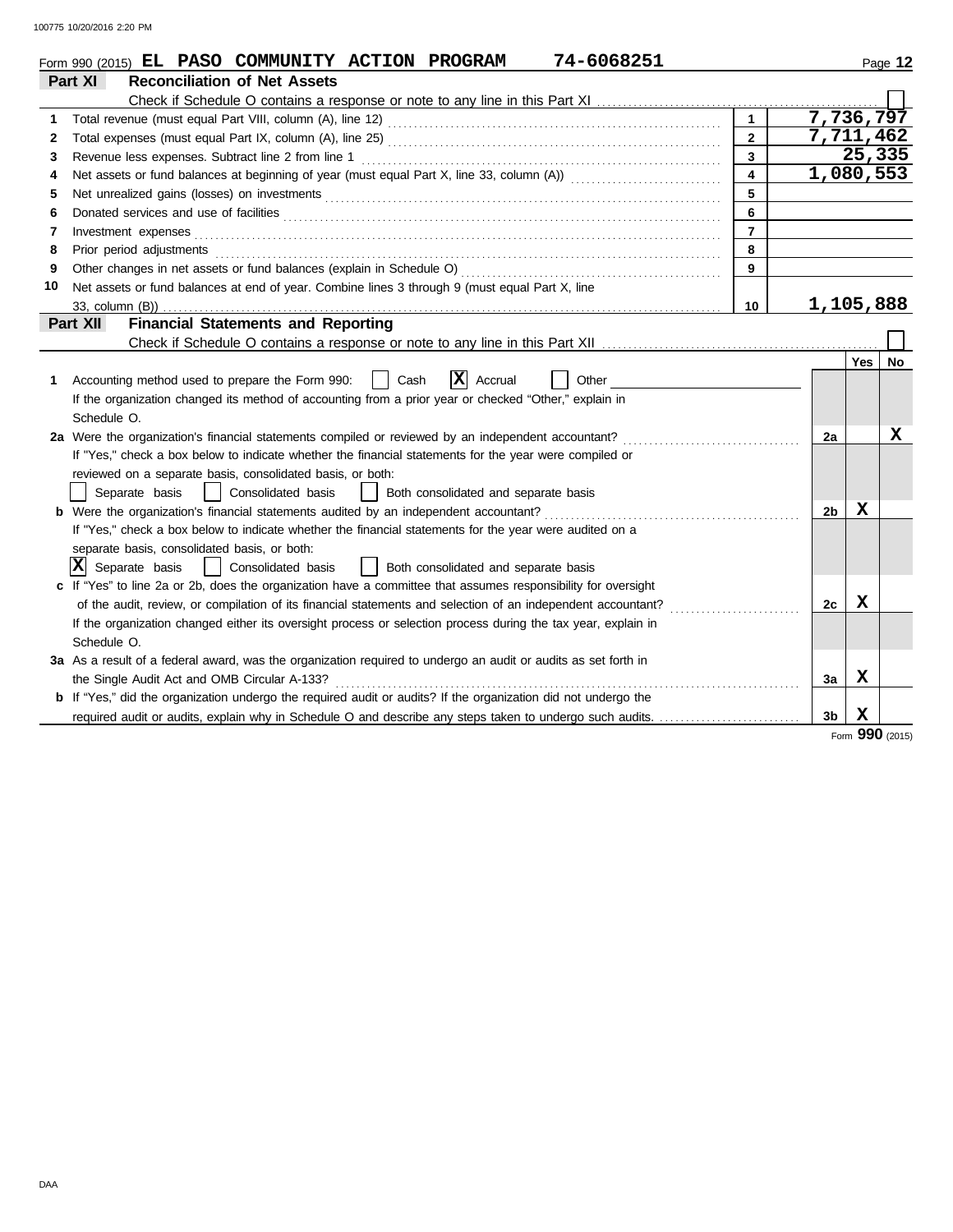| <b>SCHEDULE A</b>                                                                                                                               |                                                                                                                       | <b>Public Charity Status and Public Support</b>                                                                                     |     |                          |                                        |            | OMB No. 1545-0047                    |  |  |  |
|-------------------------------------------------------------------------------------------------------------------------------------------------|-----------------------------------------------------------------------------------------------------------------------|-------------------------------------------------------------------------------------------------------------------------------------|-----|--------------------------|----------------------------------------|------------|--------------------------------------|--|--|--|
| (Form 990 or 990-EZ)                                                                                                                            | Complete if the organization is a section $501(c)(3)$ organization or a section                                       |                                                                                                                                     |     |                          |                                        |            |                                      |  |  |  |
|                                                                                                                                                 |                                                                                                                       | 2015<br>4947(a)(1) nonexempt charitable trust.                                                                                      |     |                          |                                        |            |                                      |  |  |  |
| Department of the Treasury                                                                                                                      |                                                                                                                       | u Attach to Form 990 or Form 990-EZ.                                                                                                |     |                          |                                        |            | Open to Public                       |  |  |  |
| Internal Revenue Service                                                                                                                        |                                                                                                                       | <b>u</b> Information about Schedule A (Form 990 or 990-EZ) and its instructions is at www.irs.gov/form990.                          |     |                          |                                        |            | <b>Inspection</b>                    |  |  |  |
| Name of the organization                                                                                                                        | PROJECT BRAVO, INC.                                                                                                   | EL PASO COMMUNITY ACTION PROGRAM                                                                                                    |     |                          |                                        | 74-6068251 | Employer identification number       |  |  |  |
| Part I                                                                                                                                          |                                                                                                                       | Reason for Public Charity Status (All organizations must complete this part.) See instructions.                                     |     |                          |                                        |            |                                      |  |  |  |
|                                                                                                                                                 |                                                                                                                       | The organization is not a private foundation because it is: (For lines 1 through 11, check only one box.)                           |     |                          |                                        |            |                                      |  |  |  |
| 1                                                                                                                                               |                                                                                                                       | A church, convention of churches, or association of churches described in section 170(b)(1)(A)(i).                                  |     |                          |                                        |            |                                      |  |  |  |
| 2                                                                                                                                               |                                                                                                                       | A school described in section 170(b)(1)(A)(ii). (Attach Schedule E (Form 990 or 990-EZ).)                                           |     |                          |                                        |            |                                      |  |  |  |
| 3                                                                                                                                               |                                                                                                                       | A hospital or a cooperative hospital service organization described in section 170(b)(1)(A)(iii).                                   |     |                          |                                        |            |                                      |  |  |  |
| A medical research organization operated in conjunction with a hospital described in section 170(b)(1)(A)(iii). Enter the hospital's name,<br>4 |                                                                                                                       |                                                                                                                                     |     |                          |                                        |            |                                      |  |  |  |
| city, and state:                                                                                                                                |                                                                                                                       |                                                                                                                                     |     |                          |                                        |            |                                      |  |  |  |
| 5                                                                                                                                               |                                                                                                                       | An organization operated for the benefit of a college or university owned or operated by a governmental unit described in           |     |                          |                                        |            |                                      |  |  |  |
|                                                                                                                                                 | section 170(b)(1)(A)(iv). (Complete Part II.)                                                                         |                                                                                                                                     |     |                          |                                        |            |                                      |  |  |  |
| 6                                                                                                                                               |                                                                                                                       | A federal, state, or local government or governmental unit described in section 170(b)(1)(A)(v).                                    |     |                          |                                        |            |                                      |  |  |  |
| X<br>7                                                                                                                                          |                                                                                                                       | An organization that normally receives a substantial part of its support from a governmental unit or from the general public        |     |                          |                                        |            |                                      |  |  |  |
|                                                                                                                                                 | described in section 170(b)(1)(A)(vi). (Complete Part II.)                                                            |                                                                                                                                     |     |                          |                                        |            |                                      |  |  |  |
| 8                                                                                                                                               |                                                                                                                       | A community trust described in section 170(b)(1)(A)(vi). (Complete Part II.)                                                        |     |                          |                                        |            |                                      |  |  |  |
| 9                                                                                                                                               |                                                                                                                       | An organization that normally receives: (1) more than 33 1/3% of its support from contributions, membership fees, and gross         |     |                          |                                        |            |                                      |  |  |  |
|                                                                                                                                                 |                                                                                                                       | receipts from activities related to its exempt functions—subject to certain exceptions, and (2) no more than 33 1/3% of its         |     |                          |                                        |            |                                      |  |  |  |
|                                                                                                                                                 |                                                                                                                       | support from gross investment income and unrelated business taxable income (less section 511 tax) from businesses                   |     |                          |                                        |            |                                      |  |  |  |
|                                                                                                                                                 |                                                                                                                       | acquired by the organization after June 30, 1975. See section 509(a)(2). (Complete Part III.)                                       |     |                          |                                        |            |                                      |  |  |  |
| 10                                                                                                                                              |                                                                                                                       | An organization organized and operated exclusively to test for public safety. See section 509(a)(4).                                |     |                          |                                        |            |                                      |  |  |  |
| 11                                                                                                                                              |                                                                                                                       | An organization organized and operated exclusively for the benefit of, to perform the functions of, or to carry out the purposes of |     |                          |                                        |            |                                      |  |  |  |
|                                                                                                                                                 |                                                                                                                       | one or more publicly supported organizations described in section 509(a)(1) or section 509(a)(2). See section 509(a)(3). Check      |     |                          |                                        |            |                                      |  |  |  |
|                                                                                                                                                 |                                                                                                                       | the box in lines 11a through 11d that describes the type of supporting organization and complete lines 11e, 11f, and 11g.           |     |                          |                                        |            |                                      |  |  |  |
| а                                                                                                                                               |                                                                                                                       | Type I. A supporting organization operated, supervised, or controlled by its supported organization(s), typically by giving         |     |                          |                                        |            |                                      |  |  |  |
|                                                                                                                                                 |                                                                                                                       | the supported organization(s) the power to regularly appoint or elect a majority of the directors or trustees of the supporting     |     |                          |                                        |            |                                      |  |  |  |
|                                                                                                                                                 | organization. You must complete Part IV, Sections A and B.                                                            |                                                                                                                                     |     |                          |                                        |            |                                      |  |  |  |
| b                                                                                                                                               |                                                                                                                       | Type II. A supporting organization supervised or controlled in connection with its supported organization(s), by having             |     |                          |                                        |            |                                      |  |  |  |
|                                                                                                                                                 |                                                                                                                       | control or management of the supporting organization vested in the same persons that control or manage the supported                |     |                          |                                        |            |                                      |  |  |  |
|                                                                                                                                                 | organization(s). You must complete Part IV, Sections A and C.                                                         |                                                                                                                                     |     |                          |                                        |            |                                      |  |  |  |
| c                                                                                                                                               |                                                                                                                       | Type III functionally integrated. A supporting organization operated in connection with, and functionally integrated with,          |     |                          |                                        |            |                                      |  |  |  |
|                                                                                                                                                 |                                                                                                                       | its supported organization(s) (see instructions). You must complete Part IV, Sections A, D, and E.                                  |     |                          |                                        |            |                                      |  |  |  |
| d                                                                                                                                               |                                                                                                                       | Type III non-functionally integrated. A supporting organization operated in connection with its supported organization(s)           |     |                          |                                        |            |                                      |  |  |  |
|                                                                                                                                                 |                                                                                                                       | that is not functionally integrated. The organization generally must satisfy a distribution requirement and an attentiveness        |     |                          |                                        |            |                                      |  |  |  |
|                                                                                                                                                 |                                                                                                                       | requirement (see instructions). You must complete Part IV, Sections A and D, and Part V.                                            |     |                          |                                        |            |                                      |  |  |  |
| е                                                                                                                                               |                                                                                                                       | Check this box if the organization received a written determination from the IRS that it is a Type I, Type II, Type III             |     |                          |                                        |            |                                      |  |  |  |
|                                                                                                                                                 |                                                                                                                       | functionally integrated, or Type III non-functionally integrated supporting organization.                                           |     |                          |                                        |            |                                      |  |  |  |
| f                                                                                                                                               | Enter the number of supported organizations<br>Provide the following information about the supported organization(s). |                                                                                                                                     |     |                          |                                        |            |                                      |  |  |  |
|                                                                                                                                                 |                                                                                                                       |                                                                                                                                     |     | (iv) Is the organization |                                        |            |                                      |  |  |  |
| (i) Name of supported<br>organization                                                                                                           | (ii) EIN                                                                                                              | (iii) Type of organization<br>(described on lines 1-9                                                                               |     | listed in your governing | (v) Amount of monetary<br>support (see |            | (vi) Amount of<br>other support (see |  |  |  |
|                                                                                                                                                 |                                                                                                                       | above (see instructions))                                                                                                           |     | document?                | instructions)                          |            | instructions)                        |  |  |  |
|                                                                                                                                                 |                                                                                                                       |                                                                                                                                     | Yes | No                       |                                        |            |                                      |  |  |  |
|                                                                                                                                                 |                                                                                                                       |                                                                                                                                     |     |                          |                                        |            |                                      |  |  |  |
| (A)                                                                                                                                             |                                                                                                                       |                                                                                                                                     |     |                          |                                        |            |                                      |  |  |  |
| (B)                                                                                                                                             |                                                                                                                       |                                                                                                                                     |     |                          |                                        |            |                                      |  |  |  |
|                                                                                                                                                 |                                                                                                                       |                                                                                                                                     |     |                          |                                        |            |                                      |  |  |  |
| (C)                                                                                                                                             |                                                                                                                       |                                                                                                                                     |     |                          |                                        |            |                                      |  |  |  |
| (D)                                                                                                                                             |                                                                                                                       |                                                                                                                                     |     |                          |                                        |            |                                      |  |  |  |
| (E)                                                                                                                                             |                                                                                                                       |                                                                                                                                     |     |                          |                                        |            |                                      |  |  |  |
|                                                                                                                                                 |                                                                                                                       |                                                                                                                                     |     |                          |                                        |            |                                      |  |  |  |
| Total                                                                                                                                           |                                                                                                                       |                                                                                                                                     |     |                          |                                        |            |                                      |  |  |  |
|                                                                                                                                                 |                                                                                                                       |                                                                                                                                     |     |                          |                                        |            |                                      |  |  |  |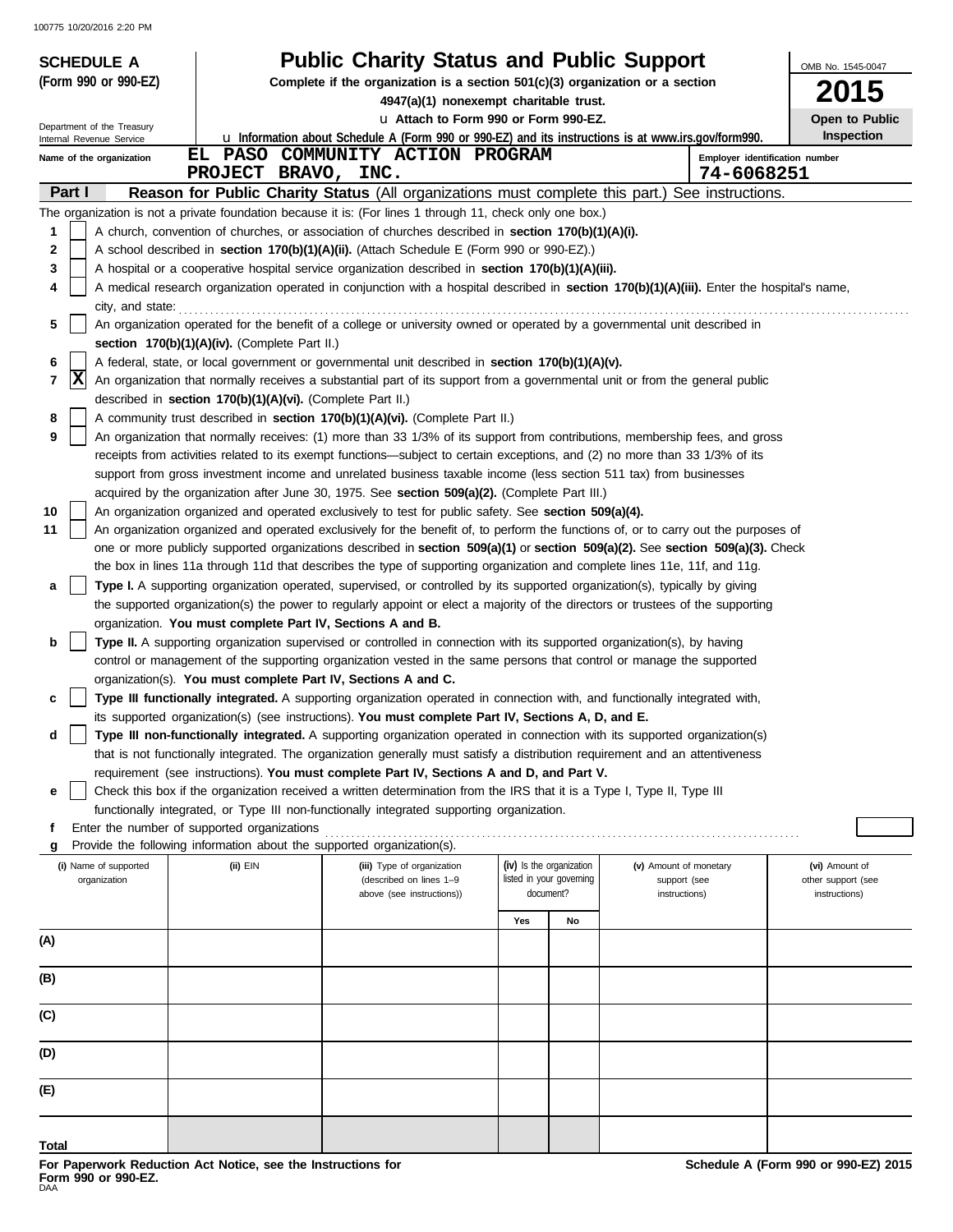### Schedule A (Form 990 or 990-EZ) 2015 **EL PASO COMMUNITY ACTION PROGRAM 74-6068251** Page 2

(Complete only if you checked the box on line 5, 7, or 8 of Part I or if the organization failed to qualify under **Part II** Support Schedule for Organizations Described in Sections 170(b)(1)(A)(iv) and 170(b)(1)(A)(vi) Part III. If the organization fails to qualify under the tests listed below, please complete Part III.)

|              | <b>Section A. Public Support</b>                                                                                                                                                                                                                   |            |           |            |            |            |                                             |  |  |  |  |
|--------------|----------------------------------------------------------------------------------------------------------------------------------------------------------------------------------------------------------------------------------------------------|------------|-----------|------------|------------|------------|---------------------------------------------|--|--|--|--|
|              | Calendar year (or fiscal year beginning in) u                                                                                                                                                                                                      | (a) 2011   | (b) 2012  | $(c)$ 2013 | $(d)$ 2014 | $(e)$ 2015 | (f) Total                                   |  |  |  |  |
| 1            | Gifts, grants, contributions, and<br>membership fees received. (Do not<br>include any "unusual grants.")                                                                                                                                           | 14,510,629 | 9,629,384 | 10,693,903 | 8,381,587  | 7,542,785  | 50,758,288                                  |  |  |  |  |
| $\mathbf{2}$ | Tax revenues levied for the<br>organization's benefit and either paid<br>to or expended on its behalf                                                                                                                                              |            |           |            |            |            |                                             |  |  |  |  |
| 3            | The value of services or facilities<br>furnished by a governmental unit to the<br>organization without charge                                                                                                                                      |            |           |            |            |            |                                             |  |  |  |  |
| 4<br>5       | Total. Add lines 1 through 3<br>The portion of total contributions by<br>each person (other than a<br>governmental unit or publicly<br>supported organization) included on<br>line 1 that exceeds 2% of the amount<br>shown on line 11, column (f) | 14,510,629 | 9,629,384 | 10,693,903 | 8,381,587  | 7,542,785  | 50,758,288                                  |  |  |  |  |
| 6            | Public support. Subtract line 5 from line 4.                                                                                                                                                                                                       |            |           |            |            |            | 50,758,288                                  |  |  |  |  |
|              | <b>Section B. Total Support</b>                                                                                                                                                                                                                    |            |           |            |            |            |                                             |  |  |  |  |
|              | Calendar year (or fiscal year beginning in) u                                                                                                                                                                                                      | (a) 2011   | (b) 2012  | $(c)$ 2013 | $(d)$ 2014 | (e) $2015$ | (f) Total                                   |  |  |  |  |
| 7            | Amounts from line 4                                                                                                                                                                                                                                | 14,510,629 | 9,629,384 | 10,693,903 | 8,381,587  | 7,542,785  | 50,758,288                                  |  |  |  |  |
| 8            | Gross income from interest, dividends,<br>payments received on securities loans,<br>rents, royalties and income from similar<br>sources                                                                                                            | 193,756    | 188,261   | 201,579    | 38         | 38         | 583,672                                     |  |  |  |  |
| 9            | Net income from unrelated business<br>activities, whether or not the business<br>is regularly carried on $\ldots$ , $\ldots$                                                                                                                       |            |           |            |            |            |                                             |  |  |  |  |
| 10           | Other income. Do not include gain or<br>loss from the sale of capital assets<br>(Explain in Part VI.)                                                                                                                                              |            |           | 44,055     |            |            | 44,055                                      |  |  |  |  |
| 11           | Total support. Add lines 7 through 10                                                                                                                                                                                                              |            |           |            |            |            | 51,386,015                                  |  |  |  |  |
| 12           | Gross receipts from related activities, etc. (see instructions)                                                                                                                                                                                    |            |           |            |            | 12         | 193,974                                     |  |  |  |  |
| 13           | First five years. If the Form 990 is for the organization's first, second, third, fourth, or fifth tax year as a section 501(c)(3)                                                                                                                 |            |           |            |            |            |                                             |  |  |  |  |
|              | organization, check this box and stop here                                                                                                                                                                                                         |            |           |            |            |            |                                             |  |  |  |  |
|              | Section C. Computation of Public Support Percentage                                                                                                                                                                                                |            |           |            |            |            |                                             |  |  |  |  |
| 14           | Public support percentage for 2015 (line 6, column (f) divided by line 11, column (f)) [[[[[[[[[[[[[[[[[[[[[[                                                                                                                                      |            |           |            |            | 14         | 98.78%                                      |  |  |  |  |
| 15           | Public support percentage from 2014 Schedule A, Part II, line 14                                                                                                                                                                                   |            |           |            |            | 15         | 98.68%                                      |  |  |  |  |
| 16a          | Public support percentage from 2014 Schedule A, Part II, line 14<br>33 1/3% support test—2015. If the organization did not check the box on line 13, and line 14 is 33 1/3% or more, check this                                                    |            |           |            |            |            |                                             |  |  |  |  |
|              | box and stop here. The organization qualifies as a publicly supported organization                                                                                                                                                                 |            |           |            |            |            | $\blacktriangleright \overline{\mathbf{X}}$ |  |  |  |  |
|              | b 33 1/3% support test-2014. If the organization did not check a box on line 13 or 16a, and line 15 is 33 1/3% or more,                                                                                                                            |            |           |            |            |            |                                             |  |  |  |  |
|              | check this box and stop here. The organization qualifies as a publicly supported organization                                                                                                                                                      |            |           |            |            |            |                                             |  |  |  |  |
| 17а          | 10%-facts-and-circumstances test-2015. If the organization did not check a box on line 13, 16a, or 16b, and line 14 is                                                                                                                             |            |           |            |            |            |                                             |  |  |  |  |
|              | 10% or more, and if the organization meets the "facts-and-circumstances" test, check this box and stop here. Explain in                                                                                                                            |            |           |            |            |            |                                             |  |  |  |  |
|              | Part VI how the organization meets the "facts-and-circumstances" test. The organization qualifies as a publicly supported                                                                                                                          |            |           |            |            |            |                                             |  |  |  |  |
|              | organization                                                                                                                                                                                                                                       |            |           |            |            |            |                                             |  |  |  |  |
| b            | 10%-facts-and-circumstances test-2014. If the organization did not check a box on line 13, 16a, 16b, or 17a, and line                                                                                                                              |            |           |            |            |            |                                             |  |  |  |  |
|              | 15 is 10% or more, and if the organization meets the "facts-and-circumstances" test, check this box and stop here.                                                                                                                                 |            |           |            |            |            |                                             |  |  |  |  |
|              | Explain in Part VI how the organization meets the "facts-and-circumstances" test. The organization qualifies as a publicly                                                                                                                         |            |           |            |            |            |                                             |  |  |  |  |
|              | supported organization                                                                                                                                                                                                                             |            |           |            |            |            |                                             |  |  |  |  |
| 18           | Private foundation. If the organization did not check a box on line 13, 16a, 16b, 17a, or 17b, check this box and see                                                                                                                              |            |           |            |            |            |                                             |  |  |  |  |
|              | instructions                                                                                                                                                                                                                                       |            |           |            |            |            |                                             |  |  |  |  |
|              |                                                                                                                                                                                                                                                    |            |           |            |            |            |                                             |  |  |  |  |

**Schedule A (Form 990 or 990-EZ) 2015**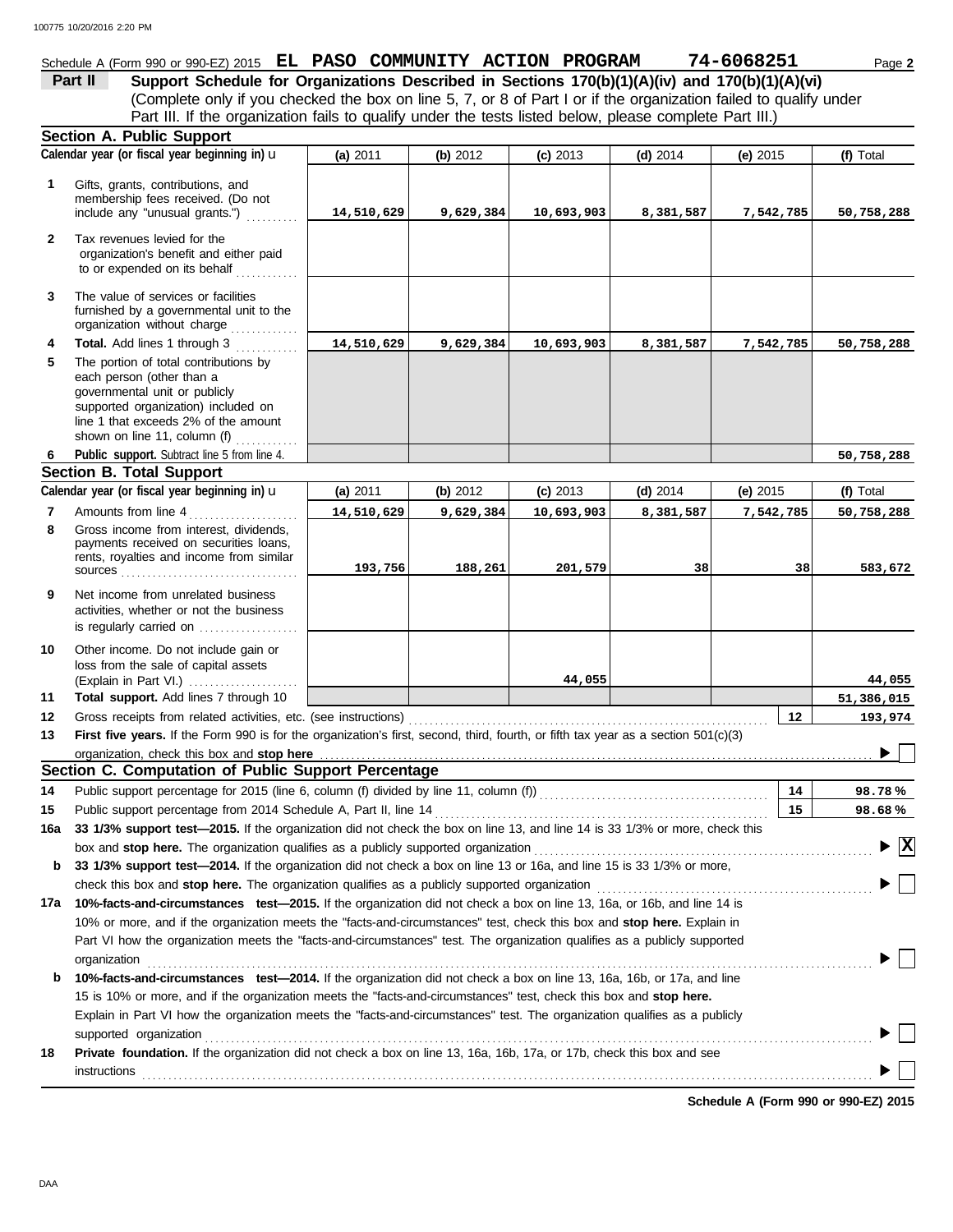### Schedule A (Form 990 or 990-EZ) 2015 **EL PASO COMMUNITY ACTION PROGRAM 74-6068251** Page 3

**Part III Support Schedule for Organizations Described in Section 509(a)(2)**

(Complete only if you checked the box on line 9 of Part I or if the organization failed to qualify under Part II. If the organization fails to qualify under the tests listed below, please complete Part II.)

|              | <b>Section A. Public Support</b>                                                                                                                                                                                                                                                                                                                                     |          |          |            |            |            |           |
|--------------|----------------------------------------------------------------------------------------------------------------------------------------------------------------------------------------------------------------------------------------------------------------------------------------------------------------------------------------------------------------------|----------|----------|------------|------------|------------|-----------|
|              | Calendar year (or fiscal year beginning in) u                                                                                                                                                                                                                                                                                                                        | (a) 2011 | (b) 2012 | $(c)$ 2013 | (d) $2014$ | (e) $2015$ | (f) Total |
| 1            | Gifts, grants, contributions, and membership<br>fees received. (Do not include any "unusual<br>grants.") $\ldots \ldots \ldots \ldots \ldots \ldots \ldots \ldots \ldots \ldots \ldots \ldots$                                                                                                                                                                       |          |          |            |            |            |           |
| $\mathbf{2}$ | Gross receipts from admissions, merchandise<br>sold or services performed, or facilities<br>furnished in any activity that is related to the<br>organization's tax-exempt purpose                                                                                                                                                                                    |          |          |            |            |            |           |
| 3            | Gross receipts from activities that are not an<br>unrelated trade or business under section 513                                                                                                                                                                                                                                                                      |          |          |            |            |            |           |
| 4            | Tax revenues levied for the<br>organization's benefit and either paid<br>to or expended on its behalf                                                                                                                                                                                                                                                                |          |          |            |            |            |           |
| 5            | The value of services or facilities<br>furnished by a governmental unit to the<br>organization without charge                                                                                                                                                                                                                                                        |          |          |            |            |            |           |
| 6            | Total. Add lines 1 through 5<br>.                                                                                                                                                                                                                                                                                                                                    |          |          |            |            |            |           |
| 7а           | Amounts included on lines 1, 2, and 3<br>received from disqualified persons                                                                                                                                                                                                                                                                                          |          |          |            |            |            |           |
| b            | Amounts included on lines 2 and 3<br>received from other than disqualified<br>persons that exceed the greater of \$5,000<br>or 1% of the amount on line 13 for the year $\ldots$                                                                                                                                                                                     |          |          |            |            |            |           |
|              | c Add lines 7a and 7b                                                                                                                                                                                                                                                                                                                                                |          |          |            |            |            |           |
| 8            | Public support. (Subtract line 7c from                                                                                                                                                                                                                                                                                                                               |          |          |            |            |            |           |
|              | <b>Section B. Total Support</b>                                                                                                                                                                                                                                                                                                                                      |          |          |            |            |            |           |
|              | Calendar year (or fiscal year beginning in) $\mathbf u$                                                                                                                                                                                                                                                                                                              | (a) 2011 | (b) 2012 | $(c)$ 2013 | $(d)$ 2014 | $(e)$ 2015 | (f) Total |
| 9            | Amounts from line 6                                                                                                                                                                                                                                                                                                                                                  |          |          |            |            |            |           |
| 10a          | Gross income from interest, dividends,<br>payments received on securities loans, rents,<br>royalties and income from similar sources                                                                                                                                                                                                                                 |          |          |            |            |            |           |
| b            | Unrelated business taxable income (less<br>section 511 taxes) from businesses<br>acquired after June 30, 1975                                                                                                                                                                                                                                                        |          |          |            |            |            |           |
|              | c Add lines 10a and 10b                                                                                                                                                                                                                                                                                                                                              |          |          |            |            |            |           |
| 11           | Net income from unrelated business<br>activities not included in line 10b, whether<br>or not the business is regularly carried on                                                                                                                                                                                                                                    |          |          |            |            |            |           |
| 12           | Other income. Do not include gain or<br>loss from the sale of capital assets<br>(Explain in Part VI.)<br>.                                                                                                                                                                                                                                                           |          |          |            |            |            |           |
| 13           | Total support. (Add lines 9, 10c, 11,<br>and 12.) $\ldots$                                                                                                                                                                                                                                                                                                           |          |          |            |            |            |           |
| 14           | First five years. If the Form 990 is for the organization's first, second, third, fourth, or fifth tax year as a section 501(c)(3)<br>organization, check this box and stop here manufactured and stop here contained and stop here are all the contained and stop here are all the contained and stop here are all the contained and stop here are all the containe |          |          |            |            |            |           |
|              | Section C. Computation of Public Support Percentage                                                                                                                                                                                                                                                                                                                  |          |          |            |            |            |           |
| 15           | Public support percentage for 2015 (line 8, column (f) divided by line 13, column (f)) [[[[[[[[[[[[[[[[[[[[[[                                                                                                                                                                                                                                                        |          |          |            |            | 15         | %         |
| 16           |                                                                                                                                                                                                                                                                                                                                                                      |          |          |            |            | 16         | %         |
|              | Section D. Computation of Investment Income Percentage                                                                                                                                                                                                                                                                                                               |          |          |            |            |            |           |
| 17           | Investment income percentage for 2015 (line 10c, column (f) divided by line 13, column (f)) [[[[[[[[[[[[[[[[[[                                                                                                                                                                                                                                                       |          |          |            |            | 17         | %         |
| 18           | Investment income percentage from 2014 Schedule A, Part III, line 17                                                                                                                                                                                                                                                                                                 |          |          |            |            | 18         | %         |
| 19a          | 33 1/3% support tests-2015. If the organization did not check the box on line 14, and line 15 is more than 33 1/3%, and line                                                                                                                                                                                                                                         |          |          |            |            |            |           |
|              | 17 is not more than 33 1/3%, check this box and stop here. The organization qualifies as a publicly supported organization                                                                                                                                                                                                                                           |          |          |            |            |            |           |
| b            | 33 1/3% support tests-2014. If the organization did not check a box on line 14 or line 19a, and line 16 is more than 33 1/3%, and                                                                                                                                                                                                                                    |          |          |            |            |            |           |
|              | line 18 is not more than 33 1/3%, check this box and stop here. The organization qualifies as a publicly supported organization                                                                                                                                                                                                                                      |          |          |            |            |            |           |
| 20           | Private foundation. If the organization did not check a box on line 14, 19a, or 19b, check this box and see instructions                                                                                                                                                                                                                                             |          |          |            |            |            |           |

**Schedule A (Form 990 or 990-EZ) 2015**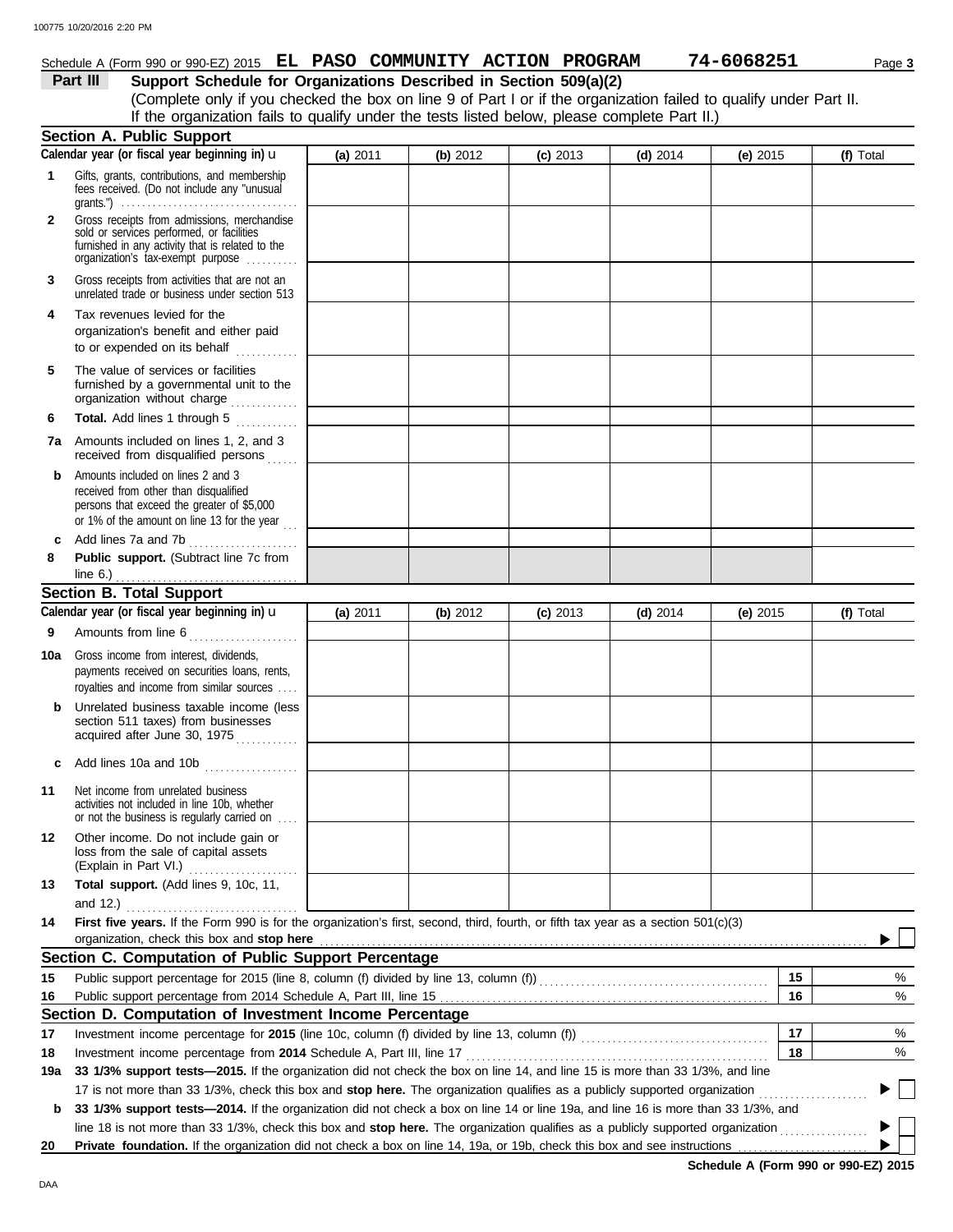|     | Schedule A (Form 990 or 990-EZ) 2015 EL PASO COMMUNITY ACTION PROGRAM                                                      | 74-6068251      |     | Page 4 |
|-----|----------------------------------------------------------------------------------------------------------------------------|-----------------|-----|--------|
|     | Part IV<br><b>Supporting Organizations</b>                                                                                 |                 |     |        |
|     | (Complete only if you checked a box in line 11 on Part I. If you checked 11a of Part I, complete Sections A                |                 |     |        |
|     | and B. If you checked 11b of Part I, complete Sections A and C. If you checked 11c of Part I, complete                     |                 |     |        |
|     | Sections A, D, and E. If you checked 11d of Part I, complete Sections A and D, and complete Part V.)                       |                 |     |        |
|     | Section A. All Supporting Organizations                                                                                    |                 |     |        |
|     |                                                                                                                            |                 |     |        |
|     |                                                                                                                            |                 | Yes | No     |
| 1   | Are all of the organization's supported organizations listed by name in the organization's governing                       |                 |     |        |
|     | documents? If "No," describe in Part VI how the supported organizations are designated. If designated by                   |                 |     |        |
|     | class or purpose, describe the designation. If historic and continuing relationship, explain.                              | 1               |     |        |
| 2   | Did the organization have any supported organization that does not have an IRS determination of status                     |                 |     |        |
|     | under section $509(a)(1)$ or (2)? If "Yes," explain in <b>Part VI</b> how the organization determined that the supported   |                 |     |        |
|     | organization was described in section 509(a)(1) or (2).                                                                    | 2               |     |        |
| За  | Did the organization have a supported organization described in section $501(c)(4)$ , (5), or (6)? If "Yes," answer        |                 |     |        |
|     | (b) and (c) below.                                                                                                         | 3a              |     |        |
| b   | Did the organization confirm that each supported organization qualified under section $501(c)(4)$ , $(5)$ , or $(6)$ and   |                 |     |        |
|     | satisfied the public support tests under section $509(a)(2)$ ? If "Yes," describe in <b>Part VI</b> when and how the       |                 |     |        |
|     | organization made the determination.                                                                                       | 3b              |     |        |
| c   | Did the organization ensure that all support to such organizations was used exclusively for section $170(c)(2)(B)$         |                 |     |        |
|     |                                                                                                                            | 3c              |     |        |
|     | purposes? If "Yes," explain in Part VI what controls the organization put in place to ensure such use.                     |                 |     |        |
| 4a  | Was any supported organization not organized in the United States ("foreign supported organization")? If                   |                 |     |        |
|     | "Yes," and if you checked 11a or 11b in Part I, answer (b) and (c) below.                                                  | 4a              |     |        |
| b   | Did the organization have ultimate control and discretion in deciding whether to make grants to the foreign                |                 |     |        |
|     | supported organization? If "Yes," describe in Part VI how the organization had such control and discretion                 |                 |     |        |
|     | despite being controlled or supervised by or in connection with its supported organizations.                               | 4b              |     |        |
| c   | Did the organization support any foreign supported organization that does not have an IRS determination                    |                 |     |        |
|     | under sections $501(c)(3)$ and $509(a)(1)$ or (2)? If "Yes," explain in <b>Part VI</b> what controls the organization used |                 |     |        |
|     | to ensure that all support to the foreign supported organization was used exclusively for section $170(c)(2)(B)$           |                 |     |        |
|     | purposes.                                                                                                                  | 4c              |     |        |
| 5a  | Did the organization add, substitute, or remove any supported organizations during the tax year? If "Yes,"                 |                 |     |        |
|     | answer (b) and (c) below (if applicable). Also, provide detail in Part VI, including (i) the names and EIN                 |                 |     |        |
|     | numbers of the supported organizations added, substituted, or removed; (ii) the reasons for each such action;              |                 |     |        |
|     | (iii) the authority under the organization's organizing document authorizing such action; and (iv) how the action          |                 |     |        |
|     | was accomplished (such as by amendment to the organizing document).                                                        | 5a              |     |        |
| b   | Type I or Type II only. Was any added or substituted supported organization part of a class already                        |                 |     |        |
|     | designated in the organization's organizing document?                                                                      | 5b              |     |        |
|     |                                                                                                                            |                 |     |        |
| с   | Substitutions only. Was the substitution the result of an event beyond the organization's control?                         | 5c              |     |        |
| 6   | Did the organization provide support (whether in the form of grants or the provision of services or facilities) to         |                 |     |        |
|     | anyone other than (i) its supported organizations, (ii) individuals that are part of the charitable class benefited        |                 |     |        |
|     | by one or more of its supported organizations, or (iii) other supporting organizations that also support or                |                 |     |        |
|     | benefit one or more of the filing organization's supported organizations? If "Yes," provide detail in Part VI.             | 6               |     |        |
| 7   | Did the organization provide a grant, loan, compensation, or other similar payment to a substantial contributor            |                 |     |        |
|     | (defined in section 4958(c)(3)(C)), a family member of a substantial contributor, or a 35% controlled entity with          |                 |     |        |
|     | regard to a substantial contributor? If "Yes," complete Part I of Schedule L (Form 990 or 990-EZ).                         | 7               |     |        |
| 8   | Did the organization make a loan to a disqualified person (as defined in section 4958) not described in line 7?            |                 |     |        |
|     | If "Yes," complete Part I of Schedule L (Form 990 or 990-EZ).                                                              | 8               |     |        |
| 9а  | Was the organization controlled directly or indirectly at any time during the tax year by one or more                      |                 |     |        |
|     | disqualified persons as defined in section 4946 (other than foundation managers and organizations described                |                 |     |        |
|     | in section $509(a)(1)$ or $(2)$ ? If "Yes," provide detail in Part VI.                                                     | 9а              |     |        |
| b   | Did one or more disqualified persons (as defined in line 9a) hold a controlling interest in any entity in which            |                 |     |        |
|     | the supporting organization had an interest? If "Yes," provide detail in Part VI.                                          | 9b              |     |        |
| c   | Did a disqualified person (as defined in line 9a) have an ownership interest in, or derive any personal benefit            |                 |     |        |
|     | from, assets in which the supporting organization also had an interest? If "Yes," provide detail in Part VI.               | 9с              |     |        |
| 10a | Was the organization subject to the excess business holdings rules of section 4943 because of section                      |                 |     |        |
|     | 4943(f) (regarding certain Type II supporting organizations, and all Type III non-functionally integrated                  |                 |     |        |
|     |                                                                                                                            |                 |     |        |
|     | supporting organizations)? If "Yes," answer 10b below.                                                                     | 10a             |     |        |
| b   | Did the organization have any excess business holdings in the tax year? (Use Schedule C, Form 4720, to                     |                 |     |        |
|     | determine whether the organization had excess business holdings.)                                                          | 10 <sub>b</sub> |     |        |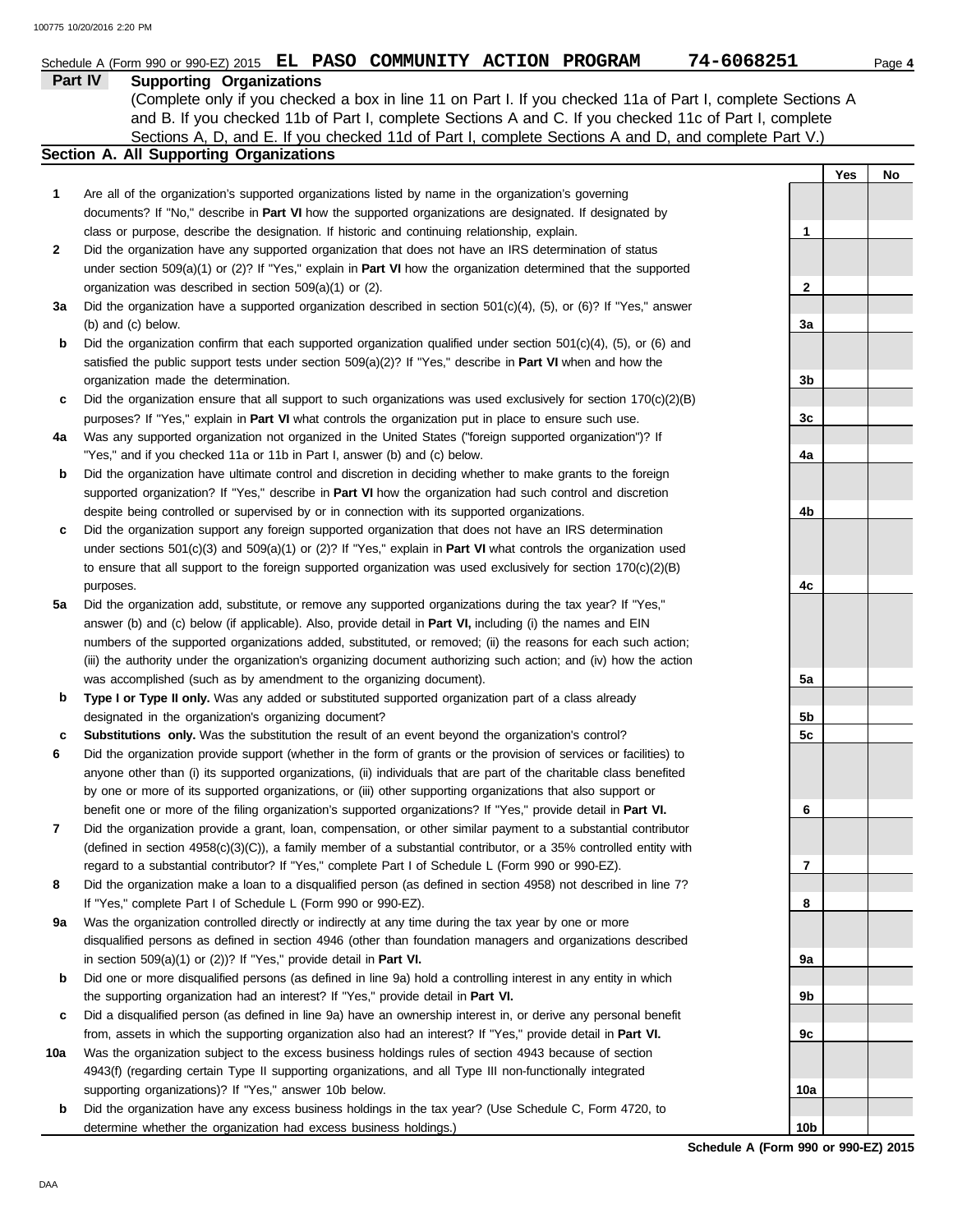|    | 74-6068251<br>Schedule A (Form 990 or 990-EZ) 2015 EL PASO COMMUNITY ACTION PROGRAM                                                                                          |                 |     | Page 5 |  |  |  |  |  |  |  |  |  |
|----|------------------------------------------------------------------------------------------------------------------------------------------------------------------------------|-----------------|-----|--------|--|--|--|--|--|--|--|--|--|
|    | Part IV<br><b>Supporting Organizations (continued)</b>                                                                                                                       |                 |     |        |  |  |  |  |  |  |  |  |  |
|    |                                                                                                                                                                              |                 | Yes | No     |  |  |  |  |  |  |  |  |  |
| 11 | Has the organization accepted a gift or contribution from any of the following persons?                                                                                      |                 |     |        |  |  |  |  |  |  |  |  |  |
| а  | A person who directly or indirectly controls, either alone or together with persons described in (b) and (c)<br>below, the governing body of a supported organization?       | 11a             |     |        |  |  |  |  |  |  |  |  |  |
|    |                                                                                                                                                                              | 11 <sub>b</sub> |     |        |  |  |  |  |  |  |  |  |  |
|    | <b>b</b> A family member of a person described in (a) above?                                                                                                                 |                 |     |        |  |  |  |  |  |  |  |  |  |
|    | 11c<br>c A 35% controlled entity of a person described in (a) or (b) above? If "Yes" to a, b, or c, provide detail in Part VI.<br>Section B. Type I Supporting Organizations |                 |     |        |  |  |  |  |  |  |  |  |  |
|    |                                                                                                                                                                              |                 | Yes | No     |  |  |  |  |  |  |  |  |  |
| 1  | Did the directors, trustees, or membership of one or more supported organizations have the power to                                                                          |                 |     |        |  |  |  |  |  |  |  |  |  |
|    | regularly appoint or elect at least a majority of the organization's directors or trustees at all times during the                                                           |                 |     |        |  |  |  |  |  |  |  |  |  |
|    | tax year? If "No," describe in Part VI how the supported organization(s) effectively operated, supervised, or                                                                |                 |     |        |  |  |  |  |  |  |  |  |  |
|    | controlled the organization's activities. If the organization had more than one supported organization,                                                                      |                 |     |        |  |  |  |  |  |  |  |  |  |
|    | describe how the powers to appoint and/or remove directors or trustees were allocated among the supported                                                                    |                 |     |        |  |  |  |  |  |  |  |  |  |
|    | organizations and what conditions or restrictions, if any, applied to such powers during the tax year.                                                                       | 1               |     |        |  |  |  |  |  |  |  |  |  |
| 2  | Did the organization operate for the benefit of any supported organization other than the supported                                                                          |                 |     |        |  |  |  |  |  |  |  |  |  |
|    | organization(s) that operated, supervised, or controlled the supporting organization? If "Yes," explain in Part                                                              |                 |     |        |  |  |  |  |  |  |  |  |  |
|    | VI how providing such benefit carried out the purposes of the supported organization(s) that operated,                                                                       |                 |     |        |  |  |  |  |  |  |  |  |  |
|    | supervised, or controlled the supporting organization.                                                                                                                       | $\mathbf{2}$    |     |        |  |  |  |  |  |  |  |  |  |
|    | Section C. Type II Supporting Organizations                                                                                                                                  |                 |     |        |  |  |  |  |  |  |  |  |  |
|    |                                                                                                                                                                              |                 | Yes | No     |  |  |  |  |  |  |  |  |  |
| 1  | Were a majority of the organization's directors or trustees during the tax year also a majority of the directors                                                             |                 |     |        |  |  |  |  |  |  |  |  |  |
|    | or trustees of each of the organization's supported organization(s)? If "No," describe in Part VI how control                                                                |                 |     |        |  |  |  |  |  |  |  |  |  |
|    | or management of the supporting organization was vested in the same persons that controlled or managed<br>the supported organization(s).                                     | 1               |     |        |  |  |  |  |  |  |  |  |  |
|    | Section D. All Type III Supporting Organizations                                                                                                                             |                 |     |        |  |  |  |  |  |  |  |  |  |
|    |                                                                                                                                                                              |                 | Yes | No     |  |  |  |  |  |  |  |  |  |
| 1  | Did the organization provide to each of its supported organizations, by the last day of the fifth month of the                                                               |                 |     |        |  |  |  |  |  |  |  |  |  |
|    | organization's tax year, (i) a written notice describing the type and amount of support provided during the prior tax                                                        |                 |     |        |  |  |  |  |  |  |  |  |  |
|    | year, (ii) a copy of the Form 990 that was most recently filed as of the date of notification, and (iii) copies of the                                                       |                 |     |        |  |  |  |  |  |  |  |  |  |
|    | organization's governing documents in effect on the date of notification, to the extent not previously provided?                                                             | 1               |     |        |  |  |  |  |  |  |  |  |  |
| 2  | Were any of the organization's officers, directors, or trustees either (i) appointed or elected by the supported                                                             |                 |     |        |  |  |  |  |  |  |  |  |  |
|    | organization(s) or (ii) serving on the governing body of a supported organization? If "No," explain in Part VI how                                                           |                 |     |        |  |  |  |  |  |  |  |  |  |
|    | the organization maintained a close and continuous working relationship with the supported organization(s).                                                                  | 2               |     |        |  |  |  |  |  |  |  |  |  |
| 3  | By reason of the relationship described in (2), did the organization's supported organizations have a                                                                        |                 |     |        |  |  |  |  |  |  |  |  |  |
|    | significant voice in the organization's investment policies and in directing the use of the organization's                                                                   |                 |     |        |  |  |  |  |  |  |  |  |  |
|    | income or assets at all times during the tax year? If "Yes," describe in Part VI the role the organization's                                                                 |                 |     |        |  |  |  |  |  |  |  |  |  |
|    | supported organizations played in this regard.                                                                                                                               | 3               |     |        |  |  |  |  |  |  |  |  |  |
|    | Section E. Type III Functionally-Integrated Supporting Organizations                                                                                                         |                 |     |        |  |  |  |  |  |  |  |  |  |
| 1  | Check the box next to the method that the organization used to satisfy the Integral Part Test during the year (see instructions):                                            |                 |     |        |  |  |  |  |  |  |  |  |  |
| a  | The organization satisfied the Activities Test. Complete line 2 below.                                                                                                       |                 |     |        |  |  |  |  |  |  |  |  |  |
| b  | The organization is the parent of each of its supported organizations. Complete line 3 below.                                                                                |                 |     |        |  |  |  |  |  |  |  |  |  |
| с  | The organization supported a governmental entity. Describe in Part VI how you supported a government entity (see instructions).                                              |                 |     |        |  |  |  |  |  |  |  |  |  |
|    | 2 Activities Test. Answer (a) and (b) below.                                                                                                                                 |                 | Yes | No     |  |  |  |  |  |  |  |  |  |
| а  | Did substantially all of the organization's activities during the tax year directly further the exempt purposes of                                                           |                 |     |        |  |  |  |  |  |  |  |  |  |
|    | the supported organization(s) to which the organization was responsive? If "Yes," then in Part VI identify                                                                   |                 |     |        |  |  |  |  |  |  |  |  |  |
|    | those supported organizations and explain how these activities directly furthered their exempt purposes,                                                                     |                 |     |        |  |  |  |  |  |  |  |  |  |
|    | how the organization was responsive to those supported organizations, and how the organization determined                                                                    |                 |     |        |  |  |  |  |  |  |  |  |  |
|    | that these activities constituted substantially all of its activities.                                                                                                       | 2a              |     |        |  |  |  |  |  |  |  |  |  |
| b  | Did the activities described in (a) constitute activities that, but for the organization's involvement, one or more                                                          |                 |     |        |  |  |  |  |  |  |  |  |  |
|    | of the organization's supported organization(s) would have been engaged in? If "Yes," explain in Part VI the                                                                 |                 |     |        |  |  |  |  |  |  |  |  |  |
|    | reasons for the organization's position that its supported organization(s) would have engaged in these                                                                       |                 |     |        |  |  |  |  |  |  |  |  |  |
|    | activities but for the organization's involvement.                                                                                                                           | 2b              |     |        |  |  |  |  |  |  |  |  |  |
| 3  | Parent of Supported Organizations. Answer (a) and (b) below.                                                                                                                 |                 |     |        |  |  |  |  |  |  |  |  |  |
| а  | Did the organization have the power to regularly appoint or elect a majority of the officers, directors, or                                                                  |                 |     |        |  |  |  |  |  |  |  |  |  |
|    | trustees of each of the supported organizations? Provide details in Part VI.                                                                                                 | За              |     |        |  |  |  |  |  |  |  |  |  |
| b  | Did the organization exercise a substantial degree of direction over the policies, programs, and activities of each                                                          |                 |     |        |  |  |  |  |  |  |  |  |  |
|    | of its supported organizations? If "Yes," describe in Part VI the role played by the organization in this regard.                                                            | 3 <sub>b</sub>  |     |        |  |  |  |  |  |  |  |  |  |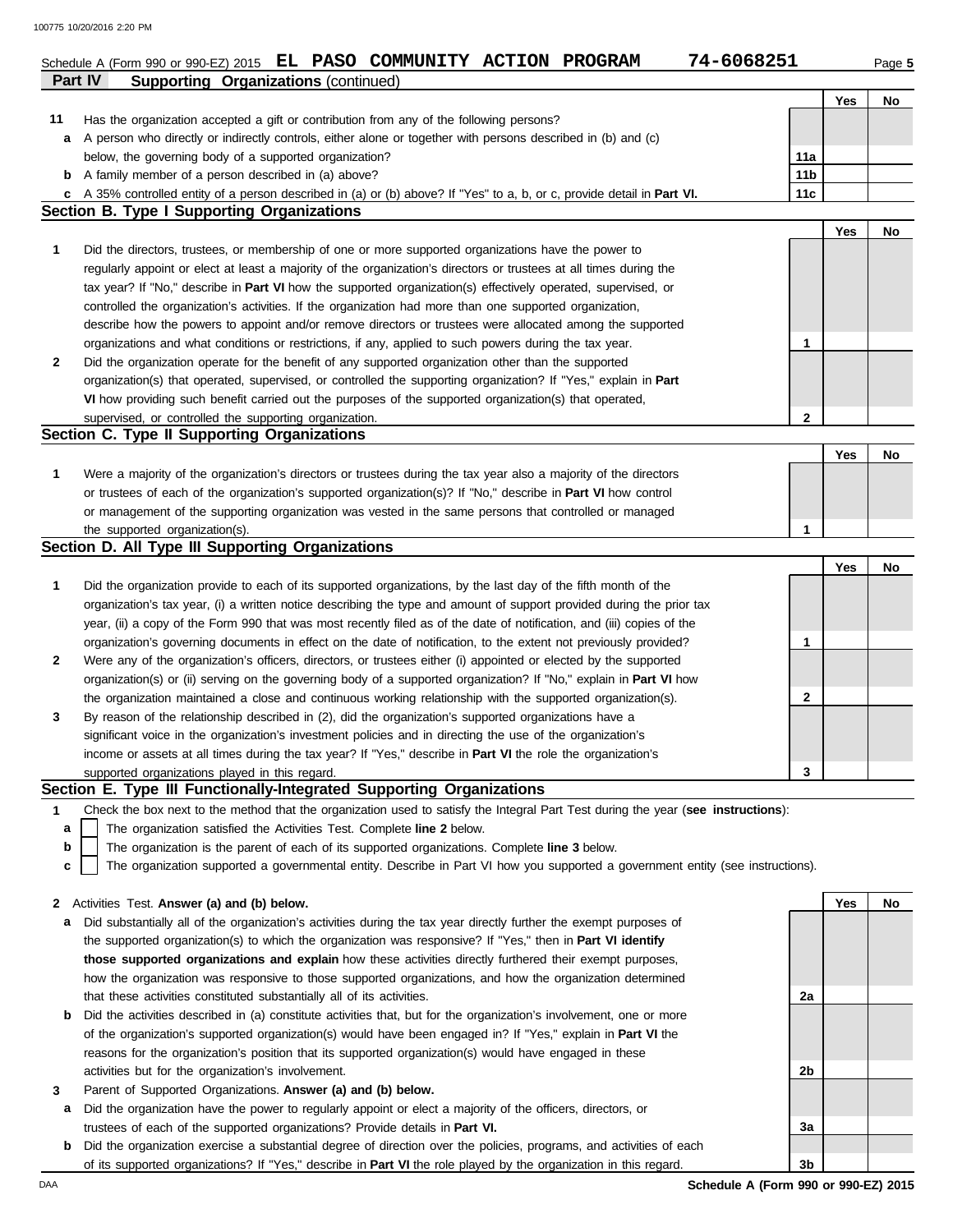| Schedule A (Form 990 or 990-EZ) 2015 EL PASO COMMUNITY ACTION PROGRAM                                                               |                | 74-6068251     | Page 6                         |
|-------------------------------------------------------------------------------------------------------------------------------------|----------------|----------------|--------------------------------|
| <b>Part V</b><br>Type III Non-Functionally Integrated 509(a)(3) Supporting Organizations                                            |                |                |                                |
| Check here if the organization satisfied the Integral Part Test as a qualifying trust on Nov. 20, 1970. See instructions. All<br>1. |                |                |                                |
| other Type III non-functionally integrated supporting organizations must complete Sections A through E.                             |                |                |                                |
| Section A - Adjusted Net Income                                                                                                     |                | (A) Prior Year | (B) Current Year<br>(optional) |
| Net short-term capital gain<br>1                                                                                                    | 1              |                |                                |
| $\mathbf{2}$<br>Recoveries of prior-year distributions                                                                              | $\mathbf{2}$   |                |                                |
| 3<br>Other gross income (see instructions)                                                                                          | 3              |                |                                |
| 4<br>Add lines 1 through 3                                                                                                          | 4              |                |                                |
| 5<br>Depreciation and depletion                                                                                                     | 5              |                |                                |
| Portion of operating expenses paid or incurred for production or<br>6                                                               |                |                |                                |
| collection of gross income or for management, conservation, or                                                                      |                |                |                                |
| maintenance of property held for production of income (see instructions)                                                            | 6              |                |                                |
| 7<br>Other expenses (see instructions)                                                                                              | 7              |                |                                |
| Adjusted Net Income (subtract lines 5, 6 and 7 from line 4)<br>8                                                                    | 8              |                |                                |
| <b>Section B - Minimum Asset Amount</b>                                                                                             |                | (A) Prior Year | (B) Current Year<br>(optional) |
| Aggregate fair market value of all non-exempt-use assets (see<br>1                                                                  |                |                |                                |
| instructions for short tax year or assets held for part of year):                                                                   |                |                |                                |
| <b>a</b> Average monthly value of securities                                                                                        | 1a             |                |                                |
| Average monthly cash balances<br>b                                                                                                  | 1b             |                |                                |
| c Fair market value of other non-exempt-use assets                                                                                  | 1c             |                |                                |
| <b>d</b> Total (add lines 1a, 1b, and 1c)                                                                                           | 1d             |                |                                |
| <b>Discount</b> claimed for blockage or other<br>e                                                                                  |                |                |                                |
| factors (explain in detail in Part VI):                                                                                             |                |                |                                |
| Acquisition indebtedness applicable to non-exempt-use assets<br>$\mathbf{2}$                                                        | $\mathbf{2}$   |                |                                |
| 3<br>Subtract line 2 from line 1d                                                                                                   | 3              |                |                                |
| Cash deemed held for exempt use. Enter 1-1/2% of line 3 (for greater amount,<br>4                                                   |                |                |                                |
| see instructions).                                                                                                                  | 4              |                |                                |
| 5<br>Net value of non-exempt-use assets (subtract line 4 from line 3)                                                               | 5              |                |                                |
| 6<br>Multiply line 5 by .035                                                                                                        | 6              |                |                                |
| 7<br>Recoveries of prior-year distributions                                                                                         | $\overline{7}$ |                |                                |
| 8<br>Minimum Asset Amount (add line 7 to line 6)                                                                                    | 8              |                |                                |
| Section C - Distributable Amount                                                                                                    |                |                | <b>Current Year</b>            |
| Adjusted net income for prior year (from Section A, line 8, Column A)<br>1.                                                         | 1              |                |                                |
| Enter 85% of line 1<br>$\mathbf{2}$                                                                                                 | $\mathbf{2}$   |                |                                |
| Minimum asset amount for prior year (from Section B, line 8, Column A)<br>3                                                         | 3              |                |                                |
| 4<br>Enter greater of line 2 or line 3                                                                                              | 4              |                |                                |
| 5<br>Income tax imposed in prior year                                                                                               | 5              |                |                                |
| <b>Distributable Amount.</b> Subtract line 5 from line 4, unless subject to<br>6                                                    |                |                |                                |
| emergency temporary reduction (see instructions)                                                                                    | 6              |                |                                |

**7** instructions). Check here if the current year is the organization's first as a non-functionally-integrated Type III supporting organization (see

**Schedule A (Form 990 or 990-EZ) 2015**

DAA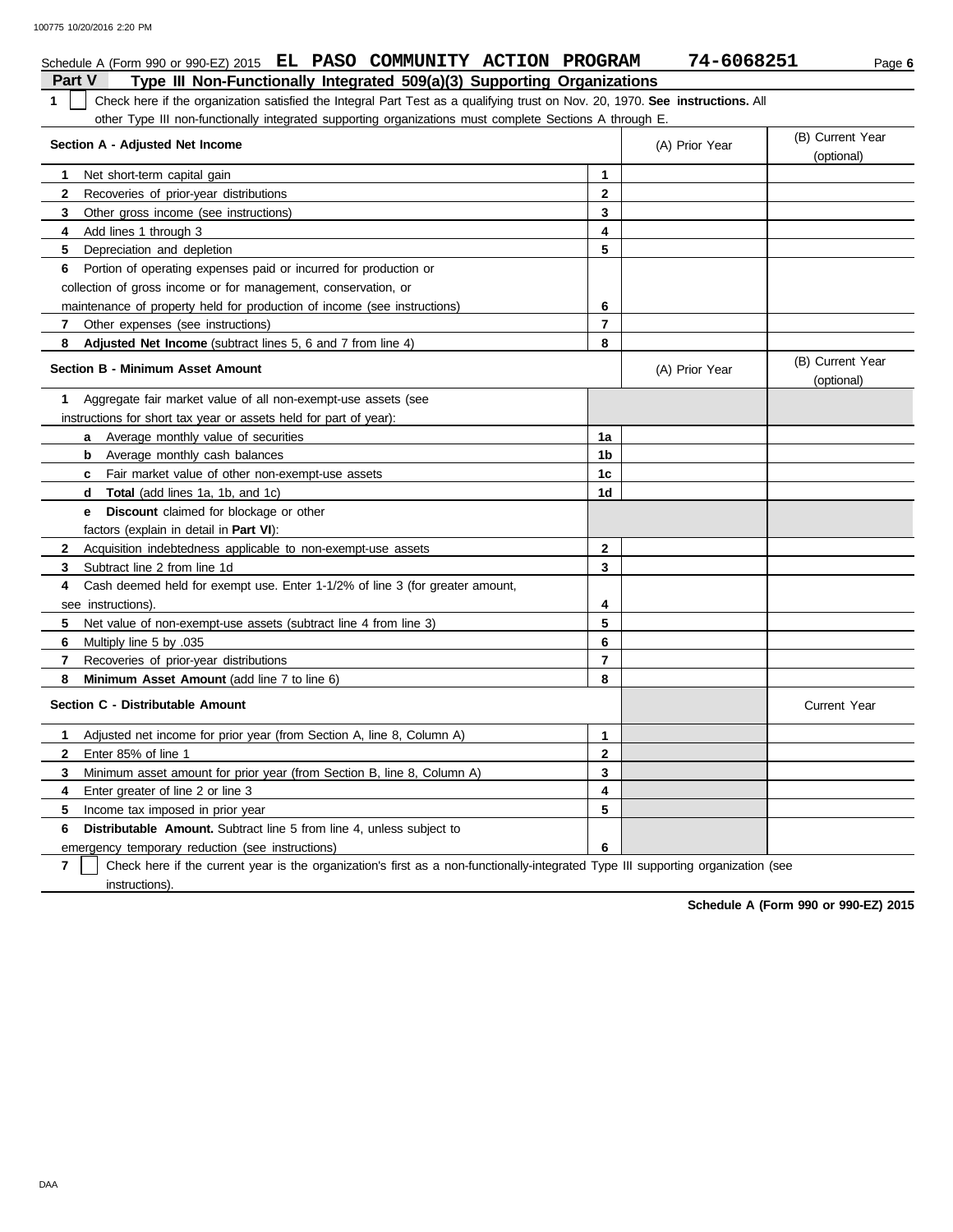|              | Schedule A (Form 990 or 990-EZ) 2015 EL PASO COMMUNITY ACTION PROGRAM                                              |                             | 74-6068251                | Page 7               |
|--------------|--------------------------------------------------------------------------------------------------------------------|-----------------------------|---------------------------|----------------------|
| Part V       | Type III Non-Functionally Integrated 509(a)(3) Supporting Organizations (continued)                                |                             |                           |                      |
|              | <b>Section D - Distributions</b>                                                                                   |                             |                           | <b>Current Year</b>  |
| 1            | Amounts paid to supported organizations to accomplish exempt purposes                                              |                             |                           |                      |
| $\mathbf{2}$ | Amounts paid to perform activity that directly furthers exempt purposes of supported                               |                             |                           |                      |
|              | organizations, in excess of income from activity                                                                   |                             |                           |                      |
| 3<br>4       | Administrative expenses paid to accomplish exempt purposes of supported organizations                              |                             |                           |                      |
| 5            | Amounts paid to acquire exempt-use assets                                                                          |                             |                           |                      |
| 6            | Qualified set-aside amounts (prior IRS approval required)                                                          |                             |                           |                      |
| 7            | Other distributions (describe in Part VI). See instructions.<br>Total annual distributions. Add lines 1 through 6. |                             |                           |                      |
| 8            | Distributions to attentive supported organizations to which the organization is responsive                         |                             |                           |                      |
|              | (provide details in Part VI). See instructions.                                                                    |                             |                           |                      |
| 9            | Distributable amount for 2015 from Section C, line 6                                                               |                             |                           |                      |
| 10           | Line 8 amount divided by Line 9 amount                                                                             |                             |                           |                      |
|              |                                                                                                                    | (i)                         | (ii)                      | (iii)                |
|              | Section E - Distribution Allocations (see instructions)                                                            | <b>Excess Distributions</b> | <b>Underdistributions</b> | <b>Distributable</b> |
|              |                                                                                                                    |                             | Pre-2015                  | Amount for 2015      |
| 1            | Distributable amount for 2015 from Section C, line 6                                                               |                             |                           |                      |
| $\mathbf{2}$ | Underdistributions, if any, for years prior to 2015                                                                |                             |                           |                      |
|              | (reasonable cause required-see instructions)                                                                       |                             |                           |                      |
| 3            | Excess distributions carryover, if any, to 2015:                                                                   |                             |                           |                      |
| а            |                                                                                                                    |                             |                           |                      |
| b            |                                                                                                                    |                             |                           |                      |
| c            |                                                                                                                    |                             |                           |                      |
|              |                                                                                                                    |                             |                           |                      |
|              |                                                                                                                    |                             |                           |                      |
|              | f Total of lines 3a through e                                                                                      |                             |                           |                      |
|              | g Applied to underdistributions of prior years                                                                     |                             |                           |                      |
|              | h Applied to 2015 distributable amount                                                                             |                             |                           |                      |
|              | <i>i</i> Carryover from 2010 not applied (see instructions)                                                        |                             |                           |                      |
|              | Remainder. Subtract lines 3g, 3h, and 3i from 3f.                                                                  |                             |                           |                      |
| 4            | Distributions for 2015 from Section                                                                                |                             |                           |                      |
|              | D, line 7:<br>\$                                                                                                   |                             |                           |                      |
|              | a Applied to underdistributions of prior years                                                                     |                             |                           |                      |
|              | <b>b</b> Applied to 2015 distributable amount                                                                      |                             |                           |                      |
|              | c Remainder. Subtract lines 4a and 4b from 4.                                                                      |                             |                           |                      |
|              | Remaining underdistributions for years prior to 2015, if                                                           |                             |                           |                      |
|              | any. Subtract lines 3g and 4a from line 2 (if amount                                                               |                             |                           |                      |
|              | greater than zero, see instructions).                                                                              |                             |                           |                      |
| 6            | Remaining underdistributions for 2015. Subtract lines 3h                                                           |                             |                           |                      |
|              | and 4b from line 1 (if amount greater than zero, see                                                               |                             |                           |                      |
|              | instructions).                                                                                                     |                             |                           |                      |
| 7            | Excess distributions carryover to 2016. Add lines 3j                                                               |                             |                           |                      |
|              | and 4c.                                                                                                            |                             |                           |                      |
| 8            | Breakdown of line 7:                                                                                               |                             |                           |                      |
| а            |                                                                                                                    |                             |                           |                      |
| b            |                                                                                                                    |                             |                           |                      |
|              | c Excess from 2013                                                                                                 |                             |                           |                      |
|              | d Excess from 2014<br>.                                                                                            |                             |                           |                      |
|              | e Excess from 2015.                                                                                                |                             |                           |                      |

**Schedule A (Form 990 or 990-EZ) 2015**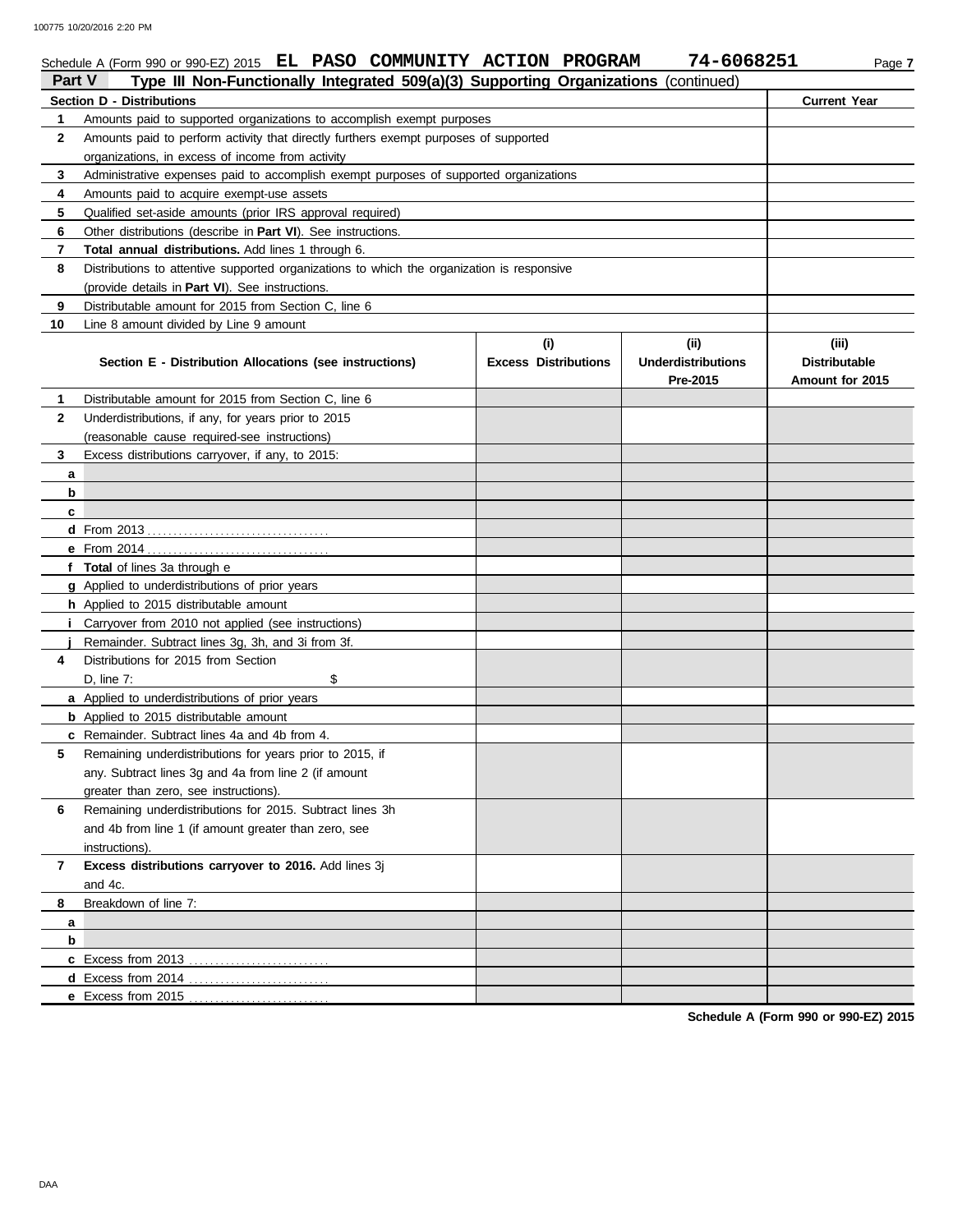| Part VI |                                        |  |  | Schedule A (Form 990 or 990-EZ) 2015 EL PASO COMMUNITY ACTION PROGRAM<br>Supplemental Information. Provide the explanations required by Part II, line 10; Part II, line 17a or 17b; Part<br>III, line 12; Part IV, Section A, lines 1, 2, 3b, 3c, 4b, 4c, 5a, 6, 9a, 9b, 9c, 11a, 11b, and 11c; Part IV, Section<br>B, lines 1 and 2; Part IV, Section C, line 1; Part IV, Section D, lines 2 and 3; Part IV, Section E, lines 1c, 2a, 2b,<br>3a and 3b; Part V, line 1; Part V, Section B, line 1e; Part V, Section D, lines 5, 6, and 8; and Part V, Section E,<br>lines 2, 5, and 6. Also complete this part for any additional information. (See instructions.) | 74-6068251 | Page 8 |
|---------|----------------------------------------|--|--|---------------------------------------------------------------------------------------------------------------------------------------------------------------------------------------------------------------------------------------------------------------------------------------------------------------------------------------------------------------------------------------------------------------------------------------------------------------------------------------------------------------------------------------------------------------------------------------------------------------------------------------------------------------------|------------|--------|
|         | PART II, LINE 10 - OTHER INCOME DETAIL |  |  |                                                                                                                                                                                                                                                                                                                                                                                                                                                                                                                                                                                                                                                                     |            |        |
|         |                                        |  |  | \$<br>44,055                                                                                                                                                                                                                                                                                                                                                                                                                                                                                                                                                                                                                                                        |            |        |
|         |                                        |  |  |                                                                                                                                                                                                                                                                                                                                                                                                                                                                                                                                                                                                                                                                     |            |        |
|         |                                        |  |  |                                                                                                                                                                                                                                                                                                                                                                                                                                                                                                                                                                                                                                                                     |            |        |
|         |                                        |  |  |                                                                                                                                                                                                                                                                                                                                                                                                                                                                                                                                                                                                                                                                     |            |        |
|         |                                        |  |  |                                                                                                                                                                                                                                                                                                                                                                                                                                                                                                                                                                                                                                                                     |            |        |
|         |                                        |  |  |                                                                                                                                                                                                                                                                                                                                                                                                                                                                                                                                                                                                                                                                     |            |        |
|         |                                        |  |  |                                                                                                                                                                                                                                                                                                                                                                                                                                                                                                                                                                                                                                                                     |            |        |
|         |                                        |  |  |                                                                                                                                                                                                                                                                                                                                                                                                                                                                                                                                                                                                                                                                     |            |        |
|         |                                        |  |  |                                                                                                                                                                                                                                                                                                                                                                                                                                                                                                                                                                                                                                                                     |            |        |
|         |                                        |  |  |                                                                                                                                                                                                                                                                                                                                                                                                                                                                                                                                                                                                                                                                     |            |        |
|         |                                        |  |  |                                                                                                                                                                                                                                                                                                                                                                                                                                                                                                                                                                                                                                                                     |            |        |
|         |                                        |  |  |                                                                                                                                                                                                                                                                                                                                                                                                                                                                                                                                                                                                                                                                     |            |        |
|         |                                        |  |  |                                                                                                                                                                                                                                                                                                                                                                                                                                                                                                                                                                                                                                                                     |            |        |
|         |                                        |  |  |                                                                                                                                                                                                                                                                                                                                                                                                                                                                                                                                                                                                                                                                     |            |        |
|         |                                        |  |  |                                                                                                                                                                                                                                                                                                                                                                                                                                                                                                                                                                                                                                                                     |            |        |
|         |                                        |  |  |                                                                                                                                                                                                                                                                                                                                                                                                                                                                                                                                                                                                                                                                     |            |        |
|         |                                        |  |  |                                                                                                                                                                                                                                                                                                                                                                                                                                                                                                                                                                                                                                                                     |            |        |
|         |                                        |  |  |                                                                                                                                                                                                                                                                                                                                                                                                                                                                                                                                                                                                                                                                     |            |        |
|         |                                        |  |  |                                                                                                                                                                                                                                                                                                                                                                                                                                                                                                                                                                                                                                                                     |            |        |
|         |                                        |  |  |                                                                                                                                                                                                                                                                                                                                                                                                                                                                                                                                                                                                                                                                     |            |        |
|         |                                        |  |  |                                                                                                                                                                                                                                                                                                                                                                                                                                                                                                                                                                                                                                                                     |            |        |
|         |                                        |  |  |                                                                                                                                                                                                                                                                                                                                                                                                                                                                                                                                                                                                                                                                     |            |        |
|         |                                        |  |  |                                                                                                                                                                                                                                                                                                                                                                                                                                                                                                                                                                                                                                                                     |            |        |
|         |                                        |  |  |                                                                                                                                                                                                                                                                                                                                                                                                                                                                                                                                                                                                                                                                     |            |        |
|         |                                        |  |  |                                                                                                                                                                                                                                                                                                                                                                                                                                                                                                                                                                                                                                                                     |            |        |
|         |                                        |  |  |                                                                                                                                                                                                                                                                                                                                                                                                                                                                                                                                                                                                                                                                     |            |        |
|         |                                        |  |  |                                                                                                                                                                                                                                                                                                                                                                                                                                                                                                                                                                                                                                                                     |            |        |
|         |                                        |  |  |                                                                                                                                                                                                                                                                                                                                                                                                                                                                                                                                                                                                                                                                     |            |        |
|         |                                        |  |  |                                                                                                                                                                                                                                                                                                                                                                                                                                                                                                                                                                                                                                                                     |            |        |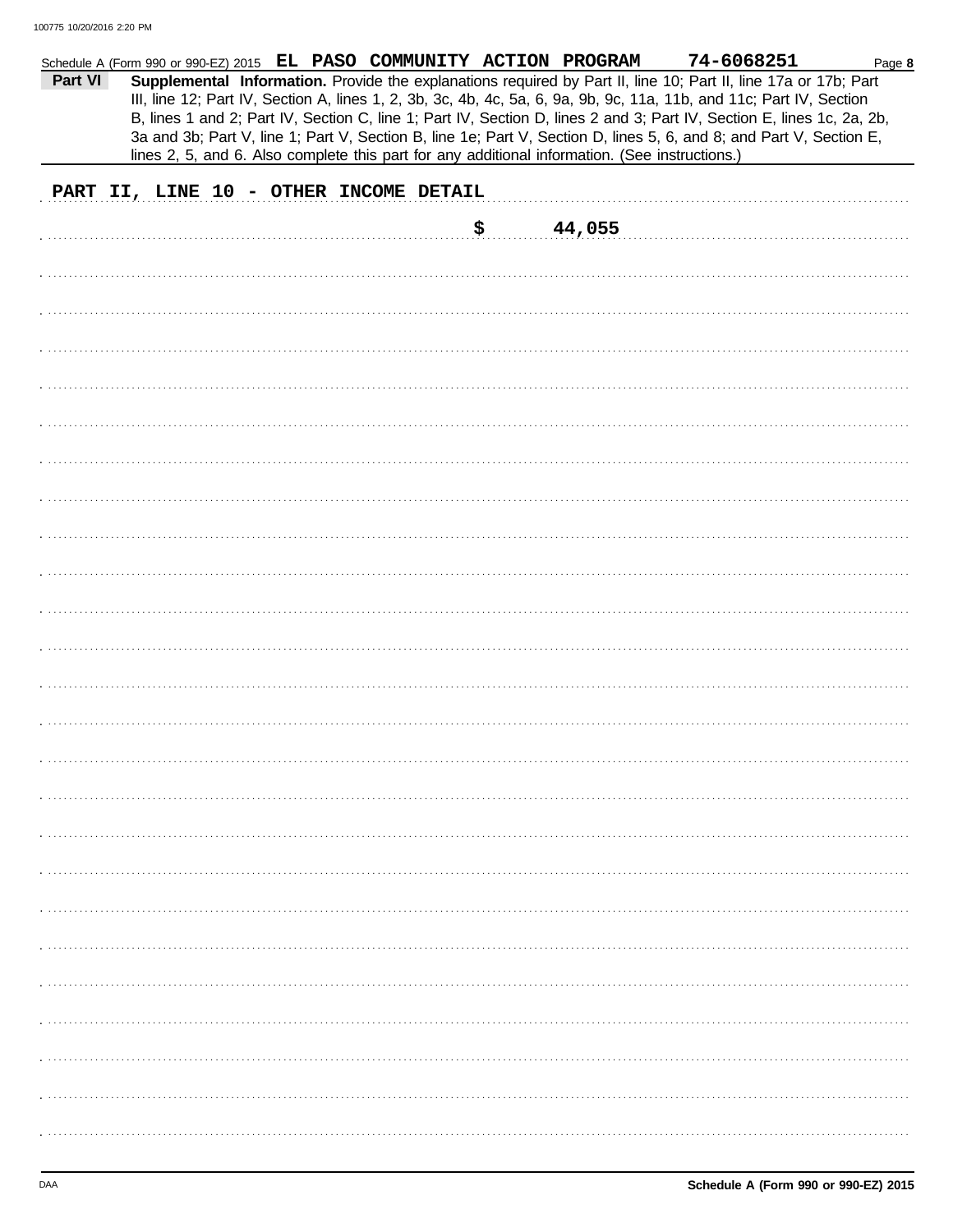| <b>Schedule B</b><br>(Form 990, 990-EZ,                                     | <b>Schedule of Contributors</b>                                                                                                                                                                           |                                              |  |  |  |  |  |
|-----------------------------------------------------------------------------|-----------------------------------------------------------------------------------------------------------------------------------------------------------------------------------------------------------|----------------------------------------------|--|--|--|--|--|
| or 990-PF)<br>Department of the Treasury<br>Internal Revenue Service        | La Attach to Form 990, Form 990-EZ, or Form 990-PF.<br>La Information about Schedule B (Form 990, 990-EZ, or 990-PF) and its instructions is at www.irs.gov/form990.                                      | 2015                                         |  |  |  |  |  |
| Name of the organization<br>EL PASO COMMUNITY ACTION<br>PROJECT BRAVO, INC. | <b>PROGRAM</b>                                                                                                                                                                                            | Employer identification number<br>74-6068251 |  |  |  |  |  |
| Organization type (check one):                                              |                                                                                                                                                                                                           |                                              |  |  |  |  |  |
| Filers of:                                                                  | Section:                                                                                                                                                                                                  |                                              |  |  |  |  |  |
| Form 990 or 990-EZ                                                          | XІ<br>501(c)<br>3 ) (enter number) organization                                                                                                                                                           |                                              |  |  |  |  |  |
|                                                                             | $4947(a)(1)$ nonexempt charitable trust not treated as a private foundation                                                                                                                               |                                              |  |  |  |  |  |
|                                                                             | 527 political organization                                                                                                                                                                                |                                              |  |  |  |  |  |
| Form 990-PF                                                                 | 501(c)(3) exempt private foundation                                                                                                                                                                       |                                              |  |  |  |  |  |
|                                                                             | 4947(a)(1) nonexempt charitable trust treated as a private foundation                                                                                                                                     |                                              |  |  |  |  |  |
|                                                                             | 501(c)(3) taxable private foundation                                                                                                                                                                      |                                              |  |  |  |  |  |
|                                                                             |                                                                                                                                                                                                           |                                              |  |  |  |  |  |
|                                                                             | Check if your organization is covered by the General Rule or a Special Rule.<br>Note Only a section $501(c)(7)$ (8) or (10) organization can check hoves for both the General Rule and a Special Rule See |                                              |  |  |  |  |  |

**Note.** Only a section 501(c)(7), (8), or (10) organization can check boxes for both the General Rule and a Special Rule. See instructions.

#### **General Rule**

For an organization filing Form 990, 990-EZ, or 990-PF that received, during the year, contributions totaling \$5,000 or more (in money or property) from any one contributor. Complete Parts I and II. See instructions for determining a contributor's total contributions.

#### **Special Rules**

| <b>X</b> For an organization described in section 501(c)(3) filing Form 990 or 990-EZ that met the 33 <sup>1</sup> /3 % support test of the |
|---------------------------------------------------------------------------------------------------------------------------------------------|
| regulations under sections 509(a)(1) and 170(b)(1)(A)(vi), that checked Schedule A (Form 990 or 990-EZ), Part II, line                      |
| 13, 16a, or 16b, and that received from any one contributor, during the year, total contributions of the greater of (1)                     |
| \$5,000 or (2) 2% of the amount on (i) Form 990, Part VIII, line 1h, or (ii) Form 990-EZ, line 1. Complete Parts I and II.                  |

literary, or educational purposes, or for the prevention of cruelty to children or animals. Complete Parts I, II, and III. For an organization described in section  $501(c)(7)$ ,  $(8)$ , or  $(10)$  filing Form 990 or 990-EZ that received from any one contributor, during the year, total contributions of more than \$1,000 exclusively for religious, charitable, scientific,

For an organization described in section 501(c)(7), (8), or (10) filing Form 990 or 990-EZ that received from any one contributor, during the year, contributions exclusively for religious, charitable, etc., purposes, but no such contributions totaled more than \$1,000. If this box is checked, enter here the total contributions that were received during the year for an exclusively religious, charitable, etc., purpose. Do not complete any of the parts unless the **General Rule** applies to this organization because it received nonexclusively religious, charitable, etc., contributions totaling \$5,000 or more during the year . . . . . . . . . . . . . . . . . . . . . . . . . . . . . . . . . . . . . . . . . . . . . . . . . . . . . . . . . . . . . . . . . . . . . . . . . . . . . . . .

990-EZ, or 990-PF), but it **must** answer "No" on Part IV, line 2, of its Form 990; or check the box on line H of its Form 990-EZ or on its Form 990-PF, Part I, line 2, to certify that it does not meet the filing requirements of Schedule B (Form 990, 990-EZ, or 990-PF). **Caution.** An organization that is not covered by the General Rule and/or the Special Rules does not file Schedule B (Form 990,

**For Paperwork Reduction Act Notice, see the Instructions for Form 990, 990-EZ, or 990-PF.**

\$ . . . . . . . . . . . . . . . . . . . . . . . . . . .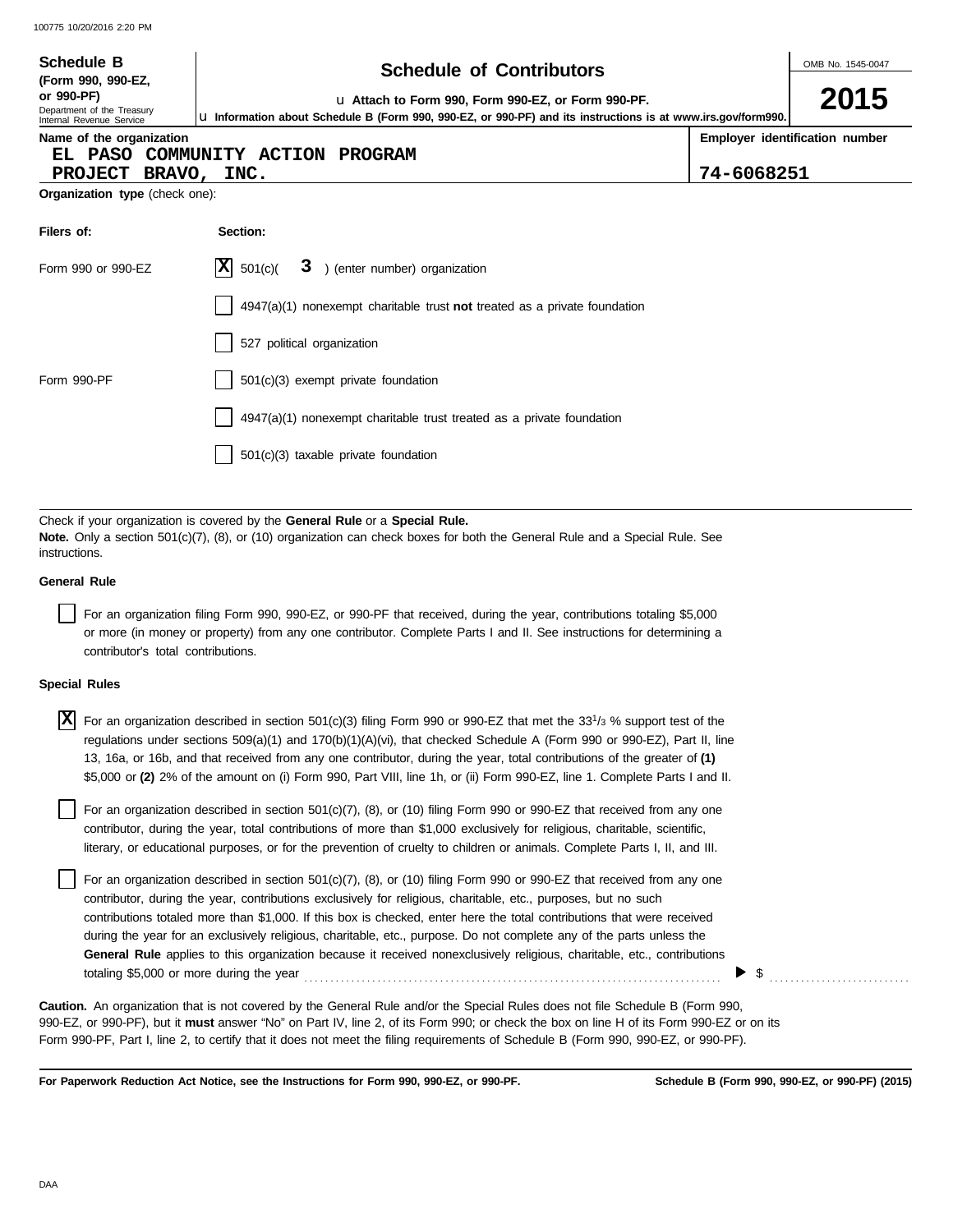| Schedule B (Form 990, 990-EZ, or 990-PF) (2015) | PAGE 1 OF  |  | Page $\bm{2}$                  |
|-------------------------------------------------|------------|--|--------------------------------|
| Name of organization                            |            |  | Employer identification number |
| EL PASO COMMUNITY ACTION PROGRAM                | 74-6068251 |  |                                |
|                                                 |            |  |                                |

**Part I Contributors** (see instructions). Use duplicate copies of Part I if additional space is needed.

| (a)        | (b)                                                                    | (c)                               | (d)                                                                                                             |
|------------|------------------------------------------------------------------------|-----------------------------------|-----------------------------------------------------------------------------------------------------------------|
| No.        | Name, address, and ZIP + 4<br>DEPARTMENT OF HOUSING AND<br>TEXAS       | <b>Total contributions</b>        | Type of contribution                                                                                            |
| 1          | COMMUNITY AFFAIRS<br>221 EAST 11TH STREET<br>TX 78711<br><b>AUSTIN</b> | 7,429,847<br>$\mathsf{\$}$        | X<br>Person<br>Payroll<br><b>Noncash</b><br>(Complete Part II for<br>noncash contributions.)                    |
| (a)<br>No. | (b)<br>Name, address, and ZIP + 4                                      | (c)<br><b>Total contributions</b> | (d)<br>Type of contribution                                                                                     |
|            |                                                                        |                                   | Person<br>Payroll<br><b>Noncash</b><br>(Complete Part II for<br>noncash contributions.)                         |
| (a)<br>No. | (b)<br>Name, address, and ZIP + 4                                      | (c)<br><b>Total contributions</b> | (d)<br>Type of contribution                                                                                     |
|            |                                                                        | $\$\quad$                         | Person<br>Payroll<br><b>Noncash</b><br>(Complete Part II for<br>noncash contributions.)                         |
|            |                                                                        |                                   |                                                                                                                 |
| (a)        | (b)                                                                    | (c)                               | (d)                                                                                                             |
| No.        | Name, address, and ZIP + 4                                             | <b>Total contributions</b>        | Type of contribution                                                                                            |
|            |                                                                        | $\$\$                             | Person<br>Payroll<br><b>Noncash</b><br>(Complete Part II for<br>noncash contributions.)                         |
| (a)        | (b)                                                                    | (c)                               | (d)                                                                                                             |
| No.        | Name, address, and ZIP + 4                                             | <b>Total contributions</b><br>\$  | Type of contribution<br>Person<br>Payroll<br><b>Noncash</b><br>(Complete Part II for<br>noncash contributions.) |
| (a)<br>No. | (b)<br>Name, address, and ZIP + 4                                      | (c)<br><b>Total contributions</b> | (d)<br>Type of contribution                                                                                     |

**Schedule B (Form 990, 990-EZ, or 990-PF) (2015)**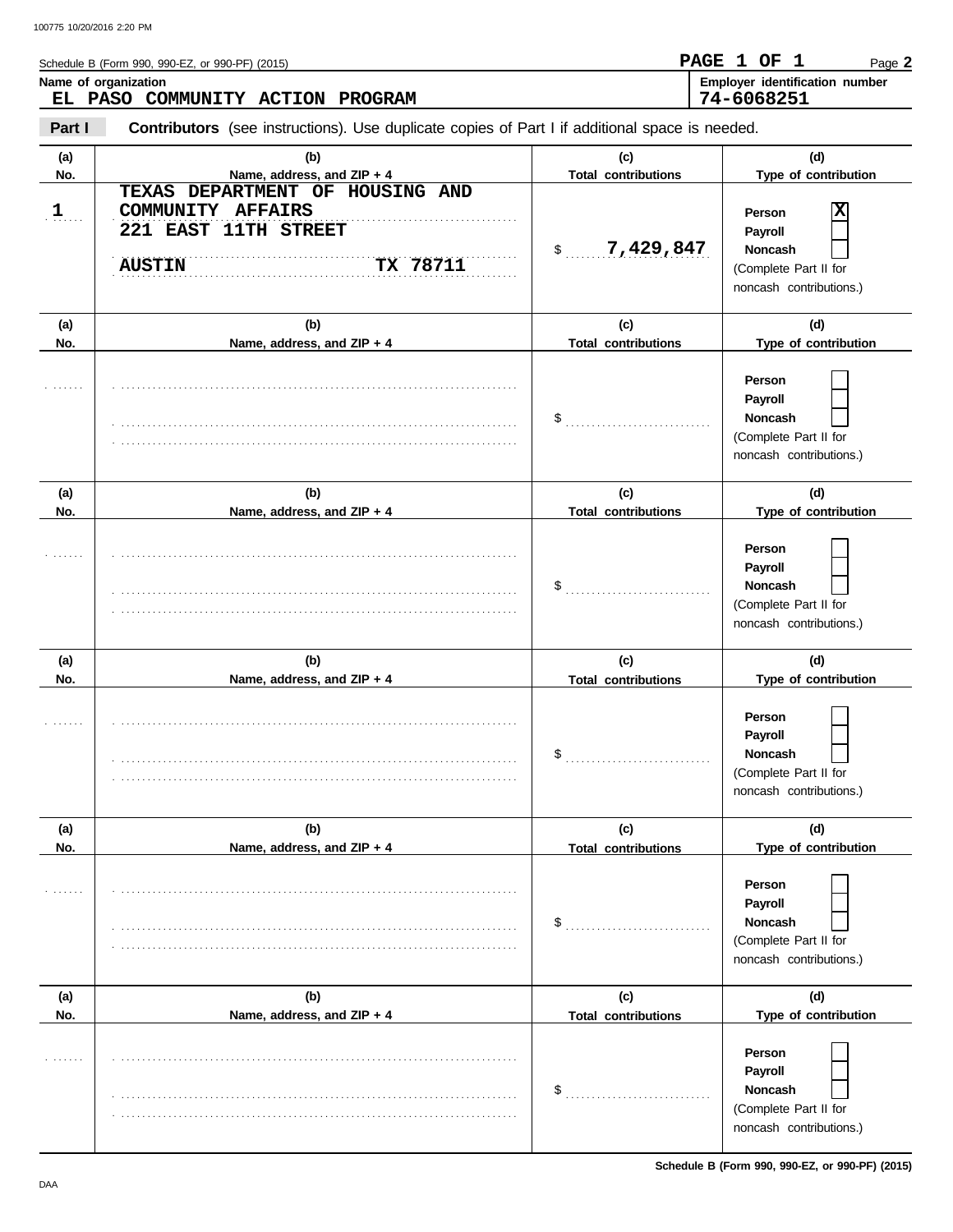|    | <b>SCHEDULE D</b>                                                                                                                                                                                                                                                                                                               |                                                                                                                                                                                                                                | <b>Supplemental Financial Statements</b>                                                          |                                | OMB No. 1545-0047               |
|----|---------------------------------------------------------------------------------------------------------------------------------------------------------------------------------------------------------------------------------------------------------------------------------------------------------------------------------|--------------------------------------------------------------------------------------------------------------------------------------------------------------------------------------------------------------------------------|---------------------------------------------------------------------------------------------------|--------------------------------|---------------------------------|
|    | (Form 990)                                                                                                                                                                                                                                                                                                                      |                                                                                                                                                                                                                                | u Complete if the organization answered "Yes" on Form 990,                                        |                                |                                 |
|    | Department of the Treasury                                                                                                                                                                                                                                                                                                      |                                                                                                                                                                                                                                | Part IV, line 6, 7, 8, 9, 10, 11a, 11b, 11c, 11d, 11e, 11f, 12a, or 12b.<br>u Attach to Form 990. |                                | Open to Public                  |
|    | Internal Revenue Service                                                                                                                                                                                                                                                                                                        | La Information about Schedule D (Form 990) and its instructions is at www.irs.gov/form990.                                                                                                                                     |                                                                                                   |                                | <b>Inspection</b>               |
|    | Name of the organization                                                                                                                                                                                                                                                                                                        | EL PASO COMMUNITY ACTION PROGRAM                                                                                                                                                                                               |                                                                                                   | Employer identification number |                                 |
|    | PROJECT BRAVO, INC.                                                                                                                                                                                                                                                                                                             |                                                                                                                                                                                                                                |                                                                                                   | 74-6068251                     |                                 |
|    | Part I                                                                                                                                                                                                                                                                                                                          | Organizations Maintaining Donor Advised Funds or Other Similar Funds or Accounts.                                                                                                                                              |                                                                                                   |                                |                                 |
|    |                                                                                                                                                                                                                                                                                                                                 | Complete if the organization answered "Yes" on Form 990, Part IV, line 6.                                                                                                                                                      |                                                                                                   |                                |                                 |
|    |                                                                                                                                                                                                                                                                                                                                 |                                                                                                                                                                                                                                | (a) Donor advised funds                                                                           |                                | (b) Funds and other accounts    |
| 1  |                                                                                                                                                                                                                                                                                                                                 |                                                                                                                                                                                                                                |                                                                                                   |                                |                                 |
| 2  |                                                                                                                                                                                                                                                                                                                                 |                                                                                                                                                                                                                                |                                                                                                   |                                |                                 |
| 3  |                                                                                                                                                                                                                                                                                                                                 | Aggregate value of grants from (during year) Mathematical Land Mathematical Contract Contract Contract Contract Contract Contract Contract Contract Contract Contract Contract Contract Contract Contract Contract Contract Co |                                                                                                   |                                |                                 |
| 4  |                                                                                                                                                                                                                                                                                                                                 | Did the organization inform all donors and donor advisors in writing that the assets held in donor advised                                                                                                                     |                                                                                                   |                                |                                 |
| 5  |                                                                                                                                                                                                                                                                                                                                 |                                                                                                                                                                                                                                |                                                                                                   |                                | Yes<br>No                       |
| 6  |                                                                                                                                                                                                                                                                                                                                 | Did the organization inform all grantees, donors, and donor advisors in writing that grant funds can be used                                                                                                                   |                                                                                                   |                                |                                 |
|    |                                                                                                                                                                                                                                                                                                                                 | only for charitable purposes and not for the benefit of the donor or donor advisor, or for any other purpose                                                                                                                   |                                                                                                   |                                |                                 |
|    |                                                                                                                                                                                                                                                                                                                                 |                                                                                                                                                                                                                                |                                                                                                   |                                | <b>Yes</b><br>No.               |
|    | Part II                                                                                                                                                                                                                                                                                                                         | <b>Conservation Easements.</b>                                                                                                                                                                                                 |                                                                                                   |                                |                                 |
|    |                                                                                                                                                                                                                                                                                                                                 | Complete if the organization answered "Yes" on Form 990, Part IV, line 7.                                                                                                                                                      |                                                                                                   |                                |                                 |
| 1. |                                                                                                                                                                                                                                                                                                                                 | Purpose(s) of conservation easements held by the organization (check all that apply).                                                                                                                                          |                                                                                                   |                                |                                 |
|    |                                                                                                                                                                                                                                                                                                                                 | Preservation of land for public use (e.g., recreation or education)                                                                                                                                                            | Preservation of a historically important land area                                                |                                |                                 |
|    | Protection of natural habitat                                                                                                                                                                                                                                                                                                   |                                                                                                                                                                                                                                | Preservation of a certified historic structure                                                    |                                |                                 |
|    | Preservation of open space                                                                                                                                                                                                                                                                                                      |                                                                                                                                                                                                                                |                                                                                                   |                                |                                 |
| 2  | easement on the last day of the tax year.                                                                                                                                                                                                                                                                                       | Complete lines 2a through 2d if the organization held a qualified conservation contribution in the form of a conservation                                                                                                      |                                                                                                   |                                | Held at the End of the Tax Year |
| а  |                                                                                                                                                                                                                                                                                                                                 |                                                                                                                                                                                                                                |                                                                                                   | 2a                             |                                 |
| b  |                                                                                                                                                                                                                                                                                                                                 |                                                                                                                                                                                                                                |                                                                                                   | 2 <sub>b</sub>                 |                                 |
| c  |                                                                                                                                                                                                                                                                                                                                 | Number of conservation easements on a certified historic structure included in (a) [[[[[[[[[[[[[[[[[[[[[[[[[]]]]]]]                                                                                                            |                                                                                                   | 2c                             |                                 |
|    |                                                                                                                                                                                                                                                                                                                                 | d Number of conservation easements included in (c) acquired after 8/17/06, and not on a                                                                                                                                        |                                                                                                   |                                |                                 |
|    |                                                                                                                                                                                                                                                                                                                                 | historic structure listed in the National Register                                                                                                                                                                             |                                                                                                   | 2d                             |                                 |
| 3  |                                                                                                                                                                                                                                                                                                                                 | Number of conservation easements modified, transferred, released, extinguished, or terminated by the organization during the                                                                                                   |                                                                                                   |                                |                                 |
|    | tax year <b>u</b>                                                                                                                                                                                                                                                                                                               |                                                                                                                                                                                                                                |                                                                                                   |                                |                                 |
|    |                                                                                                                                                                                                                                                                                                                                 | Number of states where property subject to conservation easement is located u                                                                                                                                                  |                                                                                                   |                                |                                 |
| 5  |                                                                                                                                                                                                                                                                                                                                 | Does the organization have a written policy regarding the periodic monitoring, inspection, handling of                                                                                                                         |                                                                                                   |                                |                                 |
|    |                                                                                                                                                                                                                                                                                                                                 |                                                                                                                                                                                                                                |                                                                                                   |                                |                                 |
| 6  |                                                                                                                                                                                                                                                                                                                                 | Staff and volunteer hours devoted to monitoring, inspecting, handling of violations, and enforcing conservation easements during the year                                                                                      |                                                                                                   |                                |                                 |
|    | $\mathbf u$ and $\mathbf u$ and $\mathbf u$ and $\mathbf u$ and $\mathbf u$ and $\mathbf u$ and $\mathbf u$ and $\mathbf u$ and $\mathbf u$ and $\mathbf u$ and $\mathbf u$ and $\mathbf u$ and $\mathbf u$ and $\mathbf u$ and $\mathbf u$ and $\mathbf u$ and $\mathbf u$ and $\mathbf u$ and $\mathbf u$ and $\mathbf u$ and |                                                                                                                                                                                                                                |                                                                                                   |                                |                                 |
| 7  |                                                                                                                                                                                                                                                                                                                                 | Amount of expenses incurred in monitoring, inspecting, handling of violations, and enforcing conservation easements during the year                                                                                            |                                                                                                   |                                |                                 |
| 8  |                                                                                                                                                                                                                                                                                                                                 | Does each conservation easement reported on line 2(d) above satisfy the requirements of section 170(h)(4)(B)(i)                                                                                                                |                                                                                                   |                                |                                 |
|    |                                                                                                                                                                                                                                                                                                                                 |                                                                                                                                                                                                                                |                                                                                                   |                                | Yes<br>No                       |
| 9  |                                                                                                                                                                                                                                                                                                                                 | In Part XIII, describe how the organization reports conservation easements in its revenue and expense statement, and                                                                                                           |                                                                                                   |                                |                                 |
|    |                                                                                                                                                                                                                                                                                                                                 | balance sheet, and include, if applicable, the text of the footnote to the organization's financial statements that describes the                                                                                              |                                                                                                   |                                |                                 |
|    |                                                                                                                                                                                                                                                                                                                                 | organization's accounting for conservation easements.                                                                                                                                                                          |                                                                                                   |                                |                                 |
|    | Part III                                                                                                                                                                                                                                                                                                                        | Organizations Maintaining Collections of Art, Historical Treasures, or Other Similar Assets.<br>Complete if the organization answered "Yes" on Form 990, Part IV, line 8.                                                      |                                                                                                   |                                |                                 |
|    |                                                                                                                                                                                                                                                                                                                                 | 1a If the organization elected, as permitted under SFAS 116 (ASC 958), not to report in its revenue statement and balance sheet                                                                                                |                                                                                                   |                                |                                 |
|    |                                                                                                                                                                                                                                                                                                                                 | works of art, historical treasures, or other similar assets held for public exhibition, education, or research in furtherance of                                                                                               |                                                                                                   |                                |                                 |
|    |                                                                                                                                                                                                                                                                                                                                 | public service, provide, in Part XIII, the text of the footnote to its financial statements that describes these items.                                                                                                        |                                                                                                   |                                |                                 |
| b  |                                                                                                                                                                                                                                                                                                                                 | If the organization elected, as permitted under SFAS 116 (ASC 958), to report in its revenue statement and balance sheet                                                                                                       |                                                                                                   |                                |                                 |
|    |                                                                                                                                                                                                                                                                                                                                 | works of art, historical treasures, or other similar assets held for public exhibition, education, or research in furtherance of                                                                                               |                                                                                                   |                                |                                 |
|    |                                                                                                                                                                                                                                                                                                                                 | public service, provide the following amounts relating to these items:                                                                                                                                                         |                                                                                                   |                                |                                 |
|    |                                                                                                                                                                                                                                                                                                                                 |                                                                                                                                                                                                                                |                                                                                                   |                                | $\mathbf{u}$ \$                 |
| 2  |                                                                                                                                                                                                                                                                                                                                 | If the organization received or held works of art, historical treasures, or other similar assets for financial gain, provide the                                                                                               |                                                                                                   |                                | $\mathbf{u}$ \$                 |
|    |                                                                                                                                                                                                                                                                                                                                 | following amounts required to be reported under SFAS 116 (ASC 958) relating to these items:                                                                                                                                    |                                                                                                   |                                |                                 |
| а  |                                                                                                                                                                                                                                                                                                                                 |                                                                                                                                                                                                                                |                                                                                                   |                                |                                 |
|    |                                                                                                                                                                                                                                                                                                                                 |                                                                                                                                                                                                                                |                                                                                                   |                                |                                 |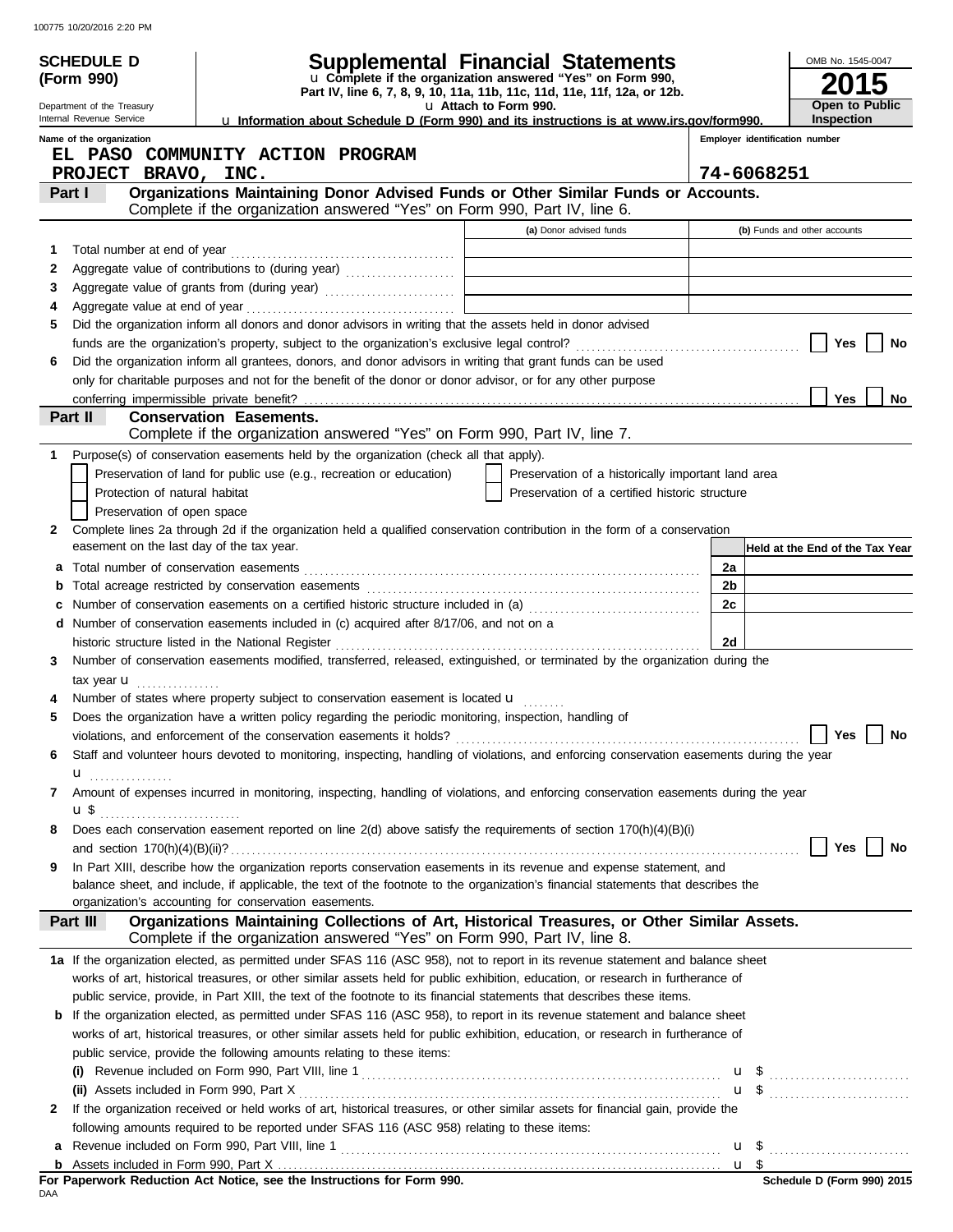|                | Schedule D (Form 990) 2015 EL PASO COMMUNITY ACTION PROGRAM                                                                                                                                                                                 |                         |                           |                         | 74-6068251      |                      | Page 2              |
|----------------|---------------------------------------------------------------------------------------------------------------------------------------------------------------------------------------------------------------------------------------------|-------------------------|---------------------------|-------------------------|-----------------|----------------------|---------------------|
| Part III       | Organizations Maintaining Collections of Art, Historical Treasures, or Other Similar Assets (continued)<br>Using the organization's acquisition, accession, and other records, check any of the following that are a significant use of its |                         |                           |                         |                 |                      |                     |
| 3              | collection items (check all that apply):                                                                                                                                                                                                    |                         |                           |                         |                 |                      |                     |
| a              | Public exhibition                                                                                                                                                                                                                           | d                       | Loan or exchange programs |                         |                 |                      |                     |
| b              | Scholarly research                                                                                                                                                                                                                          | е                       |                           |                         |                 |                      |                     |
| c              | Preservation for future generations                                                                                                                                                                                                         |                         |                           |                         |                 |                      |                     |
|                | Provide a description of the organization's collections and explain how they further the organization's exempt purpose in Part                                                                                                              |                         |                           |                         |                 |                      |                     |
|                | XIII.                                                                                                                                                                                                                                       |                         |                           |                         |                 |                      |                     |
| 5              | During the year, did the organization solicit or receive donations of art, historical treasures, or other similar                                                                                                                           |                         |                           |                         |                 |                      |                     |
|                | assets to be sold to raise funds rather than to be maintained as part of the organization's collection?                                                                                                                                     |                         |                           |                         |                 |                      | <b>Yes</b><br>No    |
| Part IV        | <b>Escrow and Custodial Arrangements.</b><br>Complete if the organization answered "Yes" on Form 990, Part IV, line 9, or reported an amount on Form                                                                                        |                         |                           |                         |                 |                      |                     |
|                | 990, Part X, line 21.                                                                                                                                                                                                                       |                         |                           |                         |                 |                      |                     |
|                | 1a Is the organization an agent, trustee, custodian or other intermediary for contributions or other assets not                                                                                                                             |                         |                           |                         |                 |                      |                     |
|                |                                                                                                                                                                                                                                             |                         |                           |                         |                 |                      | Yes<br>No           |
|                | <b>b</b> If "Yes," explain the arrangement in Part XIII and complete the following table:                                                                                                                                                   |                         |                           |                         |                 |                      |                     |
|                |                                                                                                                                                                                                                                             |                         |                           |                         |                 |                      | Amount              |
| c              |                                                                                                                                                                                                                                             |                         |                           |                         |                 | 1c                   |                     |
|                | Additions during the year contact and the search contact the year contact and the year contact the year contact the search of the search of the search of the search of the search of the search of the search of the search o              |                         |                           |                         |                 | 1d                   |                     |
| е              |                                                                                                                                                                                                                                             |                         |                           |                         |                 | 1e                   |                     |
| f              |                                                                                                                                                                                                                                             |                         |                           |                         |                 | 1f                   |                     |
|                | 2a Did the organization include an amount on Form 990, Part X, line 21, for escrow or custodial account liability?                                                                                                                          |                         |                           |                         |                 |                      | Yes<br>No           |
|                | Part V<br><b>Endowment Funds.</b>                                                                                                                                                                                                           |                         |                           |                         |                 |                      |                     |
|                | Complete if the organization answered "Yes" on Form 990, Part IV, line 10.                                                                                                                                                                  |                         |                           |                         |                 |                      |                     |
|                |                                                                                                                                                                                                                                             | (a) Current year        | (b) Prior year            | (c) Two years back      |                 | (d) Three years back | (e) Four years back |
|                | 1a Beginning of year balance                                                                                                                                                                                                                |                         |                           |                         |                 |                      |                     |
|                | <b>b</b> Contributions <b>contributions</b>                                                                                                                                                                                                 |                         |                           |                         |                 |                      |                     |
|                | c Net investment earnings, gains, and                                                                                                                                                                                                       |                         |                           |                         |                 |                      |                     |
|                |                                                                                                                                                                                                                                             |                         |                           |                         |                 |                      |                     |
|                | d Grants or scholarships                                                                                                                                                                                                                    |                         |                           |                         |                 |                      |                     |
|                | e Other expenditures for facilities and                                                                                                                                                                                                     |                         |                           |                         |                 |                      |                     |
|                |                                                                                                                                                                                                                                             |                         |                           |                         |                 |                      |                     |
|                | f Administrative expenses                                                                                                                                                                                                                   |                         |                           |                         |                 |                      |                     |
|                |                                                                                                                                                                                                                                             |                         |                           |                         |                 |                      |                     |
| 2              | Provide the estimated percentage of the current year end balance (line 1g, column (a)) held as:                                                                                                                                             |                         |                           |                         |                 |                      |                     |
|                | a Board designated or quasi-endowment u %                                                                                                                                                                                                   |                         |                           |                         |                 |                      |                     |
| b              | Permanent endowment <b>u</b> %                                                                                                                                                                                                              |                         |                           |                         |                 |                      |                     |
|                | <b>c</b> Temporarily restricted endowment $\mathbf{u}$                                                                                                                                                                                      | %                       |                           |                         |                 |                      |                     |
|                | The percentages on lines 2a, 2b, and 2c should equal 100%.                                                                                                                                                                                  |                         |                           |                         |                 |                      |                     |
|                | 3a Are there endowment funds not in the possession of the organization that are held and administered for the                                                                                                                               |                         |                           |                         |                 |                      |                     |
|                | organization by:                                                                                                                                                                                                                            |                         |                           |                         |                 |                      | Yes<br>No           |
|                |                                                                                                                                                                                                                                             |                         |                           |                         |                 |                      | 3a(i)               |
|                |                                                                                                                                                                                                                                             |                         |                           |                         |                 |                      | 3a(ii)              |
|                | Describe in Part XIII the intended uses of the organization's endowment funds.                                                                                                                                                              |                         |                           |                         |                 |                      | 3b                  |
| <b>Part VI</b> | Land, Buildings, and Equipment.                                                                                                                                                                                                             |                         |                           |                         |                 |                      |                     |
|                | Complete if the organization answered "Yes" on Form 990, Part IV, line 11a. See Form 990, Part X, line 10.                                                                                                                                  |                         |                           |                         |                 |                      |                     |
|                | Description of property                                                                                                                                                                                                                     | (a) Cost or other basis |                           | (b) Cost or other basis | (c) Accumulated |                      | (d) Book value      |
|                |                                                                                                                                                                                                                                             | (investment)            |                           | (other)                 | depreciation    |                      |                     |
|                |                                                                                                                                                                                                                                             |                         |                           | 394,305                 |                 |                      | 394,305             |
|                |                                                                                                                                                                                                                                             |                         |                           | 2,252,986               | 1,166,430       |                      | 1,086,556           |
|                | c Leasehold improvements                                                                                                                                                                                                                    |                         |                           |                         |                 |                      |                     |
| d              |                                                                                                                                                                                                                                             |                         |                           | 273,811                 |                 | 265,703              | 8,108               |
|                |                                                                                                                                                                                                                                             |                         |                           | 38,373                  |                 | 38,373               |                     |
|                | Total. Add lines 1a through 1e. (Column (d) must equal Form 990, Part X, column (B), line 10c.)                                                                                                                                             |                         |                           |                         |                 | u                    | 1,488,969           |

**Schedule D (Form 990) 2015**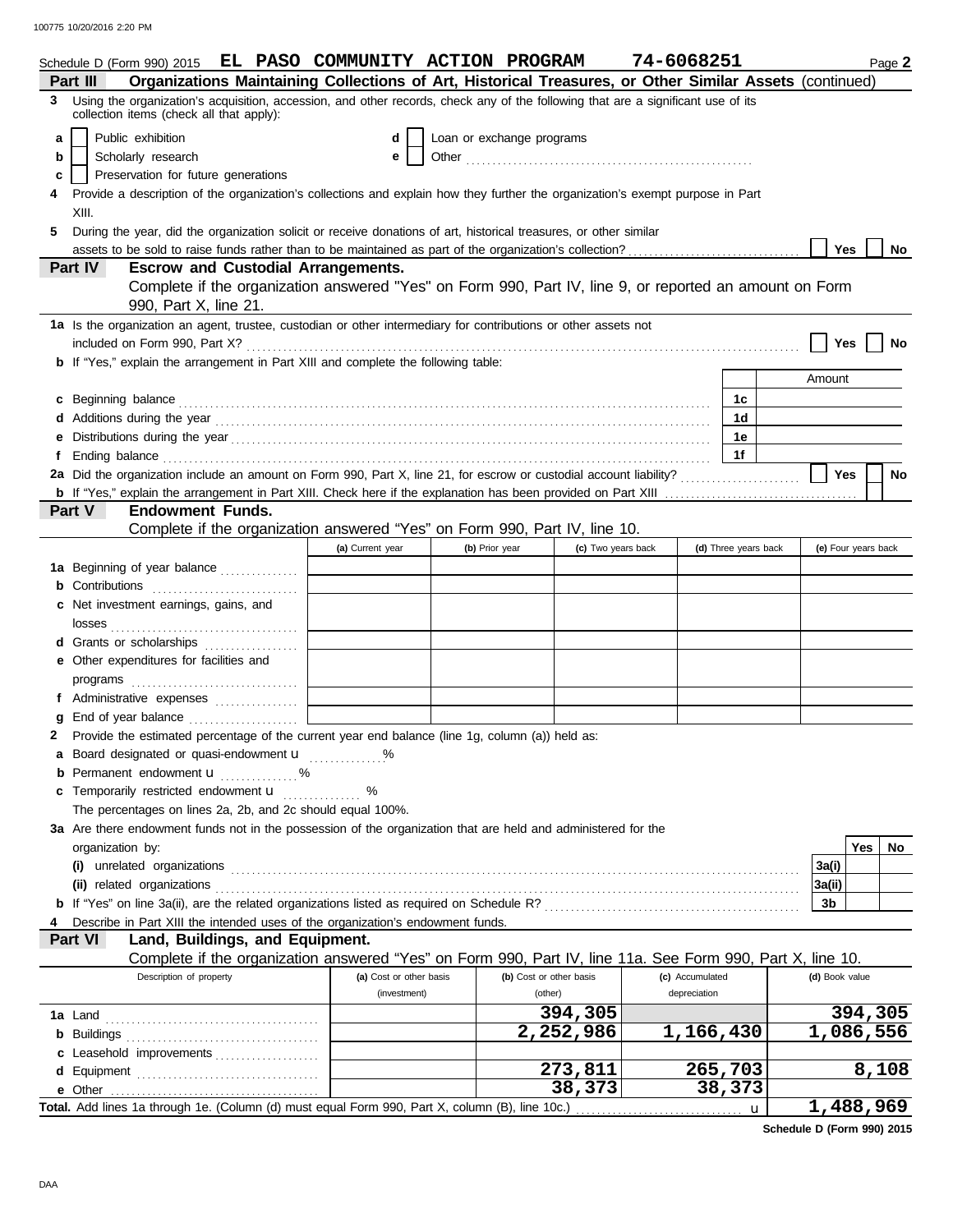|                           | Schedule D (Form 990) 2015 EL PASO COMMUNITY ACTION PROGRAM          |                                                                         |  |                 |  |                | 74-6068251                                                                                                 | Page 3         |
|---------------------------|----------------------------------------------------------------------|-------------------------------------------------------------------------|--|-----------------|--|----------------|------------------------------------------------------------------------------------------------------------|----------------|
| Part VII                  | <b>Investments-Other Securities.</b>                                 |                                                                         |  |                 |  |                |                                                                                                            |                |
|                           |                                                                      |                                                                         |  |                 |  |                | Complete if the organization answered "Yes" on Form 990, Part IV, line 11b. See Form 990, Part X, line 12. |                |
|                           |                                                                      | (a) Description of security or category<br>(including name of security) |  |                 |  | (b) Book value | (c) Method of valuation:<br>Cost or end-of-year market value                                               |                |
| (1) Financial derivatives |                                                                      |                                                                         |  |                 |  |                |                                                                                                            |                |
|                           |                                                                      |                                                                         |  |                 |  |                |                                                                                                            |                |
| (3) Other                 |                                                                      |                                                                         |  |                 |  |                |                                                                                                            |                |
| (A)                       |                                                                      |                                                                         |  |                 |  |                |                                                                                                            |                |
| (B)                       |                                                                      |                                                                         |  |                 |  |                |                                                                                                            |                |
| (C)                       |                                                                      |                                                                         |  |                 |  |                |                                                                                                            |                |
|                           |                                                                      |                                                                         |  |                 |  |                |                                                                                                            |                |
| (E)                       |                                                                      |                                                                         |  |                 |  |                |                                                                                                            |                |
| (F)                       |                                                                      |                                                                         |  |                 |  |                |                                                                                                            |                |
| (G)<br>(H)                |                                                                      |                                                                         |  |                 |  |                |                                                                                                            |                |
|                           | Total. (Column (b) must equal Form 990, Part X, col. (B) line 12.) u |                                                                         |  |                 |  |                |                                                                                                            |                |
| Part VIII                 | Investments-Program Related.                                         |                                                                         |  |                 |  |                |                                                                                                            |                |
|                           |                                                                      |                                                                         |  |                 |  |                | Complete if the organization answered "Yes" on Form 990, Part IV, line 11c. See Form 990, Part X, line 13. |                |
|                           |                                                                      | (a) Description of investment                                           |  |                 |  | (b) Book value | (c) Method of valuation:                                                                                   |                |
|                           |                                                                      |                                                                         |  |                 |  |                | Cost or end-of-year market value                                                                           |                |
| (1)                       |                                                                      |                                                                         |  |                 |  |                |                                                                                                            |                |
| (2)                       |                                                                      |                                                                         |  |                 |  |                |                                                                                                            |                |
| (3)                       |                                                                      |                                                                         |  |                 |  |                |                                                                                                            |                |
| (4)                       |                                                                      |                                                                         |  |                 |  |                |                                                                                                            |                |
| (5)                       |                                                                      |                                                                         |  |                 |  |                |                                                                                                            |                |
| (6)                       |                                                                      |                                                                         |  |                 |  |                |                                                                                                            |                |
| (7)<br>(8)                |                                                                      |                                                                         |  |                 |  |                |                                                                                                            |                |
| (9)                       |                                                                      |                                                                         |  |                 |  |                |                                                                                                            |                |
|                           | Total. (Column (b) must equal Form 990, Part X, col. (B) line 13.) u |                                                                         |  |                 |  |                |                                                                                                            |                |
| Part IX                   | <b>Other Assets.</b>                                                 |                                                                         |  |                 |  |                |                                                                                                            |                |
|                           |                                                                      |                                                                         |  |                 |  |                | Complete if the organization answered "Yes" on Form 990, Part IV, line 11d. See Form 990, Part X, line 15. |                |
|                           |                                                                      |                                                                         |  | (a) Description |  |                |                                                                                                            | (b) Book value |
| (1)                       |                                                                      |                                                                         |  |                 |  |                |                                                                                                            |                |
| (2)                       |                                                                      |                                                                         |  |                 |  |                |                                                                                                            |                |
| (3)                       |                                                                      |                                                                         |  |                 |  |                |                                                                                                            |                |
| (4)                       |                                                                      |                                                                         |  |                 |  |                |                                                                                                            |                |
| (5)                       |                                                                      |                                                                         |  |                 |  |                |                                                                                                            |                |
| (6)                       |                                                                      |                                                                         |  |                 |  |                |                                                                                                            |                |
| (7)                       |                                                                      |                                                                         |  |                 |  |                |                                                                                                            |                |
| (8)<br>(9)                |                                                                      |                                                                         |  |                 |  |                |                                                                                                            |                |
|                           | Total. (Column (b) must equal Form 990, Part X, col. (B) line 15.)   |                                                                         |  |                 |  |                | u                                                                                                          |                |
| Part X                    | Other Liabilities.                                                   |                                                                         |  |                 |  |                |                                                                                                            |                |
|                           |                                                                      |                                                                         |  |                 |  |                | Complete if the organization answered "Yes" on Form 990, Part IV, line 11e or 11f. See Form 990, Part X,   |                |
|                           | line 25.                                                             |                                                                         |  |                 |  |                |                                                                                                            |                |
| 1.                        |                                                                      | (a) Description of liability                                            |  |                 |  | (b) Book value |                                                                                                            |                |
| (1)                       | Federal income taxes                                                 |                                                                         |  |                 |  |                |                                                                                                            |                |
| (2)                       |                                                                      |                                                                         |  |                 |  |                |                                                                                                            |                |
| (3)                       |                                                                      |                                                                         |  |                 |  |                |                                                                                                            |                |
| (4)                       |                                                                      |                                                                         |  |                 |  |                |                                                                                                            |                |
| (5)                       |                                                                      |                                                                         |  |                 |  |                |                                                                                                            |                |
| (6)                       |                                                                      |                                                                         |  |                 |  |                |                                                                                                            |                |
| (7)                       |                                                                      |                                                                         |  |                 |  |                |                                                                                                            |                |
| (8)                       |                                                                      |                                                                         |  |                 |  |                |                                                                                                            |                |
| (9)                       | Total. (Column (b) must equal Form 990, Part X, col. (B) line 25.) u |                                                                         |  |                 |  |                |                                                                                                            |                |
|                           |                                                                      |                                                                         |  |                 |  |                |                                                                                                            |                |

Liability for uncertain tax positions. In Part XIII, provide the text of the footnote to the organization's financial statements that reports the **2.** organization's liability for uncertain tax positions under FIN 48 (ASC 740). Check here if the text of the footnote has been provided in Part XIII

**X**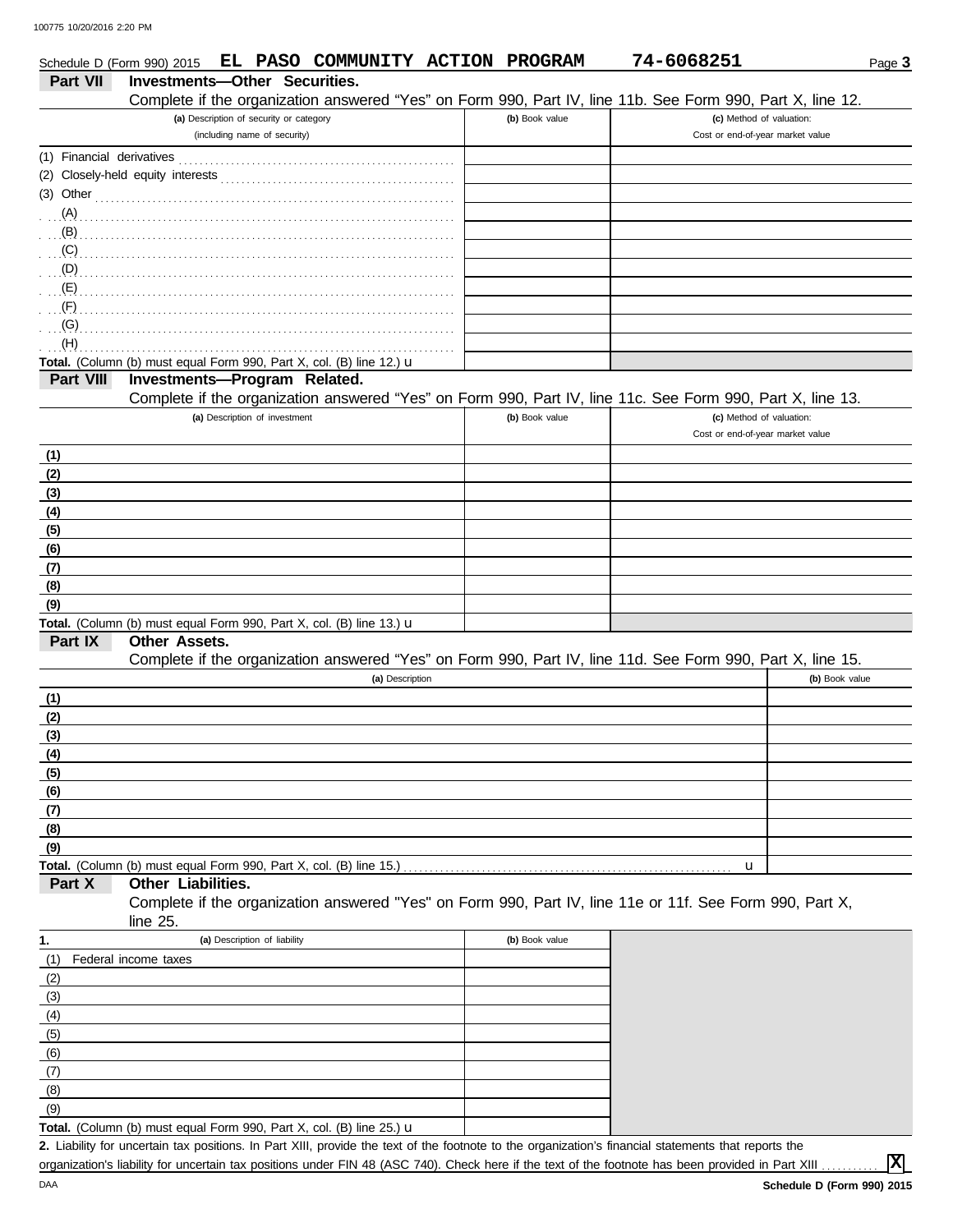|   | Schedule D (Form 990) 2015 EL PASO COMMUNITY ACTION PROGRAM                                                                                                                                                                    |                | 74-6068251 |              | Page 4    |
|---|--------------------------------------------------------------------------------------------------------------------------------------------------------------------------------------------------------------------------------|----------------|------------|--------------|-----------|
|   | Reconciliation of Revenue per Audited Financial Statements With Revenue per Return.<br>Part XI                                                                                                                                 |                |            |              |           |
|   | Complete if the organization answered "Yes" on Form 990, Part IV, line 12a.                                                                                                                                                    |                |            |              |           |
| 1 |                                                                                                                                                                                                                                |                |            | $\mathbf{1}$ | 7,755,989 |
| 2 | Amounts included on line 1 but not on Form 990, Part VIII, line 12:                                                                                                                                                            |                |            |              |           |
| a |                                                                                                                                                                                                                                | 2a             |            |              |           |
|   |                                                                                                                                                                                                                                | 2 <sub>b</sub> |            |              |           |
| с |                                                                                                                                                                                                                                | 2c             |            |              |           |
| d |                                                                                                                                                                                                                                | 2d             | 19,192     |              |           |
|   | Add lines 2a through 2d [11] Add [12] Add [12] Add lines 2a through 2d [12] Add lines 2a through 2d [12] Add [12] Add [12] Add [12] Add [12] Addd [12] Add [12] Add [12] Add [12] Add [12] Add [12] Add [12] Add [12] Add [12] |                |            | 2е           | 19,192    |
| 3 |                                                                                                                                                                                                                                |                |            | 3            | 7,736,797 |
|   | Amounts included on Form 990, Part VIII, line 12, but not on line 1:                                                                                                                                                           |                |            |              |           |
|   |                                                                                                                                                                                                                                | 4a             |            |              |           |
|   |                                                                                                                                                                                                                                | 4 <sub>b</sub> |            |              |           |
| c | Add lines 4a and 4b                                                                                                                                                                                                            |                |            | 4c           |           |
|   |                                                                                                                                                                                                                                |                |            | 5            | 7,736,797 |
|   | Reconciliation of Expenses per Audited Financial Statements With Expenses per Return.<br>Part XII                                                                                                                              |                |            |              |           |
|   | Complete if the organization answered "Yes" on Form 990, Part IV, line 12a.                                                                                                                                                    |                |            |              |           |
| 1 |                                                                                                                                                                                                                                |                |            | 1            | 7,730,654 |
| 2 | Amounts included on line 1 but not on Form 990, Part IX, line 25:                                                                                                                                                              |                |            |              |           |
| a |                                                                                                                                                                                                                                | 2a             |            |              |           |
|   |                                                                                                                                                                                                                                | 2 <sub>b</sub> |            |              |           |
|   | Other losses (1990) contract the contract of the contract of the contract of the contract of the contract of the contract of the contract of the contract of the contract of the contract of the contract of the contract of t | 2c             |            |              |           |
|   |                                                                                                                                                                                                                                | 2d             | 19,195     |              |           |
| е |                                                                                                                                                                                                                                |                |            | 2e           | 19,195    |
| 3 |                                                                                                                                                                                                                                |                |            | $\mathbf{3}$ | 7,711,459 |
|   | Amounts included on Form 990, Part IX, line 25, but not on line 1:                                                                                                                                                             |                |            |              |           |
| a |                                                                                                                                                                                                                                | 4a             |            |              |           |
|   |                                                                                                                                                                                                                                | 4 <sub>b</sub> | 3          |              |           |
|   | Add lines 4a and 4b                                                                                                                                                                                                            |                |            | 4c           |           |
|   |                                                                                                                                                                                                                                |                |            |              | 7,711,462 |
|   | Part XIII Supplemental Information.                                                                                                                                                                                            |                |            |              |           |

Provide the descriptions required for Part II, lines 3, 5, and 9; Part III, lines 1a and 4; Part IV, lines 1b and 2b; Part V, line 4; Part X, line 2; Part XI, lines 2d and 4b; and Part XII, lines 2d and 4b. Also complete this part to provide any additional information.

PART X - FIN 48 FOOTNOTE

UNCERTAIN TAX POSITIONS: THE ACCOUNTING STANDARD ON ACCOUNTING FOR UNCERTAINTY IN INCOME TAXES ADDRESSES THE DETERMINATION OF WHETHER TAX BENEFITS CLAIMED OR EXPECTED TO BE CLAIMED ON A TAX RETURN SHOULD BE RECORDED IN THE FINANCIAL STATEMENTS. UNDER THAT GUIDANCE, AN ORGANIZATION MAY RECOGNIZE THE TAX BENEFIT FROM AN UNCERTAIN TAX POSITION ONLY IF IT IS MORE LIKELY THAN NOT THAT THE TAX POSITION WILL BE SUSTAINED ON EXAMINATION AND VARIOUS POSITIONS RELATED TO THE POTENTIAL SOURCES OF UNRELATED BY TAXING AUTHORITIES BASED ON THE TECHNICAL MERITS OF THE POSITION. EXAMPLES OF TAX POSITIONS INCLUDE THE TAX-EXEMPT STATUS OF PROJECT BRAVO BUSINESS TAXABLE INCOME (UBIT). THE TAX BENEFITS RECOGNIZED IN THE FINANCIAL STATEMENTS FROM SUCH A POSITION ARE MEASURED BASED ON THE LARGEST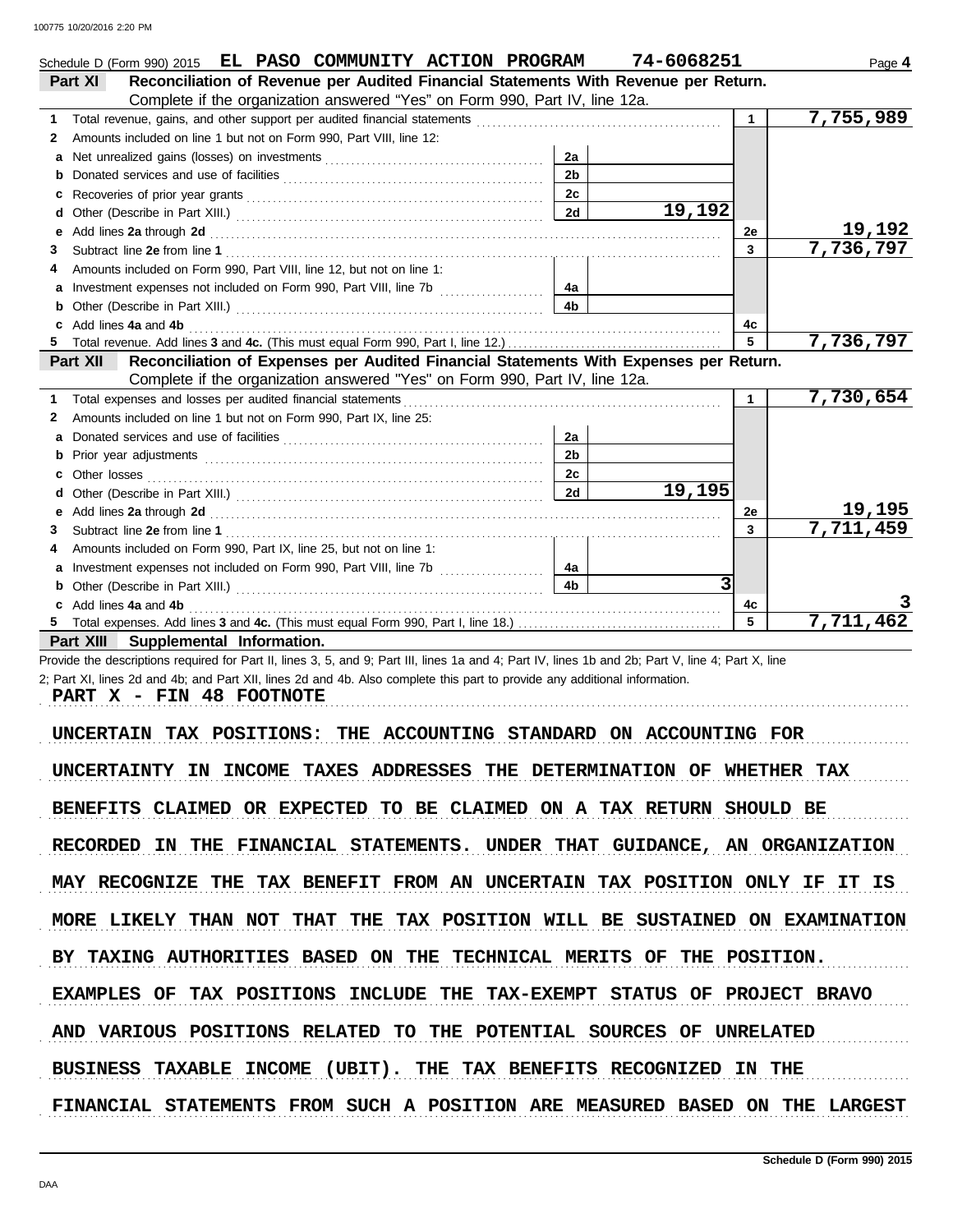| EL PASO COMMUNITY ACTION PROGRAM<br>Schedule D (Form 990) 2015<br>Supplemental Information (continued)<br>Part XIII | 74-6068251   | Page 5 |
|---------------------------------------------------------------------------------------------------------------------|--------------|--------|
| BENEFIT THAT HAS A GREATER THAN 50% LIKELIHOOD OF BEING REALIZED UPON                                               |              |        |
| ULTIMATE SETTLEMENT. THERE WERE NO UNRECOGNIZED TAX BENEFITS IDENTIFIED OR                                          |              |        |
| RECORDED AS LIABILITIES FOR THE FISCAL YEAR ENDED DECEMBER 31, 2015.                                                |              |        |
| PART XI, LINE 2D - REVENUE AMOUNTS INCLUDED IN FINANCIALS - OTHER                                                   |              |        |
| GRANTS RELEASED FROM RESTRICTION                                                                                    | \$           | 19,192 |
| PART XII, LINE 2D - EXPENSE AMOUNTS INCLUDED IN FINANCIALS - OTHER                                                  |              |        |
| GRANTS RELEASED FROM RESTRICTION                                                                                    | $\mathbf{S}$ | 19,192 |
| DEPRECIATON ROUNDING                                                                                                | \$           | 3      |
| PART XII, LINE 4B - EXPENSE AMOUNTS INCLUDED ON RETURN - OTHER                                                      |              |        |
| BOOK / TAX DEPRECIATION DIFFERENCE                                                                                  | \$           | 3      |
|                                                                                                                     |              |        |
|                                                                                                                     |              |        |
|                                                                                                                     |              |        |
|                                                                                                                     |              |        |
|                                                                                                                     |              |        |
|                                                                                                                     |              |        |
|                                                                                                                     |              |        |
|                                                                                                                     |              |        |
|                                                                                                                     |              |        |
|                                                                                                                     |              |        |
|                                                                                                                     |              |        |
|                                                                                                                     |              |        |
|                                                                                                                     |              |        |
|                                                                                                                     |              |        |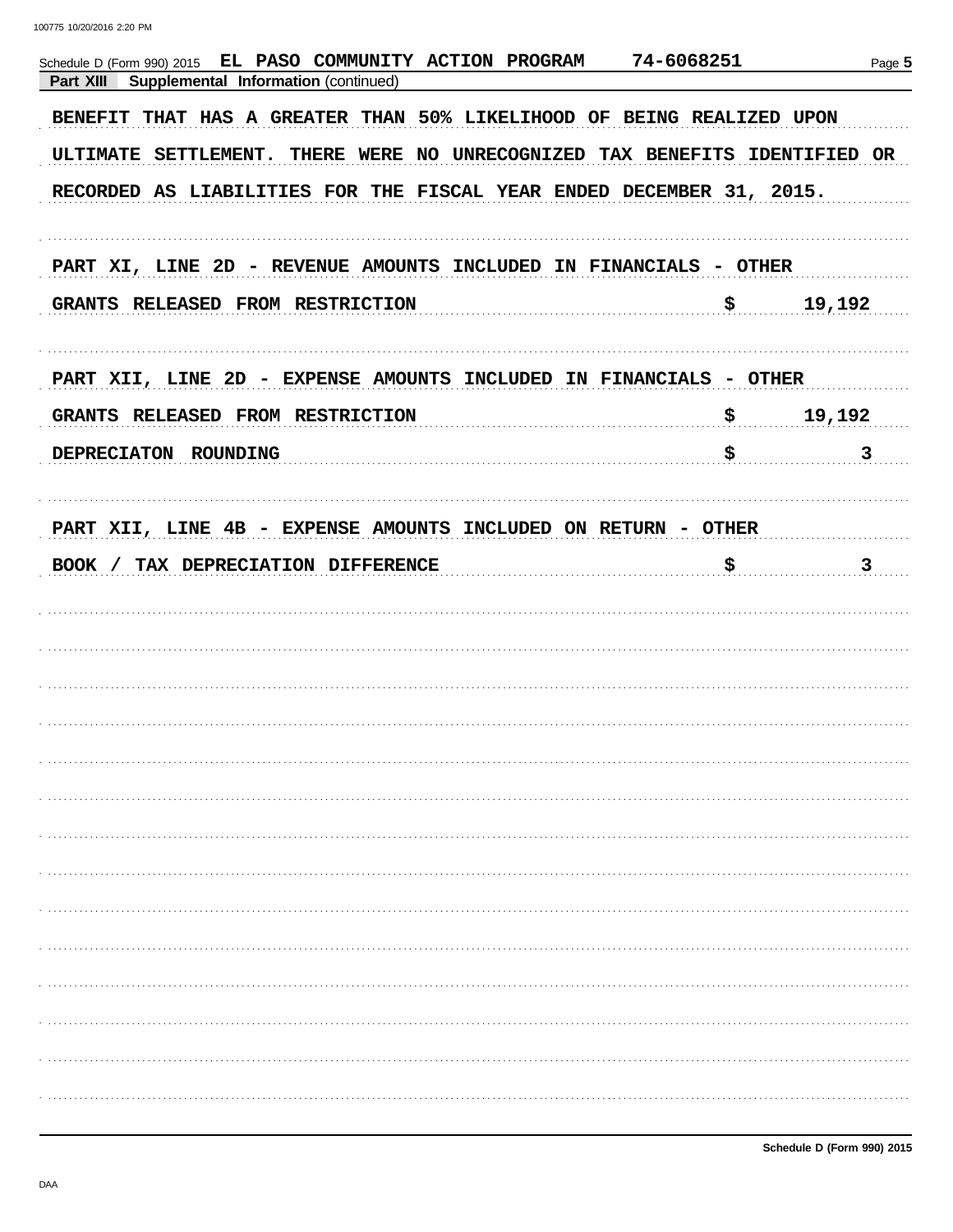| <b>SCHEDULE I</b>                                      |                                                                                                                                                                                                                                                                                                                                                                                              |                                                                                                                    |                                                            | Grants and Other Assistance to Organizations,                                                                                         |                                       |                                                             |                                           | OMB No. 1545-0047                     |  |  |  |
|--------------------------------------------------------|----------------------------------------------------------------------------------------------------------------------------------------------------------------------------------------------------------------------------------------------------------------------------------------------------------------------------------------------------------------------------------------------|--------------------------------------------------------------------------------------------------------------------|------------------------------------------------------------|---------------------------------------------------------------------------------------------------------------------------------------|---------------------------------------|-------------------------------------------------------------|-------------------------------------------|---------------------------------------|--|--|--|
| (Form 990)                                             |                                                                                                                                                                                                                                                                                                                                                                                              |                                                                                                                    |                                                            | Governments, and Individuals in the United States<br>Complete if the organization answered "Yes" on Form 990, Part IV, line 21 or 22. |                                       |                                                             |                                           |                                       |  |  |  |
| Department of the Treasury<br>Internal Revenue Service |                                                                                                                                                                                                                                                                                                                                                                                              | u Attach to Form 990.<br>u Information about Schedule I (Form 990) and its instructions is at www.irs.gov/form990. |                                                            |                                                                                                                                       |                                       |                                                             |                                           |                                       |  |  |  |
| Name of the organization                               | EL PASO COMMUNITY ACTION PROGRAM<br>PROJECT BRAVO, INC.                                                                                                                                                                                                                                                                                                                                      |                                                                                                                    | Inspection<br>Employer identification number<br>74-6068251 |                                                                                                                                       |                                       |                                                             |                                           |                                       |  |  |  |
| Part I                                                 | <b>General Information on Grants and Assistance</b>                                                                                                                                                                                                                                                                                                                                          |                                                                                                                    |                                                            |                                                                                                                                       |                                       |                                                             |                                           |                                       |  |  |  |
| $\mathbf 1$                                            | Does the organization maintain records to substantiate the amount of the grants or assistance, the grantees' eligibility for the grants or assistance, and                                                                                                                                                                                                                                   |                                                                                                                    |                                                            |                                                                                                                                       |                                       |                                                             |                                           | X Yes<br>No                           |  |  |  |
| Part II                                                | 2 Describe in Part IV the organization's procedures for monitoring the use of grant funds in the United States.<br>Grants and Other Assistance to Domestic Organizations and Domestic Governments. Complete if the organization answered "Yes" on Form<br>990, Part IV, line 21, for any recipient that received more than \$5,000. Part II can be duplicated if additional space is needed. |                                                                                                                    |                                                            |                                                                                                                                       |                                       |                                                             |                                           |                                       |  |  |  |
| -1                                                     | (a) Name and address of organization<br>or government                                                                                                                                                                                                                                                                                                                                        | $(b)$ EIN                                                                                                          | $(c)$ IRC<br>section<br>if applicable                      | (d) Amount of cash<br>grant                                                                                                           | (e) Amount of non-<br>cash assistance | (f) Method of valuation<br>(book, FMV, appraisal,<br>other) | (q) Description of<br>non-cash assistance | (h) Purpose of grant<br>or assistance |  |  |  |
| (1)                                                    |                                                                                                                                                                                                                                                                                                                                                                                              |                                                                                                                    |                                                            |                                                                                                                                       |                                       |                                                             |                                           |                                       |  |  |  |
|                                                        |                                                                                                                                                                                                                                                                                                                                                                                              |                                                                                                                    |                                                            |                                                                                                                                       |                                       |                                                             |                                           |                                       |  |  |  |
| (2)                                                    |                                                                                                                                                                                                                                                                                                                                                                                              |                                                                                                                    |                                                            |                                                                                                                                       |                                       |                                                             |                                           |                                       |  |  |  |
|                                                        |                                                                                                                                                                                                                                                                                                                                                                                              |                                                                                                                    |                                                            |                                                                                                                                       |                                       |                                                             |                                           |                                       |  |  |  |
| (3)                                                    |                                                                                                                                                                                                                                                                                                                                                                                              |                                                                                                                    |                                                            |                                                                                                                                       |                                       |                                                             |                                           |                                       |  |  |  |
|                                                        |                                                                                                                                                                                                                                                                                                                                                                                              |                                                                                                                    |                                                            |                                                                                                                                       |                                       |                                                             |                                           |                                       |  |  |  |
| (4)                                                    |                                                                                                                                                                                                                                                                                                                                                                                              |                                                                                                                    |                                                            |                                                                                                                                       |                                       |                                                             |                                           |                                       |  |  |  |
|                                                        |                                                                                                                                                                                                                                                                                                                                                                                              |                                                                                                                    |                                                            |                                                                                                                                       |                                       |                                                             |                                           |                                       |  |  |  |
| (5)                                                    |                                                                                                                                                                                                                                                                                                                                                                                              |                                                                                                                    |                                                            |                                                                                                                                       |                                       |                                                             |                                           |                                       |  |  |  |
|                                                        |                                                                                                                                                                                                                                                                                                                                                                                              |                                                                                                                    |                                                            |                                                                                                                                       |                                       |                                                             |                                           |                                       |  |  |  |
| (6)                                                    |                                                                                                                                                                                                                                                                                                                                                                                              |                                                                                                                    |                                                            |                                                                                                                                       |                                       |                                                             |                                           |                                       |  |  |  |
|                                                        |                                                                                                                                                                                                                                                                                                                                                                                              |                                                                                                                    |                                                            |                                                                                                                                       |                                       |                                                             |                                           |                                       |  |  |  |
| (7)                                                    |                                                                                                                                                                                                                                                                                                                                                                                              |                                                                                                                    |                                                            |                                                                                                                                       |                                       |                                                             |                                           |                                       |  |  |  |
|                                                        |                                                                                                                                                                                                                                                                                                                                                                                              |                                                                                                                    |                                                            |                                                                                                                                       |                                       |                                                             |                                           |                                       |  |  |  |
| (8)                                                    |                                                                                                                                                                                                                                                                                                                                                                                              |                                                                                                                    |                                                            |                                                                                                                                       |                                       |                                                             |                                           |                                       |  |  |  |
|                                                        |                                                                                                                                                                                                                                                                                                                                                                                              |                                                                                                                    |                                                            |                                                                                                                                       |                                       |                                                             |                                           |                                       |  |  |  |
| (9)                                                    |                                                                                                                                                                                                                                                                                                                                                                                              |                                                                                                                    |                                                            |                                                                                                                                       |                                       |                                                             |                                           |                                       |  |  |  |
|                                                        |                                                                                                                                                                                                                                                                                                                                                                                              |                                                                                                                    |                                                            |                                                                                                                                       |                                       |                                                             |                                           |                                       |  |  |  |
| 2                                                      | Enter total number of section $501(c)(3)$ and government organizations listed in the line 1 table                                                                                                                                                                                                                                                                                            |                                                                                                                    |                                                            |                                                                                                                                       |                                       |                                                             |                                           | $\mathbf{u}$                          |  |  |  |
| З                                                      | Enter total number of other organizations listed in the line 1 table                                                                                                                                                                                                                                                                                                                         |                                                                                                                    |                                                            |                                                                                                                                       |                                       |                                                             |                                           | u                                     |  |  |  |
|                                                        | For Paperwork Reduction Act Notice, see the Instructions for Form 990.                                                                                                                                                                                                                                                                                                                       |                                                                                                                    |                                                            |                                                                                                                                       |                                       |                                                             |                                           | Schedule I (Form 990) (2015)          |  |  |  |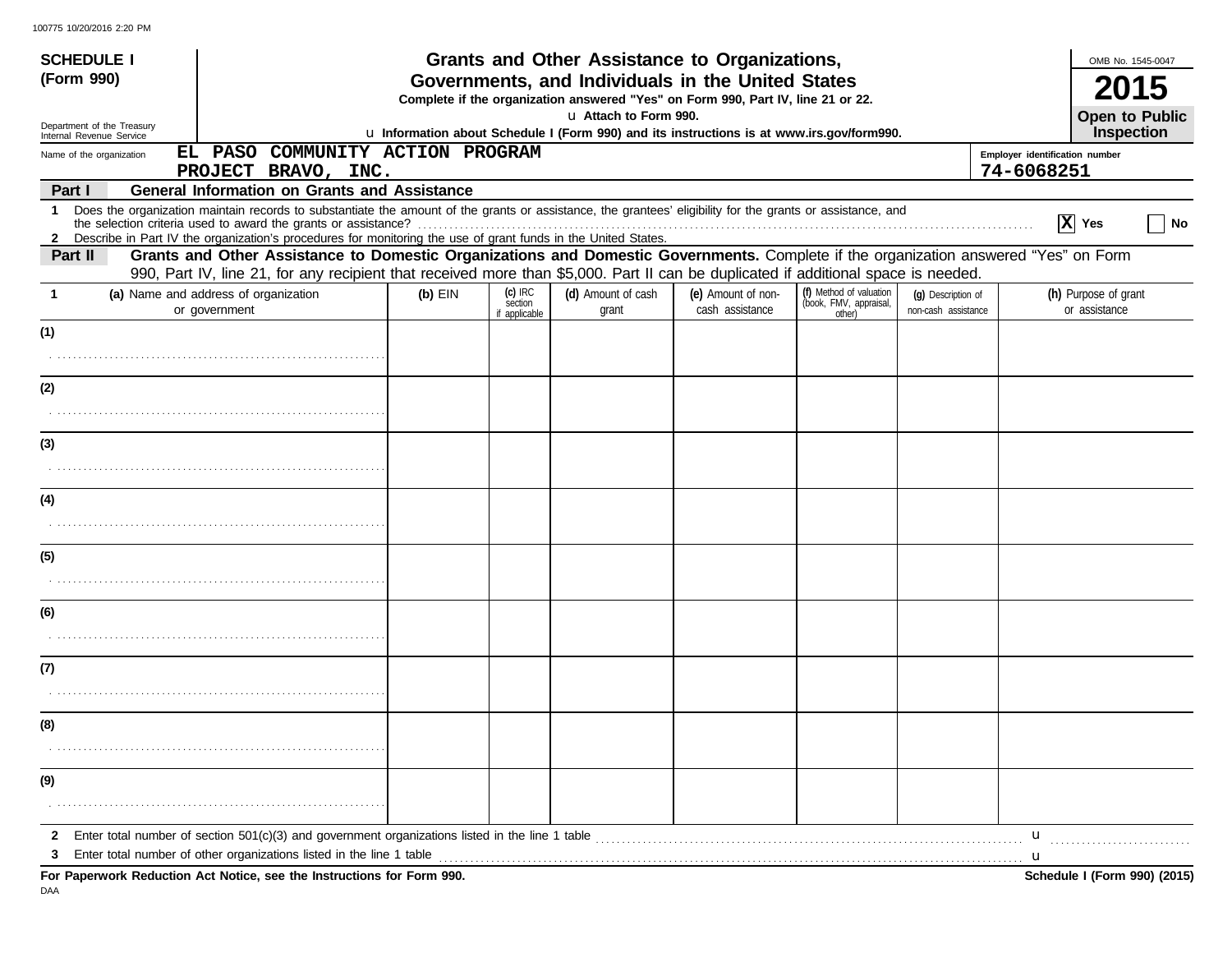## Schedule I (Form 990) (2015) Page **2 EL PASO COMMUNITY ACTION PROGRAM 74-6068251**

**Part III Grants and Other Assistance to Domestic Individuals.** Complete if the organization answered "Yes" on Form 990, Part IV, line 22. Part III can be duplicated if additional space is needed.

| (a) Type of grant or assistance                                                                                                                      | (b) Number of<br>recipients                               | (c) Amount of<br>cash grant | (d) Amount of<br>non-cash assistance | (e) Method of valuation (book,<br>FMV, appraisal, other) | (f) Description of non-cash assistance |
|------------------------------------------------------------------------------------------------------------------------------------------------------|-----------------------------------------------------------|-----------------------------|--------------------------------------|----------------------------------------------------------|----------------------------------------|
| 1 UTILITY ASSISTANCE                                                                                                                                 | 33623                                                     | 4,628,892                   |                                      |                                                          |                                        |
| 2 WEATHERIZATION ASSISTANCE                                                                                                                          | 31873                                                     | 876,409                     |                                      |                                                          |                                        |
| TESTING & ASSISTANCE<br>3 GED                                                                                                                        | 78                                                        | 10,058                      |                                      |                                                          |                                        |
| $\overline{4}$                                                                                                                                       |                                                           |                             |                                      |                                                          |                                        |
| $\sqrt{5}$                                                                                                                                           |                                                           |                             |                                      |                                                          |                                        |
| 6                                                                                                                                                    |                                                           |                             |                                      |                                                          |                                        |
| 7                                                                                                                                                    |                                                           |                             |                                      |                                                          |                                        |
| Part IV<br>Supplemental Information. Provide the information required in Part I, line 2, Part III, column (b), and any other additional information. |                                                           |                             |                                      |                                                          |                                        |
| PART I, LINE 2 - PROCEDURES FOR MONITORING THE USE OF GRANT FUNDS                                                                                    |                                                           |                             |                                      |                                                          |                                        |
| FINANCIAL ASSISTANCE IS PROVIDED TO HOUSEHOLDS WHO QUALIFY ACCORDING TO THE                                                                          |                                                           |                             |                                      |                                                          |                                        |
| <b>TERMS OUTLINED</b>                                                                                                                                | IN THE CONTRACT PROVIDED BY THE FUNDER. INTERNAL POLICIES |                             |                                      |                                                          |                                        |
| AND PROCEDURES ARE DEVELOPED TO ENSURE ALL RELEVANT DOCUMENTS ARE OBTAINED                                                                           |                                                           |                             |                                      |                                                          |                                        |
| FROM THE CLIENT TO DETERMINE IF THE HOUSEHOLD IS ELIGIBLE FOR SERVICES.                                                                              |                                                           |                             |                                      |                                                          |                                        |
| EACH GRANTOR MAY HAVE DIFFERENT CRITERIA FOR ELIGIBILITY AND SO ELIGIBILITY                                                                          |                                                           |                             |                                      |                                                          |                                        |
| FOR EACH PROGRAM IS APPROVED SEPARATELY TO ENSURE CONTRACTUAL COMPLIANCE.                                                                            |                                                           |                             |                                      |                                                          |                                        |
| ONCE THE CLIENT'S APPLICATION IS REVIEWED AND DEEMED ELIGIBLE FOR SERVICE                                                                            |                                                           |                             |                                      |                                                          |                                        |
| OR SERVICES, THE CLIENT IS ASKED TO REVIEW AND SIGN DOCUMENTS FOR EACH                                                                               |                                                           |                             |                                      |                                                          |                                        |
| PROGRAM THEY WILL BE ASSISTED WITH TO ENSURE THE INDIVIDUAL UNDERSTANDS                                                                              |                                                           |                             |                                      |                                                          |                                        |

DAA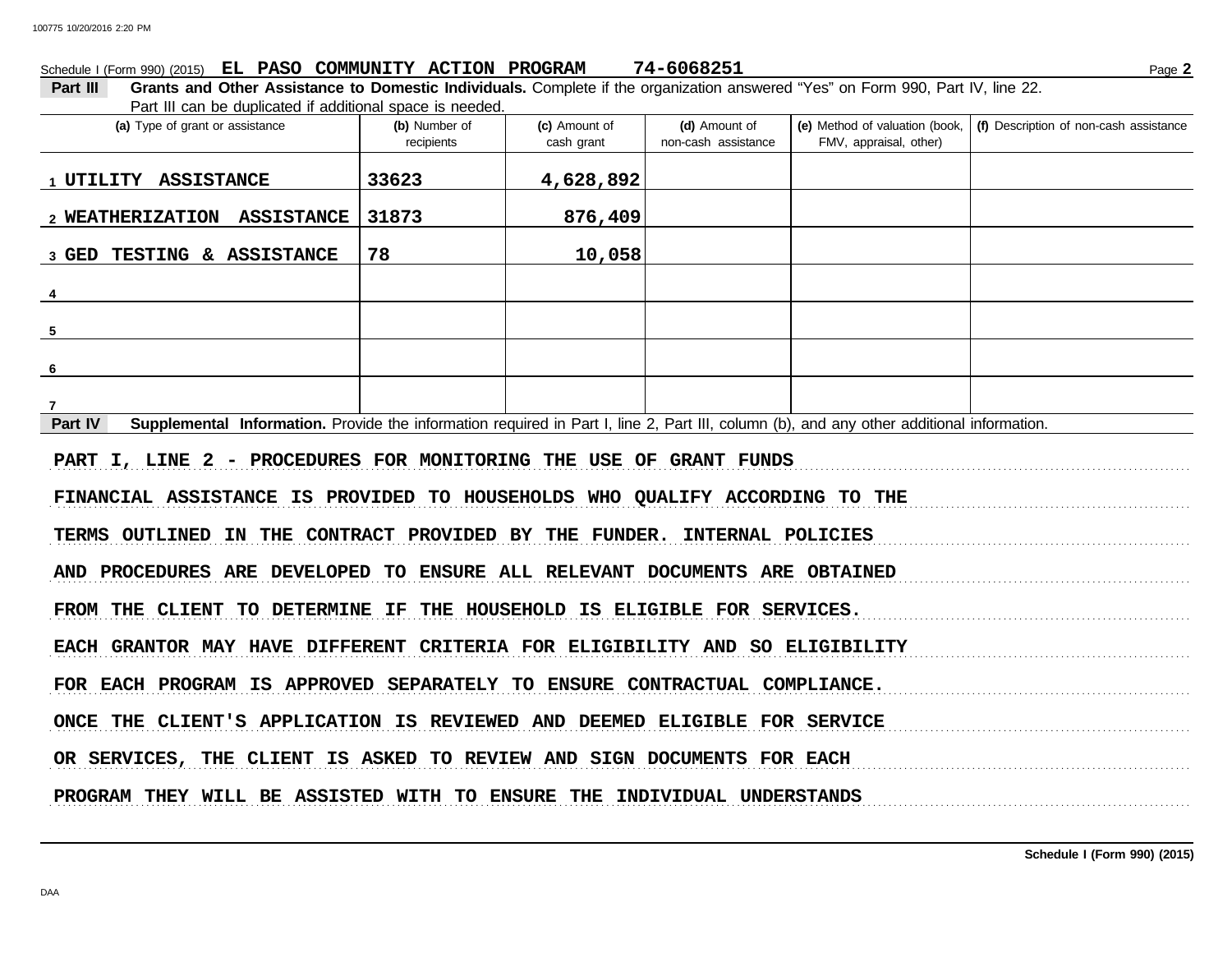#### Schedule I (Form 990) (2015) EL PASO COMMUNITY ACTION PROGRAM 74-6068251

| Part III | Grants and Other Assistance to Domestic Individuals. Complete if the organization answered "Yes" on Form 990, Part IV, line 22.           |                             |                             |                                      |                                                          |                                        |  |  |  |  |
|----------|-------------------------------------------------------------------------------------------------------------------------------------------|-----------------------------|-----------------------------|--------------------------------------|----------------------------------------------------------|----------------------------------------|--|--|--|--|
|          | Part III can be duplicated if additional space is needed.                                                                                 |                             |                             |                                      |                                                          |                                        |  |  |  |  |
|          | (a) Type of grant or assistance                                                                                                           | (b) Number of<br>recipients | (c) Amount of<br>cash grant | (d) Amount of<br>non-cash assistance | (e) Method of valuation (book,<br>FMV, appraisal, other) | (f) Description of non-cash assistance |  |  |  |  |
|          |                                                                                                                                           |                             |                             |                                      |                                                          |                                        |  |  |  |  |
|          |                                                                                                                                           |                             |                             |                                      |                                                          |                                        |  |  |  |  |
| 3        |                                                                                                                                           |                             |                             |                                      |                                                          |                                        |  |  |  |  |
|          |                                                                                                                                           |                             |                             |                                      |                                                          |                                        |  |  |  |  |
| 5        |                                                                                                                                           |                             |                             |                                      |                                                          |                                        |  |  |  |  |
| 6        |                                                                                                                                           |                             |                             |                                      |                                                          |                                        |  |  |  |  |
| 7        |                                                                                                                                           |                             |                             |                                      |                                                          |                                        |  |  |  |  |
| Part IV  | Supplemental Information. Provide the information required in Part I, line 2, Part III, column (b), and any other additional information. |                             |                             |                                      |                                                          |                                        |  |  |  |  |
|          | WHAT SERVICES WILL BE RECEIVED, THEIR RIGHTS AS A CLIENT OF PROJECT BRAVO,<br>AND THEIR RESPONSIBILITIES TO ENSURE PROGRAM COMPLIANCE.    |                             |                             |                                      |                                                          |                                        |  |  |  |  |
|          |                                                                                                                                           |                             |                             |                                      |                                                          |                                        |  |  |  |  |
|          |                                                                                                                                           |                             |                             |                                      |                                                          |                                        |  |  |  |  |
|          |                                                                                                                                           |                             |                             |                                      |                                                          |                                        |  |  |  |  |
|          |                                                                                                                                           |                             |                             |                                      |                                                          |                                        |  |  |  |  |
|          |                                                                                                                                           |                             |                             |                                      |                                                          |                                        |  |  |  |  |
|          |                                                                                                                                           |                             |                             |                                      |                                                          |                                        |  |  |  |  |
|          |                                                                                                                                           |                             |                             |                                      |                                                          |                                        |  |  |  |  |
|          |                                                                                                                                           |                             |                             |                                      |                                                          |                                        |  |  |  |  |
|          |                                                                                                                                           |                             |                             |                                      |                                                          |                                        |  |  |  |  |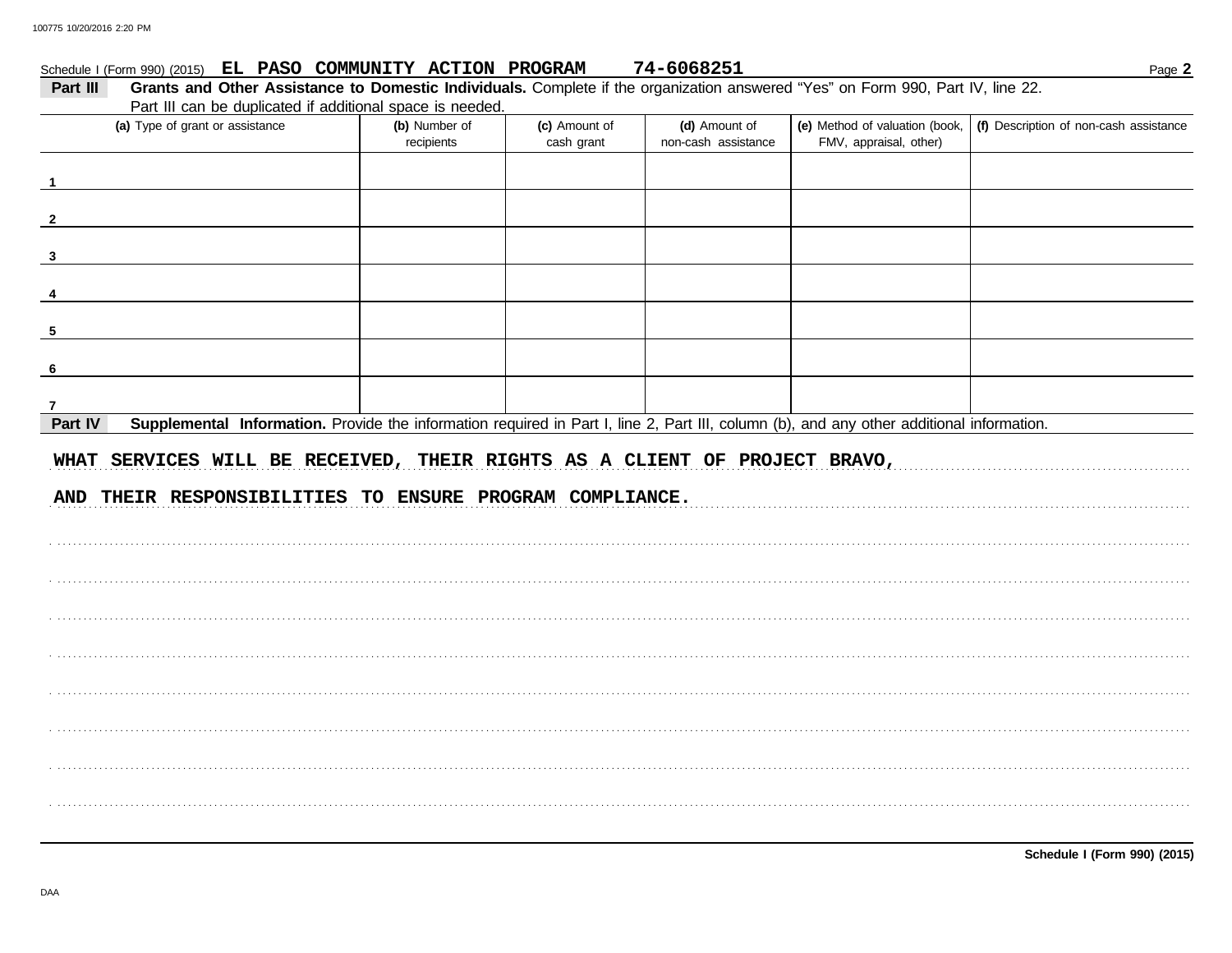| <b>SCHEDULE O</b>                                      | Supplemental Information to Form 990 or 990-EZ                                                                                          |                                              | OMB No. 1545-0047                   |
|--------------------------------------------------------|-----------------------------------------------------------------------------------------------------------------------------------------|----------------------------------------------|-------------------------------------|
| (Form 990 or 990-EZ)                                   | Complete to provide information for responses to specific questions on<br>Form 990 or 990-EZ or to provide any additional information.  |                                              | 2015                                |
| Department of the Treasury<br>Internal Revenue Service | u Attach to Form 990 or 990-EZ.<br>La Information about Schedule O (Form 990 or 990-EZ) and its instructions is at www.irs.gov/form990. |                                              | Open to Public<br><b>Inspection</b> |
| Name of the organization                               | <b>PASO</b><br>COMMUNITY ACTION PROGRAM<br>EL<br><b>PROJECT</b><br>BRAVO,<br>INC.                                                       | Employer identification number<br>74-6068251 |                                     |
|                                                        | FORM 990, PART III, LINE 4A - FIRST ACCOMPLISHMENT                                                                                      |                                              |                                     |
| <b>PROGRAM</b>                                         | <b>ACHIEVEMENT :</b>                                                                                                                    |                                              |                                     |
| 4,723                                                  | <b>UNDUPLICATED</b><br>HOUSEHOLDS AND<br>22,756 UNDUPLICATED                                                                            | INDIVIDUALS WERE                             |                                     |
| ASSISTED WITH FUNDS                                    | FROM CEAP<br><b>GRANT</b><br>#5814001803.                                                                                               |                                              |                                     |
| 1,056                                                  | <b>UNDUPLICATED</b><br>HOUSEHOLDS<br>AND<br>5,088 UNDUPLICATED INDIVIDUALS WERE                                                         |                                              |                                     |
|                                                        | GRANT #58130001964.<br>ASSISTED WITH FUNDS FROM CEAP                                                                                    |                                              |                                     |
|                                                        |                                                                                                                                         |                                              |                                     |
|                                                        | FORM 990, PART III, LINE 4B - SECOND ACCOMPLISHMENT                                                                                     |                                              |                                     |
| PROGRAM ACHIEVEMENT:                                   |                                                                                                                                         |                                              |                                     |
| 161<br><b>SHELTERS</b>                                 | (HOMES,<br>MOBILE HOMES,<br>AND APARTMENT<br>UNITS)                                                                                     | WERE                                         | <b>WEATHERIZED</b>                  |
|                                                        | WITH 463 UNDUPLICATED<br>INDIVIDUALS LIVING<br>IN.<br>THOSE SHELTERS.                                                                   |                                              |                                     |
|                                                        | FORM 990, PART III, LINE 4C<br>THIRD<br><b>ACCOMPLISHMENT</b>                                                                           |                                              |                                     |
| ARE<br><b>SUPPORTED</b>                                | BY CSBG FUNDS<br>(EX.<br><b>DEPARTMENT</b><br>THE<br>OF                                                                                 | HOUSING AND URBAN                            |                                     |
| DEVELOPMENT.                                           | <b>DEPARTMENT</b><br>OF<br>ENERGY).<br>THE                                                                                              |                                              |                                     |
|                                                        |                                                                                                                                         |                                              |                                     |
| PROGRAM ACHIEVEMENT:                                   |                                                                                                                                         |                                              |                                     |
|                                                        | 31,249 INDIVIDUALS LIVING IN THE COUNTY OF EL PASO WERE SERVED.                                                                         |                                              |                                     |
|                                                        |                                                                                                                                         |                                              |                                     |
|                                                        | FORM 990, PART VI, LINE 11B - ORGANIZATION'S PROCESS TO REVIEW FORM 990                                                                 |                                              |                                     |
|                                                        | THE FORM IS PRESENTED BY A MEMBER OF THE INDEPENDENT CPA FIRM THAT PREPARED                                                             |                                              |                                     |
|                                                        | AND SUBMITTED THE FORM. THE ITEM IS PRESENTED AS AN ACTION ITEM IN THE                                                                  |                                              |                                     |
|                                                        | BOARD AGENDA AND A MOTION TO ACCEPT THE FORM IS VOTED BY THE BOARD OF                                                                   |                                              |                                     |
| DIRECTORS.                                             |                                                                                                                                         |                                              |                                     |
|                                                        |                                                                                                                                         |                                              |                                     |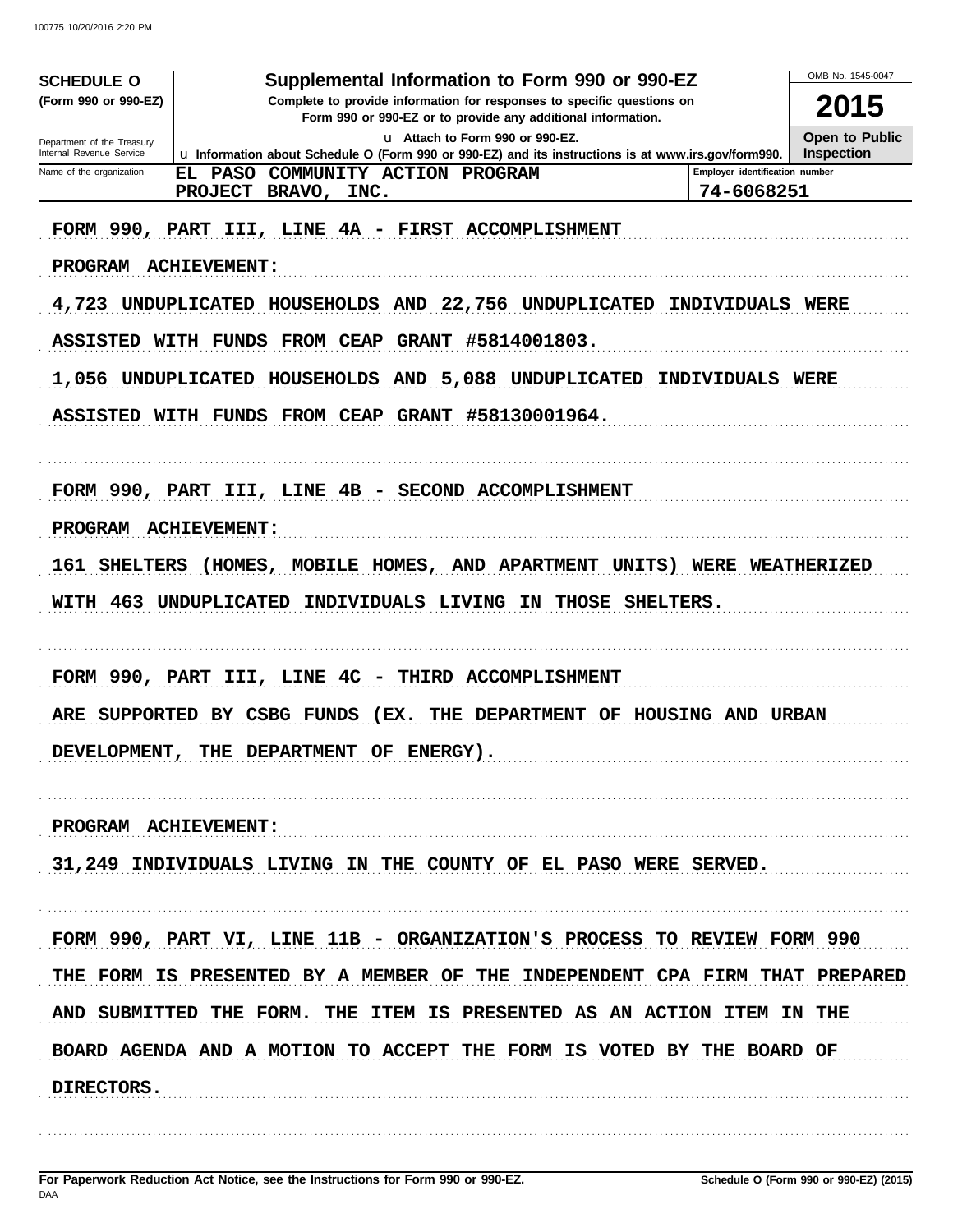| Schedule O (Form 990 or 990-EZ) (2015)                | Page 2                         |
|-------------------------------------------------------|--------------------------------|
| Name of the organization                              | Employer identification number |
| EL.<br><b>COMMUNITY ACTION PROGRAM</b><br><b>PASO</b> | 74-6068251                     |

FORM 990, PART VI, LINE 12C - ENFORCEMENT OF CONFLICTS POLICY EL PASO COMMUNITY ACTION PROGRAM PROJECT BRAVO, INC HAS A WRITTEN CONFLICT OF INTEREST POLICY. OFFICERS, DIRECTORS, AND KEY EMPLOYEES ARE REQUIRED TO CONTINUOUSLY EVALUATE THEIR POSITION FOR POTENTIAL CONFLICT OF INTEREST AND MAKE ADEQUATE DISCLOSURE WHEN THESE DO EXIST.

FORM 990, PART VI, LINE 15A - COMPENSATION PROCESS FOR TOP OFFICIAL COMPENSATION IS DETERMINED THROUGH A WAGE STUDY FOR EACH POSITION FOR EXECUTIVE STAFF. INFORMATION IS COLLECTED FROM NON-PROFIT ORGANIZATIONS IN THE COUNTY OF EL PASO OF SIMILAR SIZE AND BUDGET AS WELL AS COMMUNITY ACTION AGENCIES ACROSS THE STATE OF TEXAS OF SIMILAR SIZE AND BUDGET. THE INFORMATION IS COMPILED, ANALYZED, AND A SALARY RANGE IS DETERMINED FOR EACH POSITION. THE BOARD OF DIRECTORS REVIEWS AND APPROVES ALL SALARIES ONCE A YEAR WHEN THEY ARE PRESENTED THE ANNUAL ORGANIZATIONAL BUDGET DURING THE FEBRUARY BOARD MEETING.

FORM 990, PART VI, LINE 15B - COMPENSATION PROCESS FOR OFFICERS COMPENSATION IS DETERMINED THROUGH A WAGE STUDY FOR EACH POSITION FOR EMPLOYEES. INFORMATION IS COLLECTED FROM NON-PROFIT ORGANIZATIONS IN THE COUNTY OF EL PASO OF SIMILAR SIZE AND BUDGET AS WELL AS COMMUNITY ACTION AGENCIES ACROSS THE STATE OF TEXAS OF SIMILAR SIZE AND BUDGET. THE INFORMATION IS COMPILED, ANALYZED, AND A SALARY RANGE IS DETERMINED FOR EACH POSITION. THE BOARD OF DIRECTORS REVIEWS AND APPROVES ALL SALARIES ONCE A YEAR WHEN THEY ARE PRESENTED THE ANNUAL ORGANIZATIONAL BUDGET DURING THE FEBRUARY BOARD MEETING.

FORM 990, PART VI, LINE 19 - GOVERNING DOCUMENTS DISCLOSURE EXPLANATION

PAGE 1 OF 2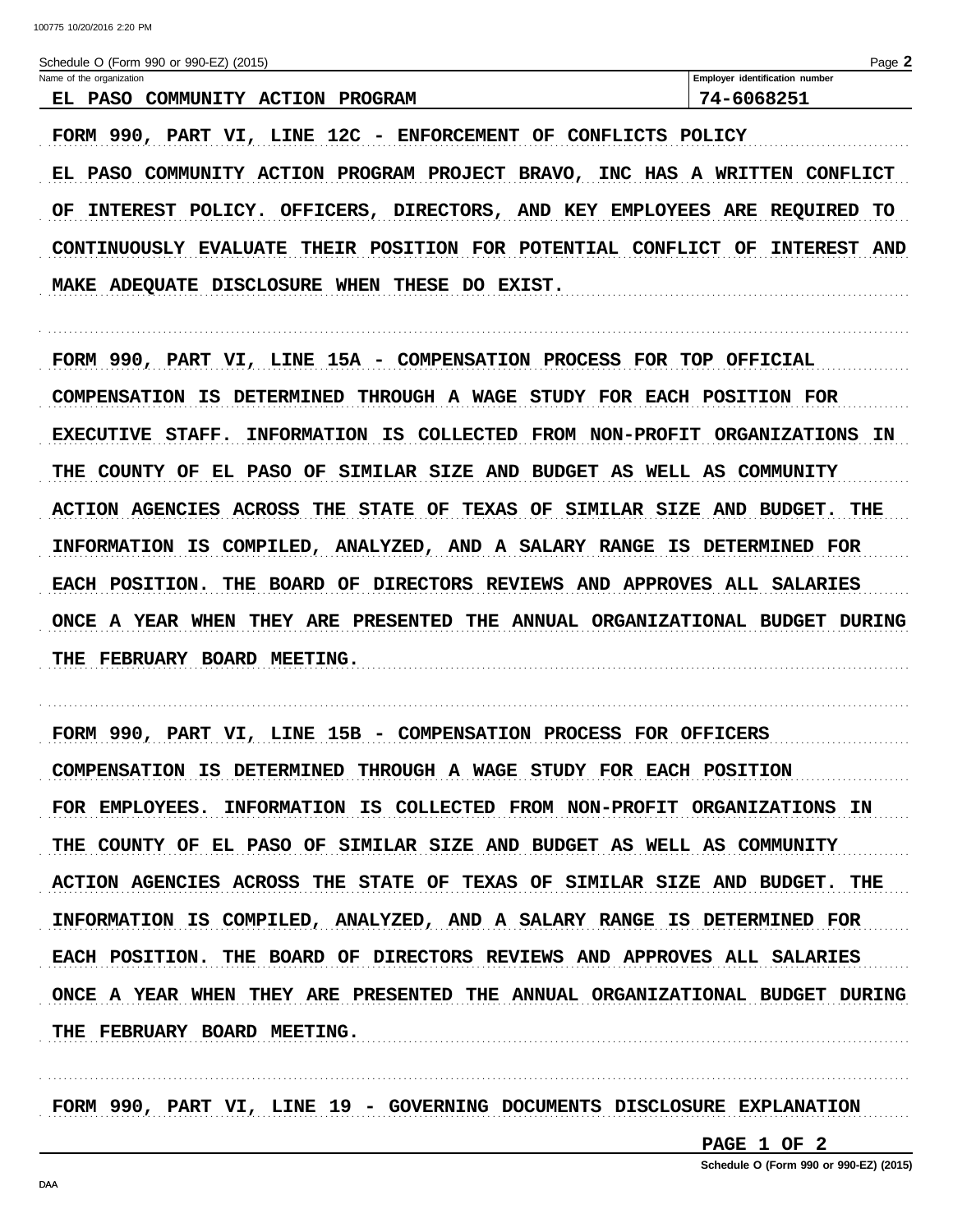| Schedule O (Form 990 or 990-EZ) (2015)                                      |                                | Page 2        |  |
|-----------------------------------------------------------------------------|--------------------------------|---------------|--|
| Name of the organization                                                    | Employer identification number |               |  |
| EL PASO COMMUNITY ACTION PROGRAM                                            | 74-6068251                     |               |  |
| THE ORIGINAL REPORT IS FILED IN THE CHIEF FINANCIAL OFFICER'S OFFICE AND IS |                                |               |  |
| AVAILABLE FOR REVIEW UPON REQUEST.                                          |                                |               |  |
| FORM 990, PART XI, LINE 9 - OTHER CHANGES IN NET ASSETS EXPLANATION         |                                |               |  |
| GRANTS RELEASED FROM RESTRICTION                                            | \$                             | 19,192        |  |
| GRANTS RELEASED FROM RESTRICTION                                            | \$<br>$-19,192$                |               |  |
| DEPRECIATON ROUNDING                                                        | \$                             | $-3$          |  |
| BOOK / TAX DEPRECIATION DIFFERENCE                                          | \$                             | $\frac{3}{2}$ |  |
|                                                                             |                                |               |  |
|                                                                             |                                |               |  |
|                                                                             |                                |               |  |
|                                                                             |                                |               |  |
|                                                                             |                                |               |  |
|                                                                             |                                |               |  |
|                                                                             |                                |               |  |
|                                                                             |                                |               |  |
|                                                                             |                                |               |  |
|                                                                             |                                |               |  |
|                                                                             |                                |               |  |
|                                                                             |                                |               |  |
|                                                                             |                                |               |  |
|                                                                             |                                |               |  |
|                                                                             |                                |               |  |
|                                                                             |                                |               |  |
|                                                                             |                                |               |  |
|                                                                             |                                |               |  |
|                                                                             |                                |               |  |
|                                                                             |                                |               |  |

PAGE 2 OF 2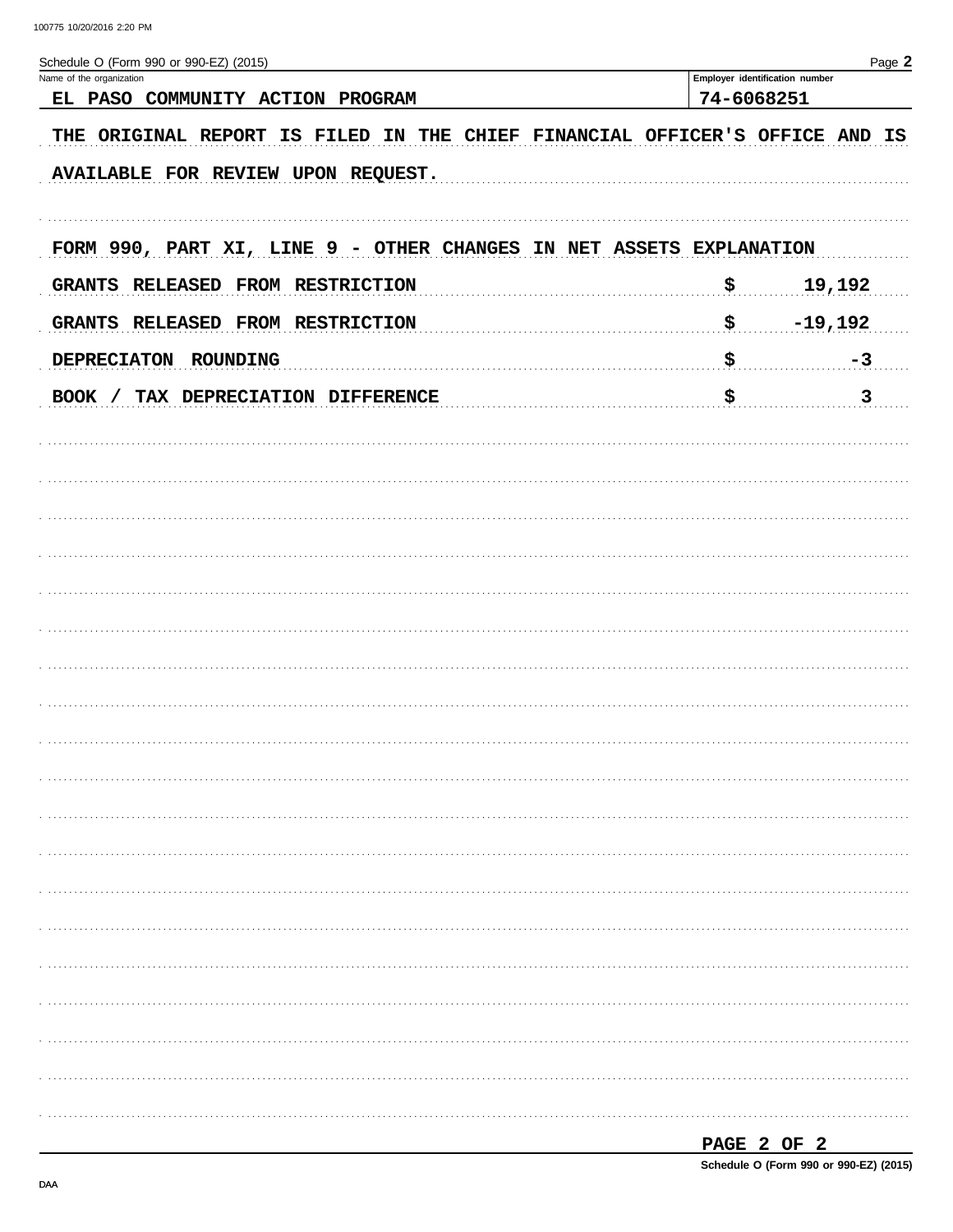|         |                                                                                                                                                                                                                                             |                                    |                                                                                                             | <b>Depreciation and Amortization</b>                                             |                  |                              |                |                  |                                  | OMB No. 1545-0172                 |
|---------|---------------------------------------------------------------------------------------------------------------------------------------------------------------------------------------------------------------------------------------------|------------------------------------|-------------------------------------------------------------------------------------------------------------|----------------------------------------------------------------------------------|------------------|------------------------------|----------------|------------------|----------------------------------|-----------------------------------|
|         | Form 4562                                                                                                                                                                                                                                   |                                    |                                                                                                             | (Including Information on Listed Property)                                       |                  |                              |                |                  |                                  |                                   |
|         | Department of the Treasury<br>(99)<br>Internal Revenue Service                                                                                                                                                                              |                                    | u Information about Form 4562 and its separate instructions is at www.irs.gov/form4562.                     | u Attach to your tax return.                                                     |                  |                              |                |                  |                                  | Attachment<br>179<br>Sequence No. |
|         | Name(s) shown on return                                                                                                                                                                                                                     | EL.                                | PASO COMMUNITY ACTION PROGRAM<br>PROJECT BRAVO, INC.                                                        |                                                                                  |                  |                              |                |                  | Identifying number<br>74-6068251 |                                   |
|         | Business or activity to which this form relates                                                                                                                                                                                             |                                    |                                                                                                             |                                                                                  |                  |                              |                |                  |                                  |                                   |
|         | <b>INDIRECT</b>                                                                                                                                                                                                                             | <b>DEPRECIATION</b>                |                                                                                                             |                                                                                  |                  |                              |                |                  |                                  |                                   |
|         | <b>Part I</b>                                                                                                                                                                                                                               |                                    | Election To Expense Certain Property Under Section 179                                                      |                                                                                  |                  |                              |                |                  |                                  |                                   |
|         |                                                                                                                                                                                                                                             |                                    | Note: If you have any listed property, complete Part V before you complete Part I.                          |                                                                                  |                  |                              |                |                  |                                  | 500,000                           |
| 1<br>2  | Maximum amount (see instructions)                                                                                                                                                                                                           |                                    |                                                                                                             |                                                                                  |                  |                              |                |                  | 1<br>$\mathbf{2}$                |                                   |
| 3       |                                                                                                                                                                                                                                             |                                    |                                                                                                             |                                                                                  |                  |                              |                |                  | 3                                | 2,000,000                         |
| 4       |                                                                                                                                                                                                                                             |                                    |                                                                                                             |                                                                                  |                  |                              |                |                  | $\overline{\mathbf{4}}$          |                                   |
| 5       | Dollar limitation for tax year. Subtract line 4 from line 1. If zero or less, enter -0-. If married filing separately, see instructions                                                                                                     |                                    |                                                                                                             |                                                                                  |                  |                              |                |                  | 5                                |                                   |
| 6       |                                                                                                                                                                                                                                             | (a) Description of property        |                                                                                                             |                                                                                  |                  | (b) Cost (business use only) |                | (c) Elected cost |                                  |                                   |
|         |                                                                                                                                                                                                                                             |                                    |                                                                                                             |                                                                                  |                  |                              |                |                  |                                  |                                   |
|         |                                                                                                                                                                                                                                             |                                    |                                                                                                             |                                                                                  |                  |                              |                |                  |                                  |                                   |
| 7       |                                                                                                                                                                                                                                             |                                    |                                                                                                             |                                                                                  |                  |                              | $\overline{7}$ |                  | 8                                |                                   |
| 8<br>9  | Total elected cost of section 179 property. Add amounts in column (c), lines 6 and 7 [[[[[[[[[[[[[[[[[[[[[[[[<br>Tentative deduction. Enter the smaller of line 5 or line 8 [11] content content content of the smaller of line 5 or line 8 |                                    |                                                                                                             |                                                                                  |                  |                              |                |                  | 9                                |                                   |
| 10      |                                                                                                                                                                                                                                             |                                    |                                                                                                             |                                                                                  |                  |                              |                |                  | 10                               |                                   |
| 11      | Business income limitation. Enter the smaller of business income (not less than zero) or line 5 (see instructions)                                                                                                                          |                                    |                                                                                                             |                                                                                  |                  |                              |                |                  | 11                               |                                   |
| 12      | Section 179 expense deduction. Add lines 9 and 10, but do not enter more than line 11  [11] expense deduction. Add lines 9 and 10, but do not enter more than line 11  [11] expenses                                                        |                                    |                                                                                                             |                                                                                  |                  |                              |                |                  | 12                               |                                   |
| 13      | Carryover of disallowed deduction to 2016. Add lines 9 and 10, less line 12 ▶                                                                                                                                                               |                                    |                                                                                                             |                                                                                  |                  |                              | 13             |                  |                                  |                                   |
|         | Note: Do not use Part II or Part III below for listed property. Instead, use Part V.                                                                                                                                                        |                                    |                                                                                                             |                                                                                  |                  |                              |                |                  |                                  |                                   |
|         | Part II                                                                                                                                                                                                                                     |                                    | Special Depreciation Allowance and Other Depreciation (Do not include listed property.) (See instructions.) |                                                                                  |                  |                              |                |                  |                                  |                                   |
| 14      | Special depreciation allowance for qualified property (other than listed property) placed in service                                                                                                                                        |                                    |                                                                                                             |                                                                                  |                  |                              |                |                  |                                  |                                   |
|         |                                                                                                                                                                                                                                             |                                    |                                                                                                             |                                                                                  |                  |                              |                |                  | 14                               |                                   |
| 15      |                                                                                                                                                                                                                                             |                                    |                                                                                                             |                                                                                  |                  |                              |                |                  | 15                               |                                   |
| 16      | Part III                                                                                                                                                                                                                                    |                                    | <b>MACRS Depreciation (Do not include listed property.) (See instructions.)</b>                             |                                                                                  |                  |                              |                |                  | 16                               | 16,974                            |
|         |                                                                                                                                                                                                                                             |                                    |                                                                                                             |                                                                                  | <b>Section A</b> |                              |                |                  |                                  |                                   |
| 17      |                                                                                                                                                                                                                                             |                                    |                                                                                                             |                                                                                  |                  |                              |                |                  | 17                               | 82,972                            |
| 18      | If you are electing to group any assets placed in service during the tax year into one or more general asset accounts, check here                                                                                                           |                                    |                                                                                                             |                                                                                  |                  |                              |                | $\mathbf{u}$     |                                  |                                   |
|         |                                                                                                                                                                                                                                             |                                    | Section B-Assets Placed in Service During 2015 Tax Year Using the General Depreciation System               |                                                                                  |                  |                              |                |                  |                                  |                                   |
|         | (a) Classification of property                                                                                                                                                                                                              |                                    | (b) Month and year<br>placed in<br>service                                                                  | (c) Basis for depreciation<br>(business/investment use<br>only-see instructions) |                  | (d) Recovery<br>period       | (e) Convention | (f) Method       |                                  | (g) Depreciation deduction        |
| 19a     | 3-year property                                                                                                                                                                                                                             |                                    |                                                                                                             |                                                                                  |                  |                              |                |                  |                                  |                                   |
| b       | 5-year property                                                                                                                                                                                                                             |                                    |                                                                                                             |                                                                                  |                  |                              |                |                  |                                  |                                   |
| c       | 7-year property                                                                                                                                                                                                                             |                                    |                                                                                                             |                                                                                  |                  |                              |                |                  |                                  |                                   |
| d       | 10-year property                                                                                                                                                                                                                            |                                    |                                                                                                             |                                                                                  |                  |                              |                |                  |                                  |                                   |
| е       | 15-year property                                                                                                                                                                                                                            |                                    |                                                                                                             |                                                                                  |                  |                              |                |                  |                                  |                                   |
| f       | 20-year property                                                                                                                                                                                                                            |                                    |                                                                                                             |                                                                                  |                  |                              |                | S/L              |                                  |                                   |
| g<br>h. | 25-year property<br>Residential rental                                                                                                                                                                                                      |                                    | 04/08/15                                                                                                    |                                                                                  | 10,671           | 25 yrs.<br>27.5 yrs.         | МM             | S/L              |                                  | 347                               |
|         | property                                                                                                                                                                                                                                    |                                    |                                                                                                             |                                                                                  |                  | 27.5 yrs.                    | МM             | S/L              |                                  |                                   |
| j.      | Nonresidential real                                                                                                                                                                                                                         |                                    |                                                                                                             |                                                                                  |                  | 39 yrs.                      | ΜМ             | S/L              |                                  |                                   |
|         | property                                                                                                                                                                                                                                    |                                    |                                                                                                             |                                                                                  |                  |                              | МM             | S/L              |                                  |                                   |
|         |                                                                                                                                                                                                                                             |                                    | Section C-Assets Placed in Service During 2015 Tax Year Using the Alternative Depreciation System           |                                                                                  |                  |                              |                |                  |                                  |                                   |
| 20a     | Class life                                                                                                                                                                                                                                  |                                    |                                                                                                             |                                                                                  |                  |                              |                | S/L              |                                  |                                   |
| b       | 12-year                                                                                                                                                                                                                                     |                                    |                                                                                                             |                                                                                  |                  | 12 yrs.                      |                | S/L              |                                  |                                   |
|         | $c$ 40-year                                                                                                                                                                                                                                 |                                    |                                                                                                             |                                                                                  |                  | 40 yrs.                      | MМ             | S/L              |                                  |                                   |
|         | Part IV                                                                                                                                                                                                                                     | <b>Summary</b> (See instructions.) |                                                                                                             |                                                                                  |                  |                              |                |                  |                                  |                                   |
| 21      | Listed property. Enter amount from line 28                                                                                                                                                                                                  |                                    |                                                                                                             |                                                                                  |                  |                              |                |                  | 21                               | 253                               |
| 22      | Total. Add amounts from line 12, lines 14 through 17, lines 19 and 20 in column (g), and line 21. Enter                                                                                                                                     |                                    |                                                                                                             |                                                                                  |                  |                              |                |                  |                                  | 100,546                           |
| 23      | here and on the appropriate lines of your return. Partnerships and S corporations—see instructions<br>For assets shown above and placed in service during the current year, enter the                                                       |                                    |                                                                                                             |                                                                                  |                  |                              |                |                  | 22                               |                                   |
|         | portion of the basis attributable to section 263A costs                                                                                                                                                                                     |                                    |                                                                                                             |                                                                                  |                  |                              | 23             |                  |                                  |                                   |
|         | For Paperwork Reduction Act Notice, see separate instructions.                                                                                                                                                                              |                                    |                                                                                                             |                                                                                  |                  |                              |                |                  |                                  | Form 4562 (2015)                  |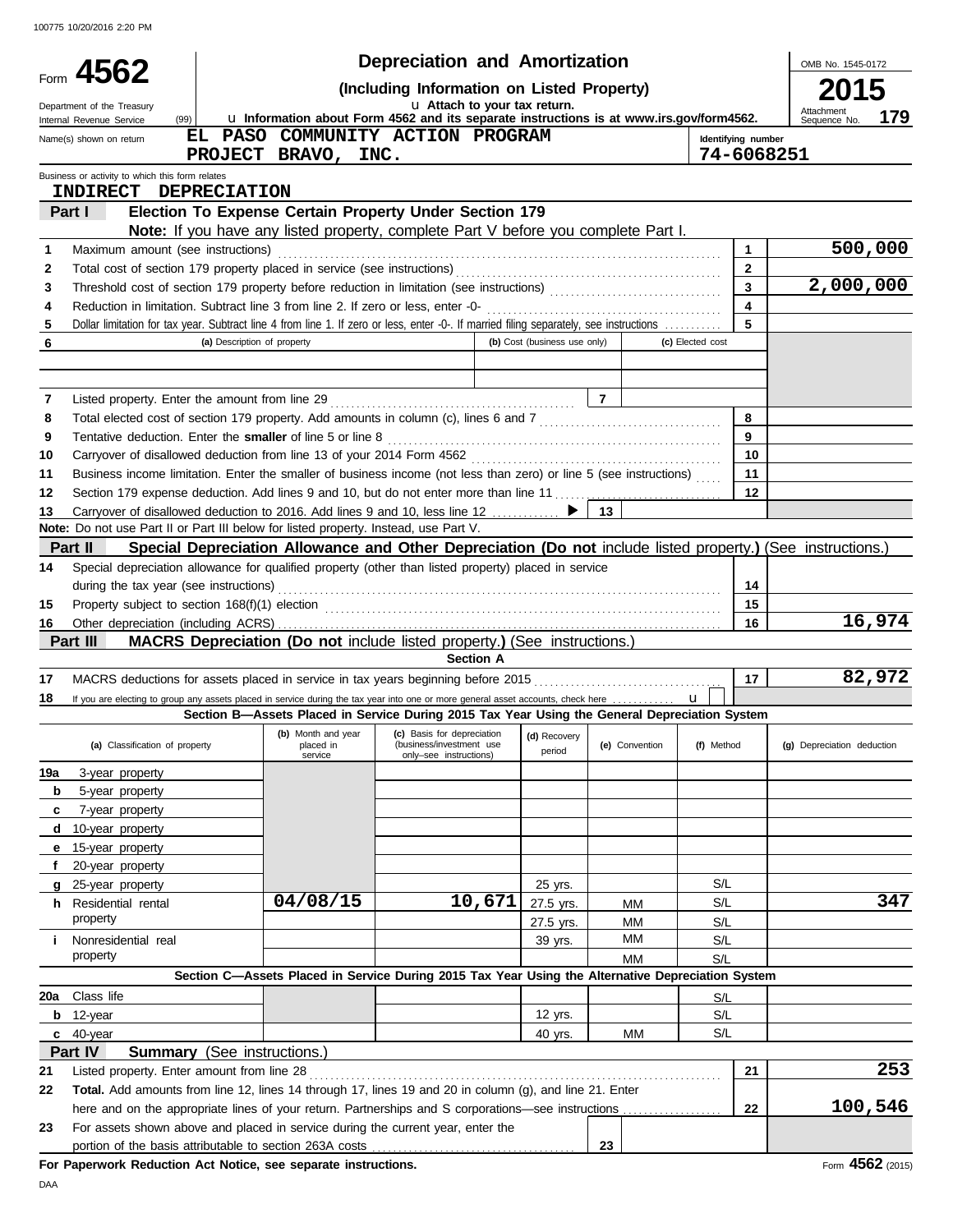|    | 100775 10/20/2016 2:20 PM                        | EL PASO COMMUNITY ACTION PROGRAM                                                                                                                                                                                                                                                                                                                                                             |                                                                                                                    |                                    |                  |    |                                                                    | 74-6068251                |                                          |                     |                              |                                         |                                               |                  |                                   |                             |
|----|--------------------------------------------------|----------------------------------------------------------------------------------------------------------------------------------------------------------------------------------------------------------------------------------------------------------------------------------------------------------------------------------------------------------------------------------------------|--------------------------------------------------------------------------------------------------------------------|------------------------------------|------------------|----|--------------------------------------------------------------------|---------------------------|------------------------------------------|---------------------|------------------------------|-----------------------------------------|-----------------------------------------------|------------------|-----------------------------------|-----------------------------|
|    | Form 4562 (2015)<br>Part V                       | Listed Property (Include automobiles, certain other vehicles, certain aircraft, certain computers, and property<br>used for entertainment, recreation, or amusement.)<br>Note: For any vehicle for which you are using the standard mileage rate or deducting lease expense, complete only 24a,<br>24b, columns (a) through (c) of Section A, all of Section B, and Section C if applicable. |                                                                                                                    |                                    |                  |    |                                                                    |                           |                                          |                     |                              |                                         |                                               |                  |                                   | Page 2                      |
|    |                                                  |                                                                                                                                                                                                                                                                                                                                                                                              | Section A-Depreciation and Other Information (Caution: See the instructions for limits for passenger automobiles.) |                                    |                  |    |                                                                    |                           |                                          |                     |                              |                                         |                                               |                  |                                   |                             |
|    |                                                  | <b>24a</b> Do you have evidence to support the business/investment use claimed?                                                                                                                                                                                                                                                                                                              |                                                                                                                    |                                    |                  |    | X Yes                                                              | No                        |                                          |                     |                              |                                         | <b>24b</b> If "Yes," is the evidence written? |                  | Yes                               | $ X $ No                    |
|    | (a)<br>Type of property<br>(list vehicles first) | (b)<br>Date placed<br>in service                                                                                                                                                                                                                                                                                                                                                             | (c)<br>Business/<br>investment use<br>percentage                                                                   | (d)<br>Cost or other basis         |                  |    | (e)<br>Basis for depreciation<br>(business/investment<br>use only) |                           | (f)<br>Recovery<br>period                |                     | (g)<br>Method/<br>Convention |                                         | (h)<br>Depreciation<br>deduction              |                  | (i)                               | Elected section 179<br>cost |
| 25 |                                                  | Special depreciation allowance for qualified listed property placed in service during                                                                                                                                                                                                                                                                                                        |                                                                                                                    |                                    |                  |    |                                                                    |                           |                                          |                     |                              |                                         |                                               |                  |                                   |                             |
|    |                                                  | the tax year and used more than 50% in a qualified business use (see instructions)                                                                                                                                                                                                                                                                                                           |                                                                                                                    |                                    |                  |    |                                                                    |                           |                                          |                     | 25                           |                                         |                                               |                  |                                   |                             |
| 26 |                                                  | Property used more than 50% in a qualified business use:                                                                                                                                                                                                                                                                                                                                     |                                                                                                                    |                                    |                  |    |                                                                    |                           |                                          |                     |                              |                                         |                                               |                  |                                   |                             |
|    | 2005                                             | CHEVY SILVERADO EXTENDED CAB                                                                                                                                                                                                                                                                                                                                                                 |                                                                                                                    |                                    |                  |    |                                                                    |                           |                                          |                     |                              |                                         |                                               |                  |                                   |                             |
|    |                                                  | $10/23/15$ 100.00 %                                                                                                                                                                                                                                                                                                                                                                          |                                                                                                                    |                                    | 7,604            |    |                                                                    | 7,604                     | 5.0                                      |                     | $S/L-$                       |                                         |                                               | 253              |                                   |                             |
|    |                                                  |                                                                                                                                                                                                                                                                                                                                                                                              |                                                                                                                    |                                    |                  |    |                                                                    |                           |                                          |                     |                              |                                         |                                               |                  |                                   |                             |
|    |                                                  |                                                                                                                                                                                                                                                                                                                                                                                              |                                                                                                                    |                                    |                  |    |                                                                    |                           |                                          |                     |                              |                                         |                                               |                  |                                   |                             |
| 27 |                                                  | Property used 50% or less in a qualified business use:                                                                                                                                                                                                                                                                                                                                       |                                                                                                                    |                                    |                  |    |                                                                    |                           |                                          |                     |                              |                                         |                                               |                  |                                   |                             |
|    |                                                  |                                                                                                                                                                                                                                                                                                                                                                                              |                                                                                                                    |                                    |                  |    |                                                                    |                           |                                          | $S/L$ -             |                              |                                         |                                               |                  |                                   |                             |
|    |                                                  |                                                                                                                                                                                                                                                                                                                                                                                              | %                                                                                                                  |                                    |                  |    |                                                                    |                           |                                          |                     |                              |                                         |                                               |                  |                                   |                             |
|    |                                                  |                                                                                                                                                                                                                                                                                                                                                                                              | $\frac{0}{0}$                                                                                                      |                                    |                  |    |                                                                    |                           |                                          | $S/L$ -             |                              |                                         |                                               |                  |                                   |                             |
| 28 |                                                  | Add amounts in column (h), lines 25 through 27. Enter here and on line 21, page 1                                                                                                                                                                                                                                                                                                            |                                                                                                                    |                                    |                  |    |                                                                    |                           |                                          |                     | 28                           |                                         |                                               | 253              |                                   |                             |
| 29 |                                                  |                                                                                                                                                                                                                                                                                                                                                                                              |                                                                                                                    |                                    |                  |    |                                                                    |                           |                                          |                     |                              |                                         |                                               | 29               |                                   |                             |
|    |                                                  |                                                                                                                                                                                                                                                                                                                                                                                              |                                                                                                                    |                                    |                  |    |                                                                    |                           | Section B-Information on Use of Vehicles |                     |                              |                                         |                                               |                  |                                   |                             |
|    |                                                  | Complete this section for vehicles used by a sole proprietor, partner, or other "more than 5% owner," or related person. If you provided vehicles                                                                                                                                                                                                                                            |                                                                                                                    |                                    |                  |    |                                                                    |                           |                                          |                     |                              |                                         |                                               |                  |                                   |                             |
|    |                                                  | to your employees, first answer the questions in Section C to see if you meet an exception to completing this section for those vehicles.                                                                                                                                                                                                                                                    |                                                                                                                    |                                    |                  |    |                                                                    |                           |                                          |                     |                              |                                         |                                               |                  |                                   |                             |
|    |                                                  |                                                                                                                                                                                                                                                                                                                                                                                              |                                                                                                                    |                                    | (a)<br>Vehicle 1 |    |                                                                    | (b)<br>Vehicle 2          | (c)<br>Vehicle 3                         |                     |                              | (d)<br>Vehicle 4                        |                                               | (e)<br>Vehicle 5 |                                   | (f)<br>Vehicle 6            |
| 30 |                                                  | Total business/investment miles driven during                                                                                                                                                                                                                                                                                                                                                |                                                                                                                    |                                    |                  |    |                                                                    |                           |                                          |                     |                              |                                         |                                               |                  |                                   |                             |
|    |                                                  | the year ( <b>do not</b> include commuting miles)                                                                                                                                                                                                                                                                                                                                            |                                                                                                                    |                                    |                  |    |                                                                    |                           |                                          |                     |                              |                                         |                                               |                  |                                   |                             |
| 31 |                                                  | Total commuting miles driven during the year                                                                                                                                                                                                                                                                                                                                                 |                                                                                                                    |                                    |                  |    |                                                                    |                           |                                          |                     |                              |                                         |                                               |                  |                                   |                             |
| 32 |                                                  | Total other personal (noncommuting)                                                                                                                                                                                                                                                                                                                                                          |                                                                                                                    |                                    |                  |    |                                                                    |                           |                                          |                     |                              |                                         |                                               |                  |                                   |                             |
|    | miles driven                                     |                                                                                                                                                                                                                                                                                                                                                                                              |                                                                                                                    |                                    |                  |    |                                                                    |                           |                                          |                     |                              |                                         |                                               |                  |                                   |                             |
| 33 |                                                  | Total miles driven during the year. Add<br>lines 30 through 32                                                                                                                                                                                                                                                                                                                               |                                                                                                                    |                                    |                  |    |                                                                    |                           |                                          |                     |                              |                                         |                                               |                  |                                   |                             |
| 34 |                                                  | Was the vehicle available for personal                                                                                                                                                                                                                                                                                                                                                       |                                                                                                                    |                                    | Yes              | No | Yes                                                                | No                        | Yes                                      | No                  | Yes                          | No                                      | Yes                                           | No               | Yes                               | No                          |
|    |                                                  | use during off-duty hours?                                                                                                                                                                                                                                                                                                                                                                   |                                                                                                                    |                                    |                  |    |                                                                    |                           |                                          |                     |                              |                                         |                                               |                  |                                   |                             |
| 35 |                                                  | Was the vehicle used primarily by a more                                                                                                                                                                                                                                                                                                                                                     |                                                                                                                    |                                    |                  |    |                                                                    |                           |                                          |                     |                              |                                         |                                               |                  |                                   |                             |
|    |                                                  | than 5% owner or related person?                                                                                                                                                                                                                                                                                                                                                             |                                                                                                                    |                                    |                  |    |                                                                    |                           |                                          |                     |                              |                                         |                                               |                  |                                   |                             |
| 36 |                                                  | Is another vehicle available for personal use?                                                                                                                                                                                                                                                                                                                                               |                                                                                                                    |                                    |                  |    |                                                                    |                           |                                          |                     |                              |                                         |                                               |                  |                                   |                             |
|    |                                                  |                                                                                                                                                                                                                                                                                                                                                                                              | Section C-Questions for Employers Who Provide Vehicles for Use by Their Employees                                  |                                    |                  |    |                                                                    |                           |                                          |                     |                              |                                         |                                               |                  |                                   |                             |
|    |                                                  | Answer these questions to determine if you meet an exception to completing Section B for vehicles used by employees who are not                                                                                                                                                                                                                                                              |                                                                                                                    |                                    |                  |    |                                                                    |                           |                                          |                     |                              |                                         |                                               |                  |                                   |                             |
|    |                                                  | more than 5% owners or related persons (see instructions).                                                                                                                                                                                                                                                                                                                                   |                                                                                                                    |                                    |                  |    |                                                                    |                           |                                          |                     |                              |                                         |                                               |                  |                                   |                             |
| 37 |                                                  | Do you maintain a written policy statement that prohibits all personal use of vehicles, including commuting, by                                                                                                                                                                                                                                                                              |                                                                                                                    |                                    |                  |    |                                                                    |                           |                                          |                     |                              |                                         |                                               |                  | Yes                               | No                          |
|    |                                                  | your employees?                                                                                                                                                                                                                                                                                                                                                                              |                                                                                                                    |                                    |                  |    |                                                                    |                           |                                          |                     |                              |                                         |                                               |                  |                                   | $\mathbf x$                 |
| 38 |                                                  | Do you maintain a written policy statement that prohibits personal use of vehicles, except commuting, by your                                                                                                                                                                                                                                                                                |                                                                                                                    |                                    |                  |    |                                                                    |                           |                                          |                     |                              |                                         |                                               |                  |                                   |                             |
|    |                                                  |                                                                                                                                                                                                                                                                                                                                                                                              |                                                                                                                    |                                    |                  |    |                                                                    |                           |                                          |                     |                              |                                         |                                               |                  |                                   | х<br>$\mathbf x$            |
| 39 |                                                  | Do you treat all use of vehicles by employees as personal use?                                                                                                                                                                                                                                                                                                                               |                                                                                                                    |                                    |                  |    |                                                                    |                           |                                          |                     |                              |                                         |                                               |                  |                                   |                             |
| 40 |                                                  | Do you provide more than five vehicles to your employees, obtain information from your employees about the                                                                                                                                                                                                                                                                                   |                                                                                                                    |                                    |                  |    |                                                                    |                           |                                          |                     |                              |                                         |                                               |                  |                                   | х                           |
| 41 |                                                  | use of the vehicles, and retain the information received?                                                                                                                                                                                                                                                                                                                                    |                                                                                                                    |                                    |                  |    |                                                                    |                           |                                          |                     |                              |                                         |                                               |                  |                                   | $\mathbf x$                 |
|    |                                                  | Note: If your answer to 37, 38, 39, 40, or 41 is "Yes," do not complete Section B for the covered vehicles.                                                                                                                                                                                                                                                                                  |                                                                                                                    |                                    |                  |    |                                                                    |                           |                                          |                     |                              |                                         |                                               |                  |                                   |                             |
|    | <b>Part VI</b>                                   | <b>Amortization</b>                                                                                                                                                                                                                                                                                                                                                                          |                                                                                                                    |                                    |                  |    |                                                                    |                           |                                          |                     |                              |                                         |                                               |                  |                                   |                             |
|    |                                                  |                                                                                                                                                                                                                                                                                                                                                                                              |                                                                                                                    |                                    |                  |    |                                                                    |                           |                                          |                     |                              | (e)                                     |                                               |                  |                                   |                             |
|    |                                                  | (a)<br>Description of costs                                                                                                                                                                                                                                                                                                                                                                  |                                                                                                                    | (b)<br>Date amortization<br>begins |                  |    |                                                                    | (c)<br>Amortizable amount |                                          | (d)<br>Code section |                              | Amortization<br>period or<br>percentage |                                               |                  | (f)<br>Amortization for this year |                             |
| 42 |                                                  | Amortization of costs that begins during your 2015 tax year (see instructions):                                                                                                                                                                                                                                                                                                              |                                                                                                                    |                                    |                  |    |                                                                    |                           |                                          |                     |                              |                                         |                                               |                  |                                   |                             |
|    |                                                  |                                                                                                                                                                                                                                                                                                                                                                                              |                                                                                                                    |                                    |                  |    |                                                                    |                           |                                          |                     |                              |                                         |                                               |                  |                                   |                             |
|    |                                                  |                                                                                                                                                                                                                                                                                                                                                                                              |                                                                                                                    |                                    |                  |    |                                                                    |                           |                                          |                     |                              |                                         |                                               |                  |                                   |                             |
| 43 |                                                  | Amortization of costs that began before your 2015 tax year                                                                                                                                                                                                                                                                                                                                   |                                                                                                                    |                                    |                  |    |                                                                    |                           |                                          |                     |                              |                                         | 43                                            |                  |                                   |                             |
| 44 |                                                  | Total. Add amounts in column (f). See the instructions for where to report                                                                                                                                                                                                                                                                                                                   |                                                                                                                    |                                    |                  |    |                                                                    |                           |                                          |                     |                              |                                         | 44                                            |                  |                                   |                             |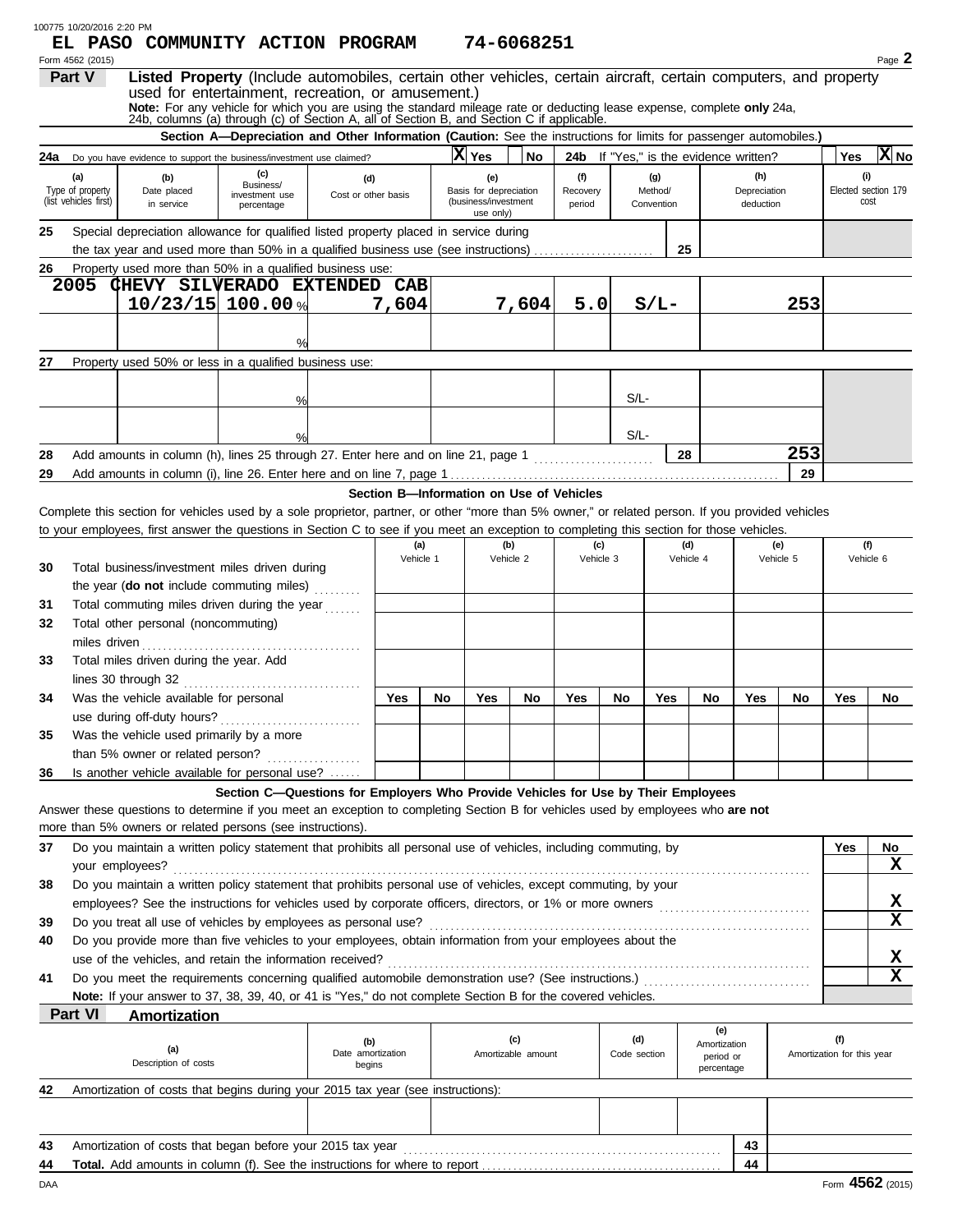# FYE: 12/31/2015 **Form 990, Page 1**

| Asset    | Description                                               | Date<br>In Service   | Cost               | Bus Sec<br>%<br>179 Bonus for Depr | Basis              | PerConv Meth                                   | Prior                      | Current                              |
|----------|-----------------------------------------------------------|----------------------|--------------------|------------------------------------|--------------------|------------------------------------------------|----------------------------|--------------------------------------|
|          | <b>Residential Real Property:</b>                         |                      |                    |                                    |                    |                                                |                            |                                      |
| 39.      | Constructions in Progress                                 | 4/08/15              | 10,671             |                                    | 10,671             | 27 MM S/L                                      | $\mathbf{0}$               | 347                                  |
|          |                                                           |                      | 10,671             |                                    | 10,671             |                                                | $\theta$                   | 347                                  |
|          |                                                           |                      |                    |                                    |                    |                                                |                            |                                      |
|          | <b>Prior MACRS:</b><br>Nino Aguilera Complex              | 1/01/04              | 256,895            |                                    | 256,895            | 27 MM S/L                                      | 102,759                    | 9,341                                |
| 2        | Office Building Complex                                   | 1/01/97              | 60,337             |                                    | 60,337             | 27 MM $S/L$                                    | 39,493                     | 2,194                                |
| 3        | Glenwood Complex                                          | 1/01/99              | 485,100            |                                    | 485.100            | 27<br>MM S/L                                   | 282,240                    | 17,640                               |
| 4<br>5   | Virginia Complex<br>Concepcion Complex                    | 1/01/97<br>1/01/97   | 240,200<br>375,000 |                                    | 240,200<br>375,000 | 27 MM S/L<br>27 MM S/L                         | 157,223<br>245,453         | 8,734<br>13,637                      |
| 6        | <b>Baycourt</b>                                           | 8/01/05              | 525,440            |                                    | 525,440            | 27 MM S/L                                      | 179,923                    | 19,107                               |
| 7        | <b>RHED Building</b>                                      | 11/01/10             | 70,142             |                                    | 70,142             | 27 MM S/L                                      | 10,629                     | 2,550                                |
| 8        | Cypress                                                   | 10/01/06             | 222,844            |                                    | 222,844            | 27 MM S/L                                      | 66,852                     | 8,104                                |
| 17<br>18 | 1994 F250 Pickup<br>1998 Ford E350 Van                    | 2/24/94<br>12/01/97  | 15,404<br>28,323   |                                    | 15,404<br>28,323   | 5 HY 200DB<br>5 HY 200DB                       | 15,404<br>28,323           | $\boldsymbol{0}$<br>$\boldsymbol{0}$ |
| 19       | 1998 Dodge Ram 1500 Pickup                                | 12/23/98             | 20,042             |                                    | 20,042             | 5 HY 200DB                                     | 20,042                     | $\overline{0}$                       |
| 20       | 2002 Chevrolet Silverado 1500 Pickup                      | 8/23/02              | 19,867             | X                                  | 13,907             | 5 HY 200DB                                     | 19,867                     | $\boldsymbol{0}$                     |
| 21<br>36 | 2003 Chevrolet Silverado 1500 Pickup                      | 3/26/03<br>11/30/10  | 17,942<br>18,885   | X<br>X                             | 12,559<br>1,459    | 5 HY 200DB<br>3 HY 200DB                       | 17,942                     | $\theta$                             |
| 37       | TIR1 INFRARED CAMERAS (3)<br>Constructions in Progress    | 12/31/14             | 6,357              |                                    | 6,357              | 27 MM S/L                                      | 17,426<br>$\theta$         | 1,459<br>206                         |
|          |                                                           |                      | 2,362,778          |                                    | 2,334,009          |                                                | 1,203,576                  | 82,972                               |
|          |                                                           |                      |                    |                                    |                    |                                                |                            |                                      |
|          | <b>Other Depreciation:</b>                                |                      |                    |                                    |                    |                                                |                            |                                      |
| 9<br>10  | Nino Aguilera Complex - Land                              | 1/01/04<br>1/01/97   | 16,800<br>40,738   |                                    | 16,800<br>40,738   | $0 -$<br>Land<br>$\overline{0}$<br>Land        | $\mathbf{0}$<br>$\theta$   | $\boldsymbol{0}$<br>$\mathbf{0}$     |
| 11       | Office Building Complex - Land<br>Glenwood Complex - Land | 1/01/99              | 85,500             |                                    | 85,500             | $-$<br>$0 -$<br>Land                           | $\overline{0}$             | $\mathbf{0}$                         |
| 12       | Virginia Complex - Land                                   | 1/01/97              | 46,800             |                                    | 46,800             | $\overline{0}$<br>Land<br>$-$                  | $\theta$                   | $\boldsymbol{0}$                     |
| 13       | Concepcion Complex - Land                                 | 1/01/97              | 55,000             |                                    | 55,000             | Land<br>$0 -$                                  | $\overline{0}$             | $\mathbf{0}$                         |
| 14<br>15 | Baycourt - Land<br>RHED - Land                            | 8/01/05<br>11/01/10  | 80,000<br>29,467   |                                    | 80,000<br>29,467   | $\overline{0}$<br>Land<br>$-$<br>Land<br>$0 -$ | $\theta$<br>$\overline{0}$ | $\boldsymbol{0}$<br>$\theta$         |
| 16       | Cypress - Land                                            | 10/01/06             | 40,000             |                                    | 40,000             | $0 -$<br>Land                                  | $\theta$                   | $\theta$                             |
| 22       | 2010 Dodge Ram 1500 Pickup                                | 3/30/10              | 22,084             |                                    | 22,084             | 5 MO S/L                                       | 20,538                     | 1,546                                |
| 23       | 2009 Chevrolet extended cab pickup                        | 3/09/10              | 20,124             |                                    | 20,124             | 5 MO S/L                                       | 18,917                     | 1,207                                |
| 26<br>27 | 2010 Chevrolet Silverado<br>2010 Chevrolet Silverado      | 9/28/10<br>9/28/10   | 20,223<br>20,223   |                                    | 20,223<br>20,223   | 5 MO S/L<br>5 MO S/L                           | 17,595<br>17,595           | 2,628<br>2,628                       |
| 28       | 2010 Chevrolet Silverado                                  | 9/28/10              | 20,223             |                                    | 20,223             | 5 MO S/L                                       | 17,595                     | 2,628                                |
| 29       | 2010 Chevrolet Silverado                                  | 9/28/10              | 20,223             |                                    | 20,223             | 5 MO S/L                                       | 17,595                     | 2,628                                |
| 30       | 2011 Dodge 1500 Quad ST 4x2                               | 3/17/11              | 22,644             |                                    | 22,644             | 5 MO S/L                                       | 18,178                     | 3,709                                |
| 31<br>32 | MIP Software Upgrade<br>Sage MIP Accounting Software      | 11/24/09<br>11/02/02 | 13,847<br>6,990    | X<br>X                             | 6,923<br>4,893     | 3 MOAmort<br>3 MOAmort                         | 13,847<br>6,990            | $\boldsymbol{0}$<br>$\boldsymbol{0}$ |
| 33       | MIP Software Upgrade                                      | 12/29/04             | 10,740             | X                                  | 5,370              | 3 MOAmort                                      | 10,740                     | $\mathbf{0}$                         |
| 34       | DELL Server, Complete System                              | 12/01/04             | 3,050              | X                                  | 1,525              | 3 MOAmort                                      | 3,050                      | $\theta$                             |
|          | 35 LAN System Installation-Network                        | 12/08/04             | 3,746              | X                                  | 1,873              | 3 MOAmort                                      | 3,746                      | $\boldsymbol{0}$                     |
|          | <b>Total Other Depreciation</b>                           |                      | 578,422            |                                    | 560,633            |                                                | 166,386                    | 16,974                               |
|          | <b>Total ACRS and Other Depreciation</b>                  |                      | 578,422            |                                    | 560,633            |                                                | 166,386                    | 16,974                               |
|          |                                                           |                      |                    |                                    |                    |                                                |                            |                                      |
|          | <b>Listed Property:</b>                                   |                      |                    |                                    |                    |                                                |                            |                                      |
| 38.      | 2005 CHEVY SILVERADO EXTENDED (10/23/15                   |                      | 7,604              |                                    | 7,604              | 5 MO S/L                                       | $\boldsymbol{0}$           | 253                                  |
|          |                                                           |                      | 7,604              |                                    | 7,604              |                                                | $\boldsymbol{0}$           | 253                                  |
|          | <b>Grand Totals</b>                                       |                      | 2,959,475          |                                    | 2,912,917          |                                                | 1,369,962                  | 100,546                              |
|          | <b>Less: Dispositions and Transfers</b>                   |                      | $\theta$           |                                    | $\theta$           |                                                | $\theta$                   | $\theta$                             |
|          | Less: Start-up/Org Expense                                |                      | $\overline{0}$     |                                    | $\boldsymbol{0}$   |                                                | $\boldsymbol{0}$           | $\boldsymbol{0}$                     |
|          | <b>Net Grand Totals</b>                                   |                      | 2,959,475          |                                    | 2,912,917          |                                                | 1,369,962                  | 100,546                              |
|          |                                                           |                      |                    |                                    |                    |                                                |                            |                                      |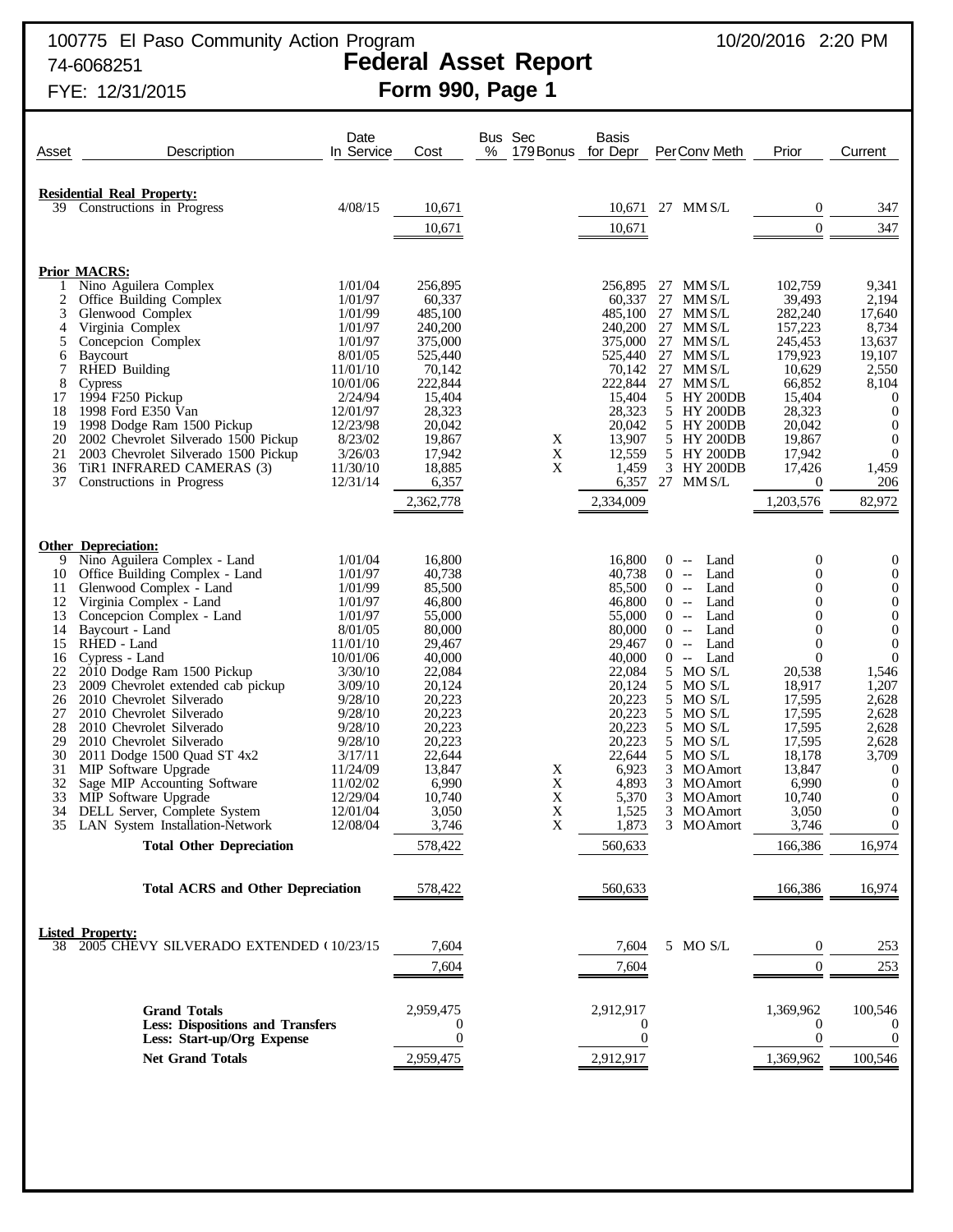# FYE: 12/31/2015 **Form 990, Page 1**

| Asset    | Description                                                       | Date<br>In Service  | Cost              | Bus Sec<br>% |   | <b>Basis</b><br>179 Bonus for Depr | PerConv Meth                                    | Prior                                | Current                              |
|----------|-------------------------------------------------------------------|---------------------|-------------------|--------------|---|------------------------------------|-------------------------------------------------|--------------------------------------|--------------------------------------|
|          |                                                                   |                     |                   |              |   |                                    |                                                 |                                      |                                      |
|          |                                                                   |                     |                   |              |   |                                    |                                                 |                                      |                                      |
|          | <b>Residential Real Property:</b><br>39 Constructions in Progress | 4/08/15             | 10,671            |              |   | 10,671                             | 27 MM S/L                                       | $\boldsymbol{0}$                     | 347                                  |
|          |                                                                   |                     | 10,671            |              |   | 10,671                             |                                                 | $\overline{0}$                       | 347                                  |
|          |                                                                   |                     |                   |              |   |                                    |                                                 |                                      |                                      |
|          |                                                                   |                     |                   |              |   |                                    |                                                 |                                      |                                      |
|          | <b>Prior MACRS:</b>                                               |                     |                   |              |   |                                    |                                                 |                                      |                                      |
| -1<br>2  | Nino Aguilera Complex<br>Office Building Complex                  | 1/01/04<br>1/01/97  | 256,895<br>60,337 |              |   | 256,895<br>60,337                  | 27 MM S/L<br>27<br>MM S/L                       | 102,759<br>39,493                    | 9,341<br>2,194                       |
| 3        | Glenwood Complex                                                  | 1/01/99             | 485,100           |              |   | 485,100                            | 27<br>MM S/L                                    | 282,240                              | 17,640                               |
| 4        | Virginia Complex                                                  | 1/01/97             | 240,200           |              |   | 240,200                            | 27<br>MM S/L                                    | 157,223                              | 8,734                                |
| 5        | Concepcion Complex                                                | 1/01/97             | 375,000           |              |   | 375,000                            | 27<br>MM S/L                                    | 245,453                              | 13,637                               |
| 6        | <b>Baycourt</b>                                                   | 8/01/05             | 525,440           |              |   | 525,440                            | 27<br>MM S/L                                    | 179,923                              | 19,107                               |
| 7        | <b>RHED Building</b>                                              | 11/01/10            | 70,142            |              |   | 70,142                             | 27<br>MM S/L                                    | 10,629                               | 2,550                                |
| 8<br>17  | Cypress<br>1994 F250 Pickup                                       | 10/01/06<br>2/24/94 | 222,844<br>15,404 |              |   | 222,844<br>15,404                  | 27 MM S/L<br>5 HY 200DB                         | 66,852<br>15,404                     | 8,104<br>$\boldsymbol{0}$            |
| 18       | 1998 Ford E350 Van                                                | 12/01/97            | 28,323            |              |   | 28,323                             | 5 HY 200DB                                      | 28,323                               | $\mathbf{0}$                         |
| 19       | 1998 Dodge Ram 1500 Pickup                                        | 12/23/98            | 20,042            |              |   | 20,042                             | 5 HY 200DB                                      | 20,042                               | $\mathbf{0}$                         |
| 20       | 2002 Chevrolet Silverado 1500 Pickup                              | 8/23/02             | 19,867            |              | X | 13,907                             | 5 HY 200DB                                      | 19,867                               | $\mathbf{0}$                         |
| 21       | 2003 Chevrolet Silverado 1500 Pickup                              | 3/26/03             | 17,942            |              | X | 12,559                             | 5 HY 200DB                                      | 17,942                               | $\mathbf{0}$                         |
| 36       | TIR1 INFRARED CAMERAS (3)                                         | 11/30/10            | 18,885            |              | X | 1,459                              | 3 HY 200DB                                      | 17,426                               | 1,459                                |
| 37       | Constructions in Progress                                         | 12/31/14            | 6,357             |              |   | 6,357                              | 27 MM S/L                                       | $\theta$                             | 206                                  |
|          |                                                                   |                     | 2,362,778         |              |   | 2,334,009                          |                                                 | 1,203,576                            | 82,972                               |
|          |                                                                   |                     |                   |              |   |                                    |                                                 |                                      |                                      |
|          | <b>Other Depreciation:</b>                                        |                     |                   |              |   |                                    |                                                 |                                      |                                      |
| 9        | Nino Aguilera Complex - Land                                      | 1/01/04             | 16,800            |              |   | 16,800                             | Land<br>$0 -$                                   | $\mathbf{0}$                         | $\mathbf{0}$                         |
| 10       | Office Building Complex - Land                                    | 1/01/97             | 40,738            |              |   | 40,738                             | $\overline{0}$<br>Land<br>$-$                   | $\boldsymbol{0}$                     | $\boldsymbol{0}$                     |
| 11       | Glenwood Complex - Land                                           | 1/01/99             | 85,500            |              |   | 85,500                             | Land<br>$0 -$                                   | $\boldsymbol{0}$                     | $\boldsymbol{0}$                     |
| 12<br>13 | Virginia Complex - Land<br>Concepcion Complex - Land              | 1/01/97<br>1/01/97  | 46,800<br>55,000  |              |   | 46,800<br>55,000                   | $\overline{0}$<br>Land<br>$--$<br>Land<br>$0 -$ | $\boldsymbol{0}$<br>$\boldsymbol{0}$ | $\boldsymbol{0}$<br>$\boldsymbol{0}$ |
| 14       | Baycourt - Land                                                   | 8/01/05             | 80,000            |              |   | 80,000                             | $\overline{0}$<br>Land<br>$-$                   | $\boldsymbol{0}$                     | $\boldsymbol{0}$                     |
| 15       | RHED - Land                                                       | 11/01/10            | 29,467            |              |   | 29,467                             | Land<br>$0 -$                                   | $\boldsymbol{0}$                     | $\mathbf{0}$                         |
| 16       | Cypress - Land                                                    | 10/01/06            | 40,000            |              |   | 40,000                             | Land<br>$0 -$                                   | $\overline{0}$                       | $\boldsymbol{0}$                     |
| 22       | 2010 Dodge Ram 1500 Pickup                                        | 3/30/10             | 22,084            |              |   | 22,084                             | 5 MO S/L                                        | 20,538                               | 1,546                                |
| 23       | 2009 Chevrolet extended cab pickup                                | 3/09/10             | 20,124            |              |   | 20,124                             | 5 MO S/L                                        | 18,917                               | 1,207                                |
| 26<br>27 | 2010 Chevrolet Silverado<br>2010 Chevrolet Silverado              | 9/28/10<br>9/28/10  | 20,223<br>20,223  |              |   | 20,223<br>20,223                   | 5 MO S/L<br>5 MO S/L                            | 17,595<br>17,595                     | 2,628<br>2,628                       |
| 28       | 2010 Chevrolet Silverado                                          | 9/28/10             | 20,223            |              |   | 20,223                             | 5 MO S/L                                        | 17,595                               | 2,628                                |
| 29       | 2010 Chevrolet Silverado                                          | 9/28/10             | 20,223            |              |   | 20,223                             | 5 MO S/L                                        | 17,595                               | 2,628                                |
| 30       | 2011 Dodge 1500 Quad ST 4x2                                       | 3/17/11             | 22,644            |              |   | 22,644                             | 5 MO S/L                                        | 18,178                               | 3,709                                |
|          | <b>Total Other Depreciation</b>                                   |                     | 540,049           |              |   | 540,049                            |                                                 | 128,013                              | 16,974                               |
|          |                                                                   |                     |                   |              |   |                                    |                                                 |                                      |                                      |
|          | <b>Total ACRS and Other Depreciation</b>                          |                     | 540,049           |              |   | 540,049                            |                                                 | 128,013                              | 16,974                               |
|          |                                                                   |                     |                   |              |   |                                    |                                                 |                                      |                                      |
|          |                                                                   |                     |                   |              |   |                                    |                                                 |                                      |                                      |
|          | <b>Listed Property:</b>                                           |                     |                   |              |   |                                    |                                                 |                                      |                                      |
| 38       | 2005 CHEVY SILVERADO EXTENDED (10/23/15                           |                     | 7,604             |              |   | 7,604                              | 5 MO S/L                                        | $\boldsymbol{0}$                     | 253                                  |
|          |                                                                   |                     | 7,604             |              |   | 7,604                              |                                                 | $\mathbf{0}$                         | 253                                  |
|          |                                                                   |                     |                   |              |   |                                    |                                                 |                                      |                                      |
|          | <b>Grand Totals</b>                                               |                     | 2,921,102         |              |   | 2,892,333                          |                                                 | 1,331,589                            | 100,546                              |
|          | <b>Less: Dispositions and Transfers</b>                           |                     | 0                 |              |   | $\theta$                           |                                                 | $\boldsymbol{0}$                     | $\theta$                             |
|          | <b>Net Grand Totals</b>                                           |                     | 2,921,102         |              |   | 2,892,333                          |                                                 | 1,331,589                            | 100,546                              |
|          |                                                                   |                     |                   |              |   |                                    |                                                 |                                      |                                      |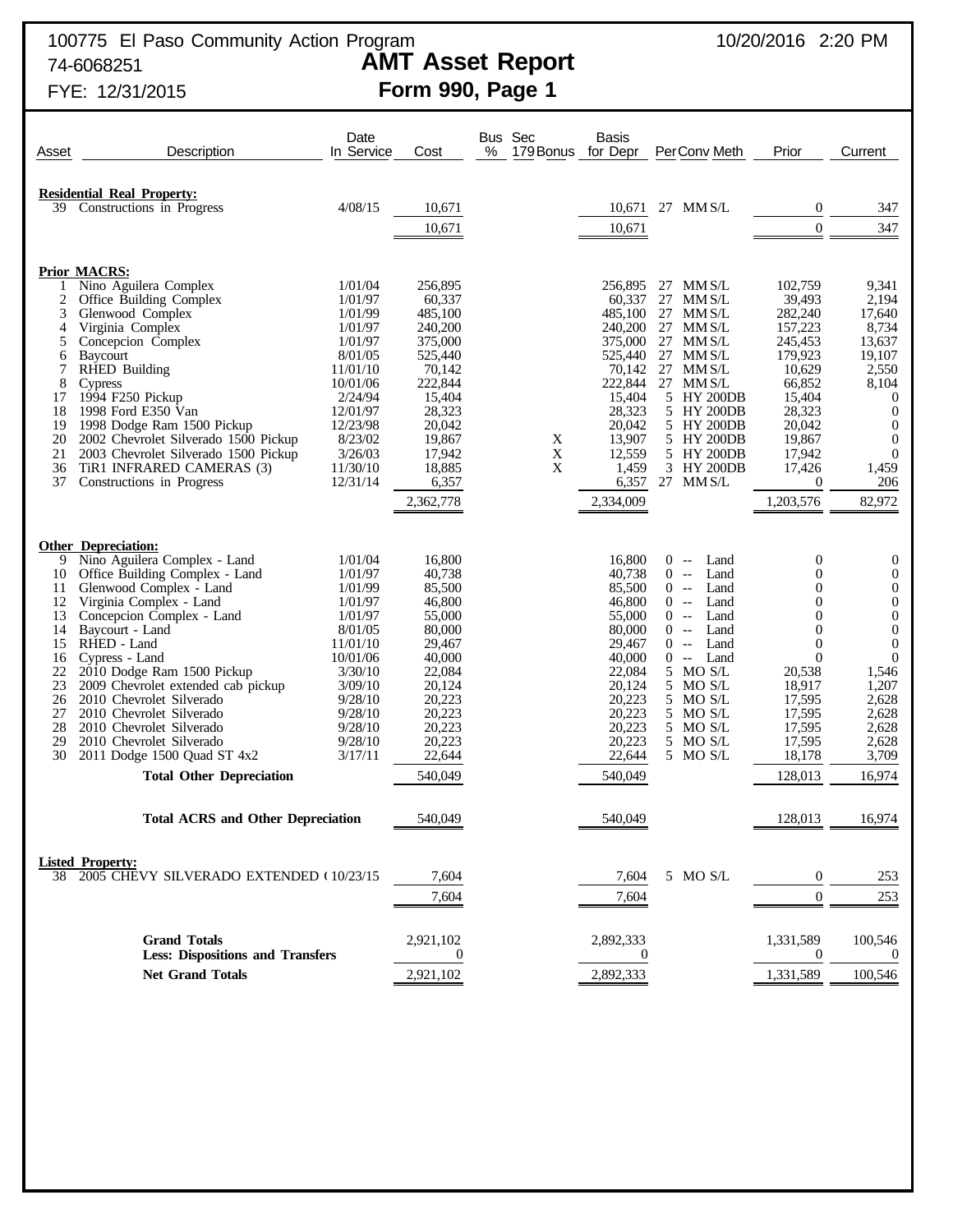FYE: 12/31/2015

| Asset | Description<br>Property<br><b>Activity: Form 990, Page 1</b> | Date In<br>Service | Tax<br>Cost | Bus<br>Pct | Tax Sec<br>179 Exp | Current<br><b>Bonus</b> | Prior<br><b>Bonus</b> | Tax - Basis<br>for Depr |
|-------|--------------------------------------------------------------|--------------------|-------------|------------|--------------------|-------------------------|-----------------------|-------------------------|
| 31    | MIP Software Upgrade                                         | 11/24/09           | 13.847      |            |                    |                         | 6,924                 | 6,923                   |
|       | Sage MIP Accounting Software                                 | 11/02/02           | 6.990       |            |                    |                         | 2,097                 | 4,893                   |
| 33    | MIP Software Upgrade                                         | 12/29/04           | 10.740      |            |                    |                         | 5,370                 | 5,370                   |
|       | 34 DELL Server, Complete System                              | 12/01/04           | 3.050       |            |                    |                         | 1,525                 | 1,525                   |
|       | 35 LAN System Installation-Network                           | 12/08/04           | 3,746       |            |                    |                         | 1,873                 | 1,873                   |
| 20    | 2002 Chevrolet Silverado 1500 Pickup                         | 8/23/02            | 19.867      |            |                    |                         | 5,960                 | 13,907                  |
| 21    | 2003 Chevrolet Silverado 1500 Pickup                         | 3/26/03            | 17,942      |            |                    |                         | 5,383                 | 12,559                  |
| 36    | TiR1 INFRARED CAMERAS (3)                                    | 11/30/10           | 18,885      |            |                    |                         | 17,426                | 1,459                   |
|       |                                                              | Form 990, Page 1   | 95,067      |            |                    |                         | 46,558                | 48,509                  |
|       |                                                              | <b>Grand Total</b> | 95,067      |            | 0                  |                         | 46,558                | 48,509                  |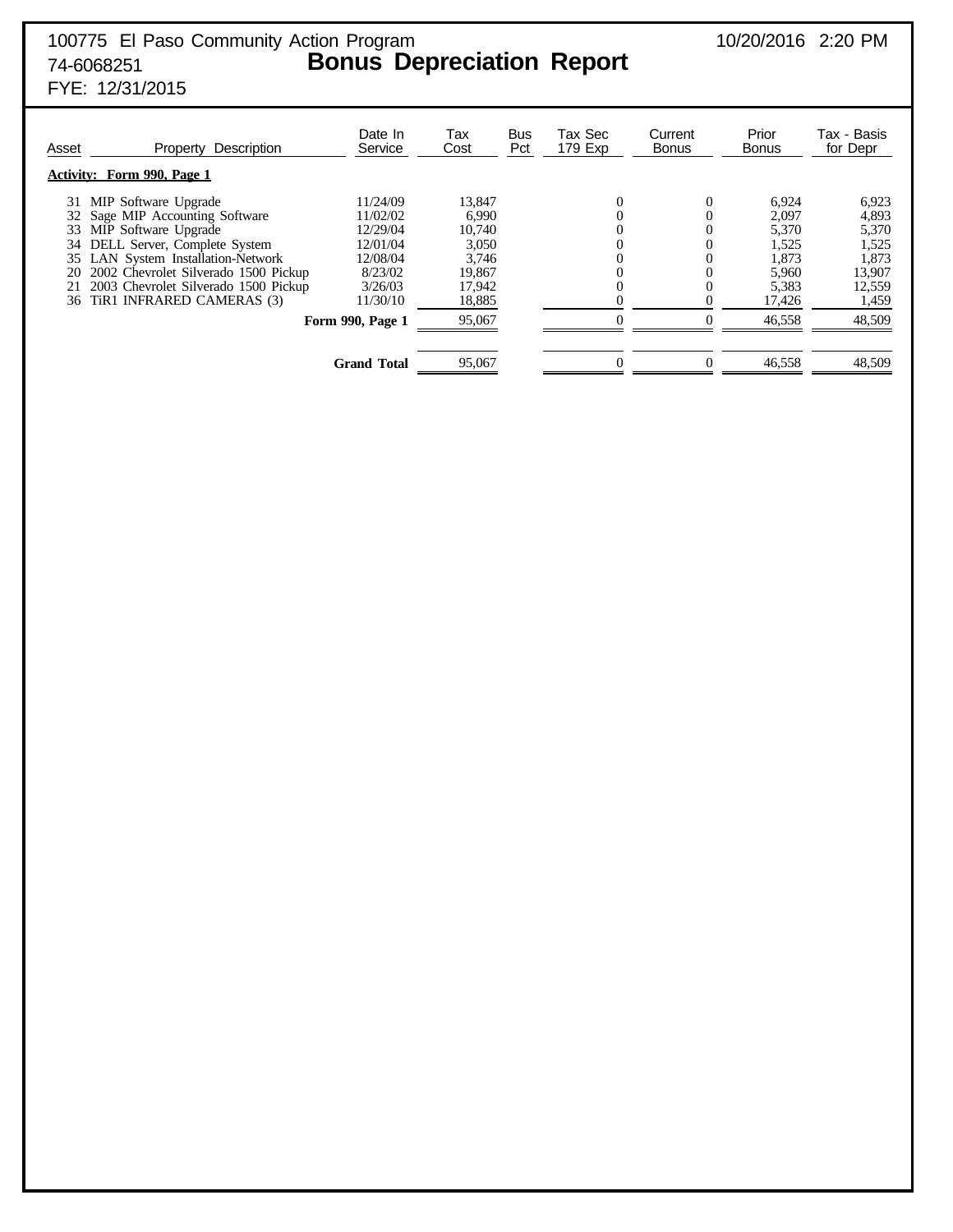| Form   | Unit | Asset                     | Description                          | Tax    | <b>AMT</b> | <b>AMT</b><br>Adjustments/<br>Preferences |
|--------|------|---------------------------|--------------------------------------|--------|------------|-------------------------------------------|
|        |      | <b>MACRS</b> Adjustments: |                                      |        |            |                                           |
| Page 1 |      |                           | Nino Aguilera Complex                | 9,341  | 9,341      |                                           |
| Page 1 |      |                           | Office Building Complex              | 2,194  | 2,194      |                                           |
| Page 1 |      | 3                         | Glenwood Complex                     | 17,640 | 17,640     |                                           |
| Page 1 |      | 4                         | Virginia Complex                     | 8,734  | 8,734      |                                           |
| Page 1 |      | 5                         | Concepcion Complex                   | 13,637 | 13,637     |                                           |
| Page 1 |      | 6                         | Baycourt                             | 19,107 | 19,107     |                                           |
| Page 1 |      | 7                         | RHED Building                        | 2,550  | 2,550      |                                           |
| Page 1 |      | 8                         | <b>Cypress</b>                       | 8,104  | 8,104      |                                           |
| Page 1 |      | 17                        | 1994 F250 Pickup                     |        |            |                                           |
| Page 1 |      | 18                        | 1998 Ford E350 Van                   |        |            |                                           |
| Page 1 |      | 19                        | 1998 Dodge Ram 1500 Pickup           |        |            |                                           |
| Page 1 |      | 20                        | 2002 Chevrolet Silverado 1500 Pickup |        |            |                                           |
| Page 1 |      | 21                        | 2003 Chevrolet Silverado 1500 Pickup |        |            |                                           |
| Page 1 |      | 36                        | TIR1 INFRARED CAMERAS (3)            | 1,459  | 1,459      |                                           |
| Page 1 |      | 37                        | Constructions in Progress            | 206    | 206        |                                           |
| Page 1 |      | 39                        | Constructions in Progress            | 347    | 347        |                                           |
|        |      |                           |                                      | 83,319 | 83,319     |                                           |
|        |      |                           |                                      |        |            |                                           |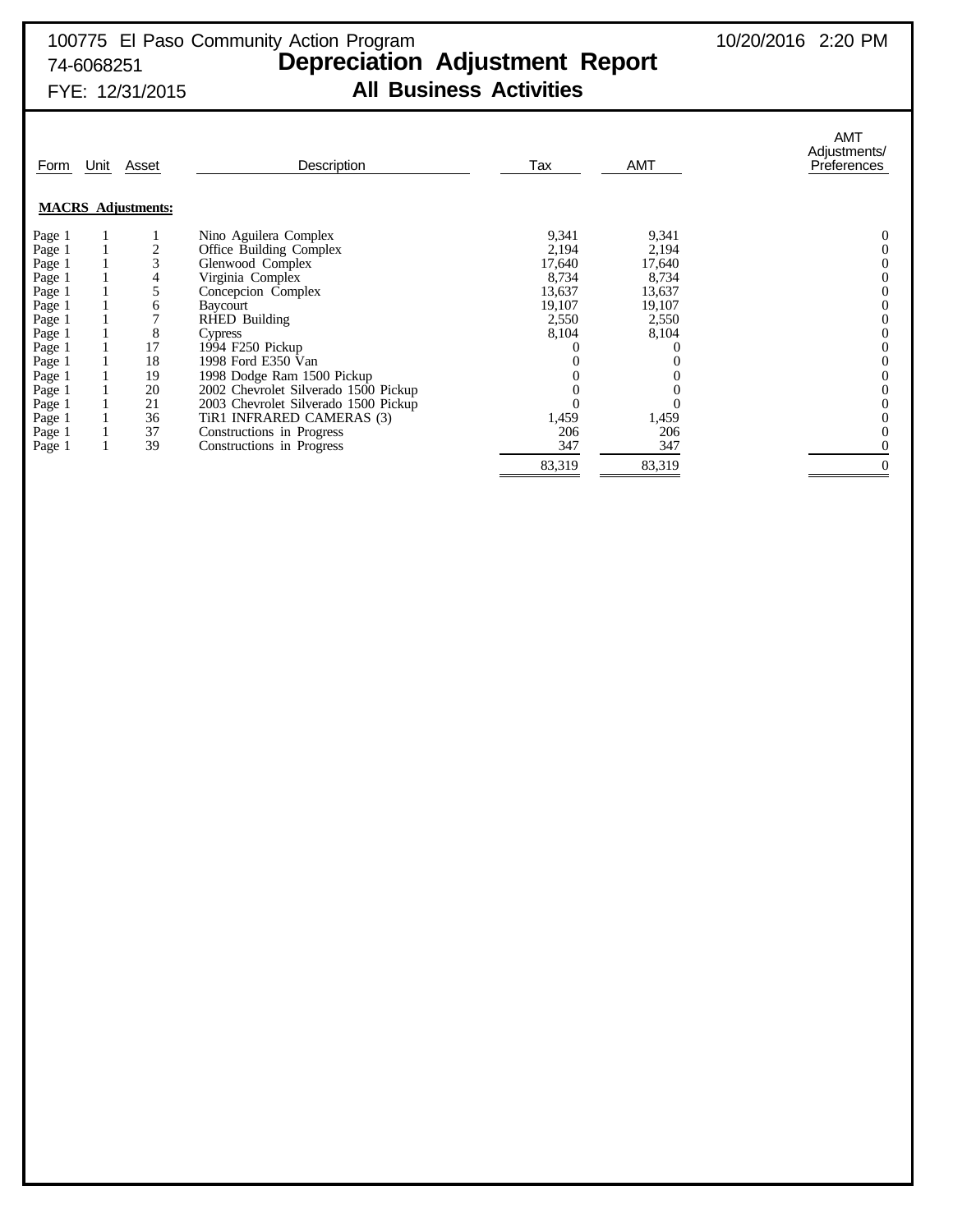| Asset                                                                                                               | Description                                                                                                                                                                                                                                                                                                                                                                                                                                                                                                                                                                                                    | Date In<br>Service                                                                                                                                                                                                              | Cost                                                                                                                                                                                                         | Tax                                                                                                                                                                                                                                    | <b>AMT</b>                                                                                                                                                       |
|---------------------------------------------------------------------------------------------------------------------|----------------------------------------------------------------------------------------------------------------------------------------------------------------------------------------------------------------------------------------------------------------------------------------------------------------------------------------------------------------------------------------------------------------------------------------------------------------------------------------------------------------------------------------------------------------------------------------------------------------|---------------------------------------------------------------------------------------------------------------------------------------------------------------------------------------------------------------------------------|--------------------------------------------------------------------------------------------------------------------------------------------------------------------------------------------------------------|----------------------------------------------------------------------------------------------------------------------------------------------------------------------------------------------------------------------------------------|------------------------------------------------------------------------------------------------------------------------------------------------------------------|
|                                                                                                                     | <b>Prior MACRS:</b>                                                                                                                                                                                                                                                                                                                                                                                                                                                                                                                                                                                            |                                                                                                                                                                                                                                 |                                                                                                                                                                                                              |                                                                                                                                                                                                                                        |                                                                                                                                                                  |
| 1<br>$\overline{c}$<br>3<br>4<br>5<br>6<br>7<br>8<br>17<br>18<br>19<br>20<br>21<br>36<br>37<br>39                   | Nino Aguilera Complex<br>Office Building Complex<br>Glenwood Complex<br>Virginia Complex<br>Concepcion Complex<br>Baycourt<br><b>RHED Building</b><br><b>Cypress</b><br>1994 F250 Pickup<br>1998 Ford E350 Van<br>1998 Dodge Ram 1500 Pickup<br>2002 Chevrolet Silverado 1500 Pickup<br>2003 Chevrolet Silverado 1500 Pickup<br>TiR1 INFRARED CAMERAS (3)<br>Constructions in Progress<br>Constructions in Progress                                                                                                                                                                                            | 1/01/04<br>1/01/97<br>1/01/99<br>1/01/97<br>1/01/97<br>8/01/05<br>11/01/10<br>10/01/06<br>2/24/94<br>12/01/97<br>12/23/98<br>8/23/02<br>3/26/03<br>11/30/10<br>12/31/14<br>4/08/15                                              | 256,895<br>60,337<br>485,100<br>240,200<br>375,000<br>525,440<br>70,142<br>222,844<br>15,404<br>28,323<br>20,042<br>19,867<br>17,942<br>18,885<br>6,357<br>10,671                                            | 9,342<br>2,194<br>17,640<br>8,735<br>13,636<br>19,107<br>2,551<br>8.103<br>0<br>$\boldsymbol{0}$<br>0<br>$\mathbf{0}$<br>0<br>$\boldsymbol{0}$<br>231<br>388                                                                           | 9,342<br>2.194<br>17,640<br>8,735<br>13,636<br>19,107<br>2,551<br>8,103<br>0<br>$\boldsymbol{0}$<br>0<br>$\boldsymbol{0}$<br>0<br>$\boldsymbol{0}$<br>231<br>388 |
|                                                                                                                     |                                                                                                                                                                                                                                                                                                                                                                                                                                                                                                                                                                                                                |                                                                                                                                                                                                                                 | 2,373,449                                                                                                                                                                                                    | 81,927                                                                                                                                                                                                                                 | 81,927                                                                                                                                                           |
|                                                                                                                     | <b>Other Depreciation:</b>                                                                                                                                                                                                                                                                                                                                                                                                                                                                                                                                                                                     |                                                                                                                                                                                                                                 |                                                                                                                                                                                                              |                                                                                                                                                                                                                                        |                                                                                                                                                                  |
| 9<br>10<br>11<br>12<br>13<br>14<br>15<br>16<br>22<br>23<br>26<br>27<br>28<br>29<br>30<br>31<br>32<br>33<br>34<br>35 | Nino Aguilera Complex - Land<br>Office Building Complex - Land<br>Glenwood Complex - Land<br>Virginia Complex - Land<br>Concepcion Complex - Land<br>Baycourt - Land<br>RHED - Land<br>Cypress - Land<br>2010 Dodge Ram 1500 Pickup<br>2009 Chevrolet extended cab pickup<br>2010 Chevrolet Silverado<br>2010 Chevrolet Silverado<br>2010 Chevrolet Silverado<br>2010 Chevrolet Silverado<br>2011 Dodge 1500 Quad ST 4x2<br>MIP Software Upgrade<br>Sage MIP Accounting Software<br>MIP Software Upgrade<br>DELL Server, Complete System<br>LAN System Installation-Network<br><b>Total Other Depreciation</b> | 1/01/04<br>1/01/97<br>1/01/99<br>1/01/97<br>1/01/97<br>8/01/05<br>11/01/10<br>10/01/06<br>3/30/10<br>3/09/10<br>9/28/10<br>9/28/10<br>9/28/10<br>9/28/10<br>3/17/11<br>11/24/09<br>11/02/02<br>12/29/04<br>12/01/04<br>12/08/04 | 16,800<br>40,738<br>85,500<br>46,800<br>55,000<br>80,000<br>29,467<br>40,000<br>22,084<br>20,124<br>20,223<br>20,223<br>20,223<br>20,223<br>22,644<br>13,847<br>6,990<br>10,740<br>3,050<br>3,746<br>578,422 | 0<br>0<br>$\boldsymbol{0}$<br>0<br>$\boldsymbol{0}$<br>0<br>$\boldsymbol{0}$<br>0<br>$\boldsymbol{0}$<br>0<br>$\boldsymbol{0}$<br>0<br>$\overline{0}$<br>0<br>757<br>0<br>$\mathbf{0}$<br>0<br>$\mathbf{0}$<br>$\boldsymbol{0}$<br>757 | 0<br>$\theta$<br>0<br>0<br>0<br>0<br>0<br>0<br>0<br>0<br>0<br>$\mathbf{0}$<br>$\mathbf{0}$<br>$\mathbf{0}$<br>757<br>0<br>0<br>0<br>$\overline{0}$<br>0<br>757   |
|                                                                                                                     | <b>Total ACRS and Other Depreciation</b>                                                                                                                                                                                                                                                                                                                                                                                                                                                                                                                                                                       |                                                                                                                                                                                                                                 | 578,422                                                                                                                                                                                                      | 757                                                                                                                                                                                                                                    | 757                                                                                                                                                              |
|                                                                                                                     | <b>Listed Property:</b>                                                                                                                                                                                                                                                                                                                                                                                                                                                                                                                                                                                        |                                                                                                                                                                                                                                 |                                                                                                                                                                                                              |                                                                                                                                                                                                                                        |                                                                                                                                                                  |
| 38                                                                                                                  | 2005 CHEVY SILVERADO EXTENDED CAB 10/23/15                                                                                                                                                                                                                                                                                                                                                                                                                                                                                                                                                                     |                                                                                                                                                                                                                                 | 7,604<br>7,604                                                                                                                                                                                               | 1,521<br>1,521                                                                                                                                                                                                                         | 1,521<br>1,521                                                                                                                                                   |
|                                                                                                                     | <b>Grand Totals</b>                                                                                                                                                                                                                                                                                                                                                                                                                                                                                                                                                                                            |                                                                                                                                                                                                                                 | 2,959,475                                                                                                                                                                                                    | 84,205                                                                                                                                                                                                                                 | 84,205                                                                                                                                                           |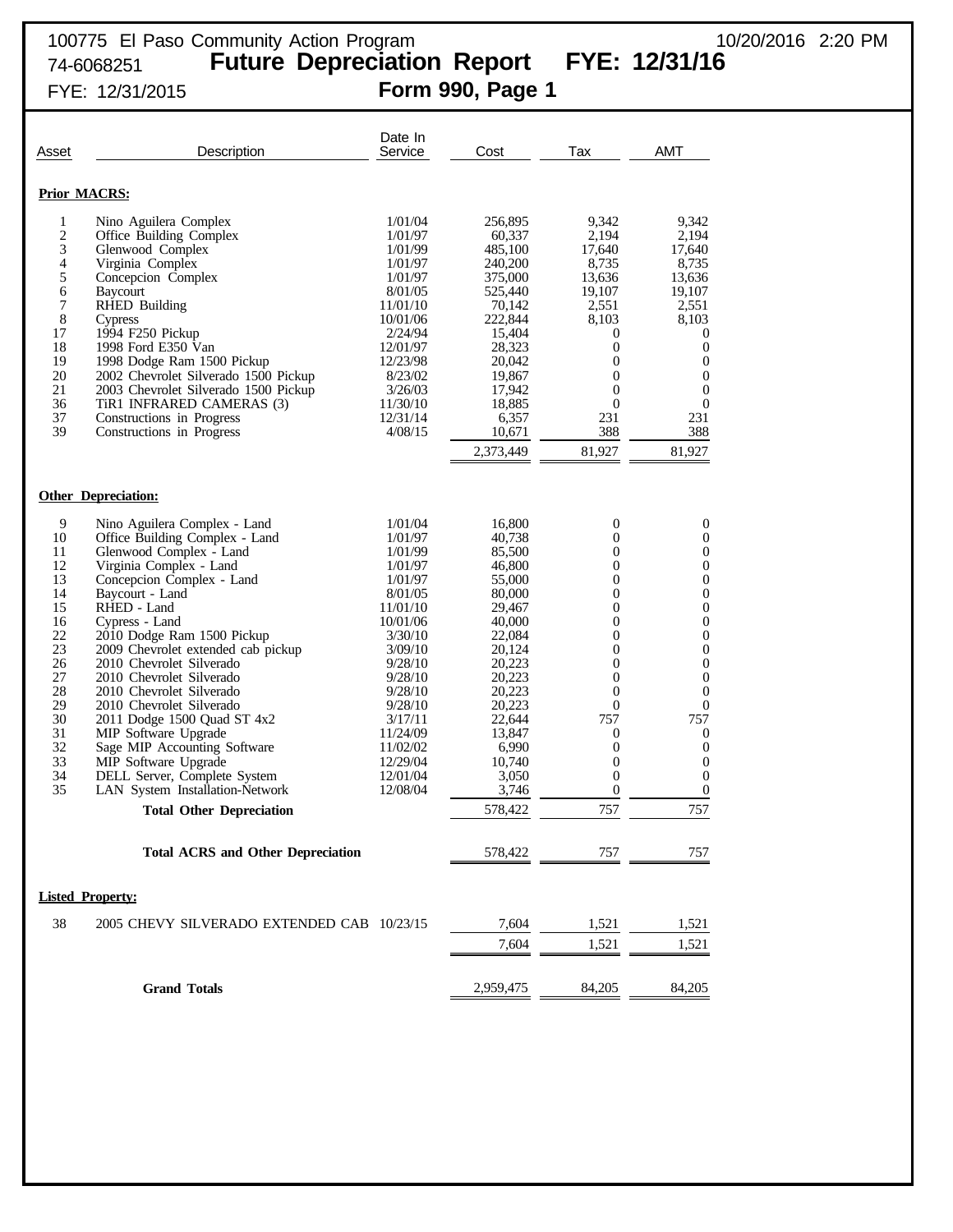| Form 990                                     |                                                 |                           | <b>Tax Return History</b> |           |           | 2015                                         |
|----------------------------------------------|-------------------------------------------------|---------------------------|---------------------------|-----------|-----------|----------------------------------------------|
| EL PASO<br>Name                              | COMMUNITY ACTION PROGRAM<br>PROJECT BRAVO, INC. |                           |                           |           |           | Employer Identification Number<br>74-6068251 |
|                                              | 2011                                            | 2012                      | 2013                      | 2014      | 2015      | 2016                                         |
| Contributions, gifts, grants                 | 14,510,629                                      | 9,549,843                 | 10,693,903                | 8,381,587 | 7,542,785 |                                              |
|                                              |                                                 |                           |                           |           |           |                                              |
| Program service revenue                      | 193,703                                         | 188,211                   | 201,536                   | 192,101   | 193,974   |                                              |
|                                              |                                                 |                           |                           | $-1,900$  |           |                                              |
|                                              | $\overline{54}$                                 | 50                        | 43                        | 38        | 38        |                                              |
| Fundraising revenue (income/loss) [1] [2012] |                                                 |                           |                           | $-4,728$  |           |                                              |
|                                              |                                                 |                           |                           |           |           |                                              |
|                                              | 15,085                                          |                           | 34,667                    |           |           |                                              |
|                                              |                                                 | 9,738,104                 | 10,930,149                | 8,567,098 | 7,736,797 |                                              |
|                                              |                                                 |                           |                           | 6,162,075 | 5,515,359 |                                              |
|                                              |                                                 |                           |                           |           |           |                                              |
|                                              |                                                 |                           |                           | 154,212   |           |                                              |
|                                              |                                                 | 2,090,052                 | 1,775,200                 | 1,474,170 | 1,564,646 |                                              |
|                                              |                                                 |                           |                           | 25,970    | 21,328    |                                              |
|                                              |                                                 |                           |                           | 322,797   | 263,769   |                                              |
|                                              | 124,510                                         | 124,882                   | 120,127                   | 111,431   | 100,552   |                                              |
|                                              | 12,059,167                                      | 7,464,424                 | $\overline{9}$ , 053, 333 | 273,547   | 245,808   |                                              |
|                                              | 14,720,006                                      | 9,679,358                 | 10,948,660                | 8,524,202 | 7,711,462 |                                              |
|                                              | $-535$                                          | 58,746                    | $-18,511$                 | 42,896    | 25,335    |                                              |
|                                              |                                                 |                           |                           |           |           |                                              |
|                                              |                                                 | 9,738,104                 | 10,930,149                | 8,567,098 | 7,736,797 |                                              |
|                                              |                                                 |                           |                           |           |           |                                              |
|                                              |                                                 |                           |                           | 190,239   | 194,012   |                                              |
|                                              | 5,028,930                                       | $\overline{3}$ , 586, 752 | 3,769,264                 | 2,184,940 | 2,100,880 |                                              |
|                                              | 4,033,408                                       | 2,532,484                 | 2,733,507                 | 1,104,387 | 994,992   |                                              |
| Net Fund Balances                            | 995,522                                         | 1,054,268                 | 1,035,757                 | 1,080,553 | 1,105,888 |                                              |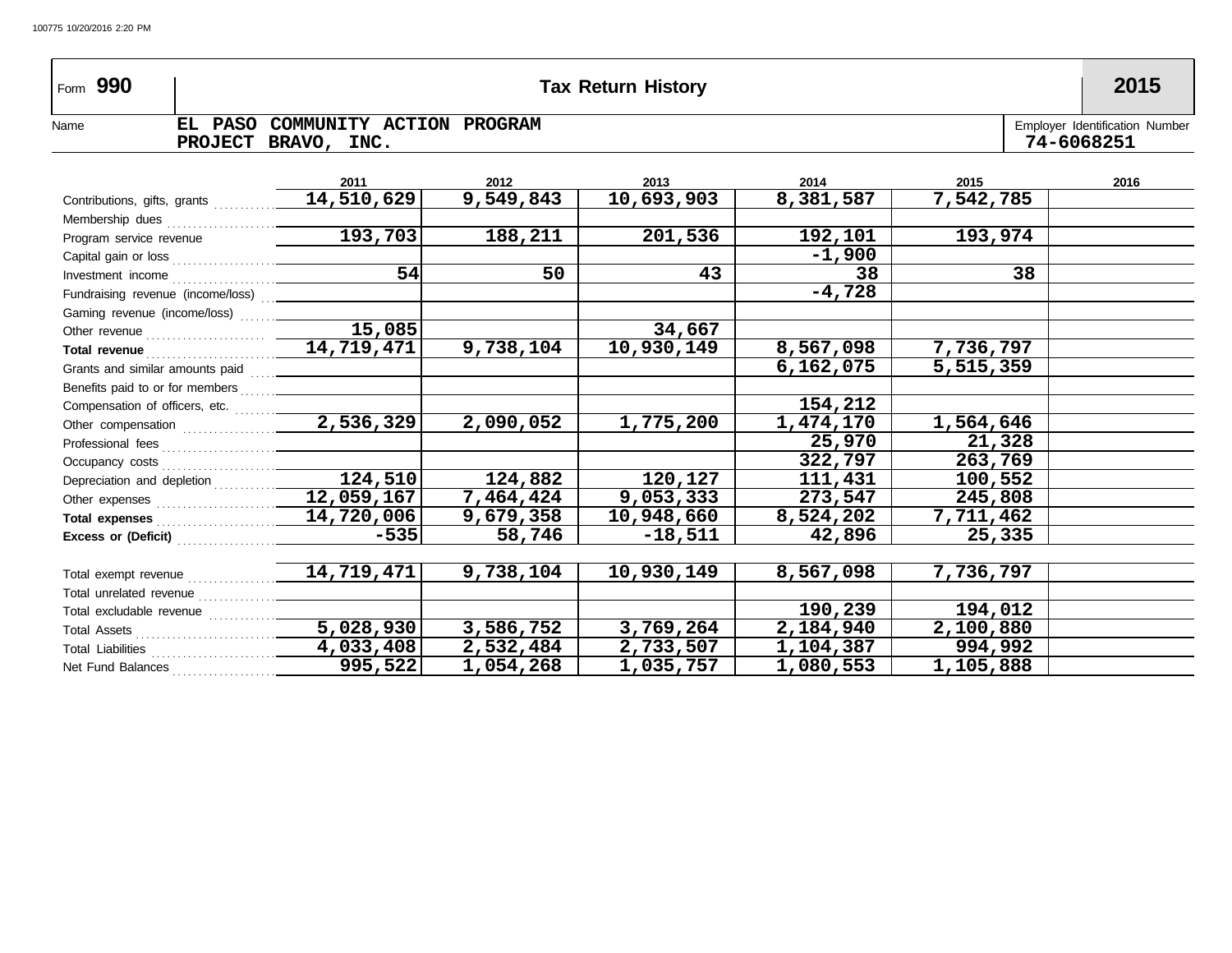| 100775 El Paso Community Action Program |                           | 10/20/2016 2:20 PM |  |
|-----------------------------------------|---------------------------|--------------------|--|
| 74-6068251                              | <b>Federal Statements</b> |                    |  |
| FYE: 12/31/2015                         |                           |                    |  |
|                                         |                           |                    |  |

| <b>Description</b> |        |                                      |       |                                            |                        |
|--------------------|--------|--------------------------------------|-------|--------------------------------------------|------------------------|
|                    | Amount | Unrelated<br>Business Code Code Code |       | Exclusion Postal Acquired after<br>6/30/75 | US<br>Obs $(\$$ or $%$ |
| INTEREST INCOME    | 38     |                                      | 14 TX |                                            |                        |
| TOTAL              | 38     |                                      |       |                                            |                        |

**Taxable Interest on Investments**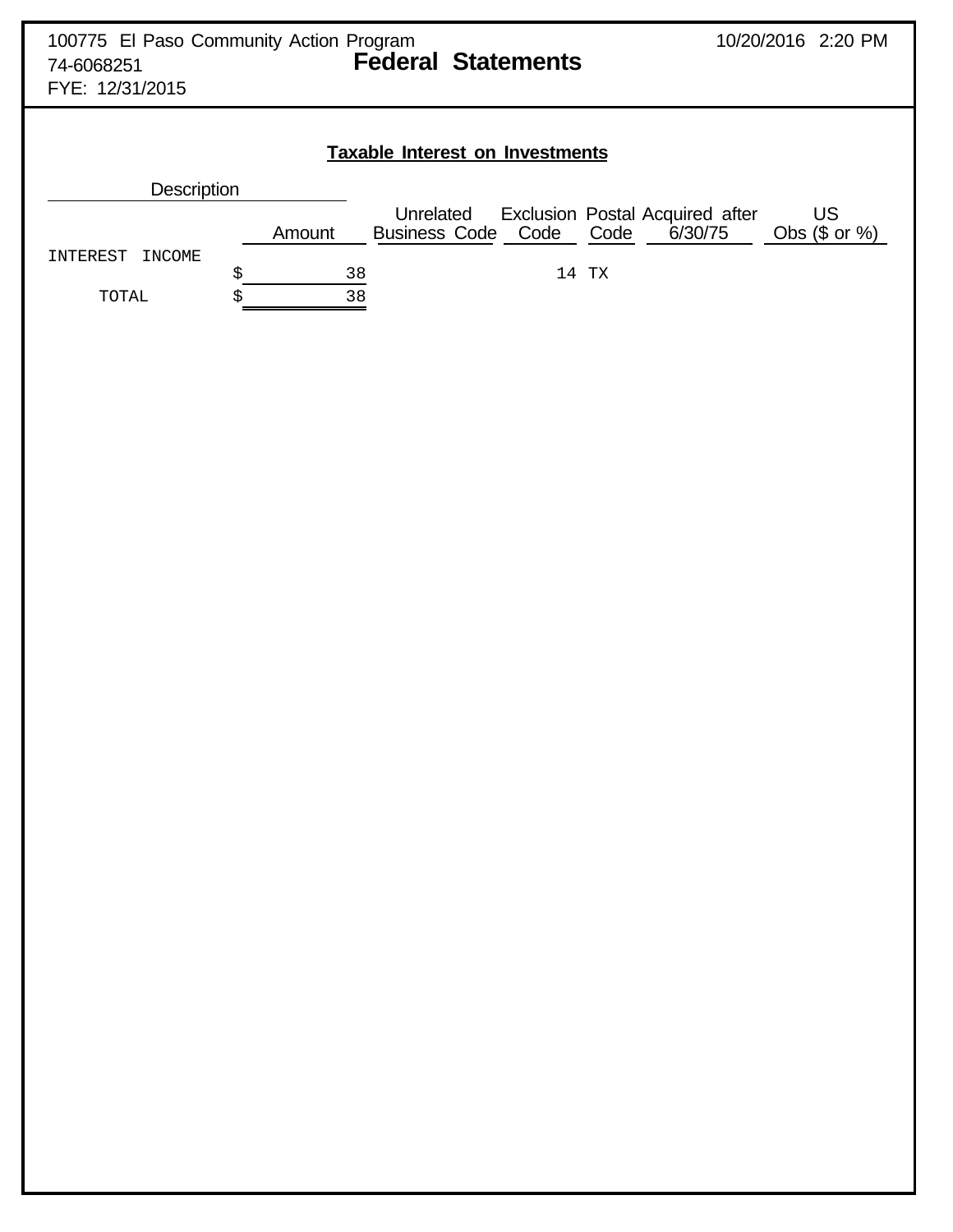FYE: 12/31/2015

| Form 990, Part IX, Line 11g - Other Fees for Service (Non-employee) |  |                          |  |                    |  |                         |  |                 |  |  |  |
|---------------------------------------------------------------------|--|--------------------------|--|--------------------|--|-------------------------|--|-----------------|--|--|--|
| <b>Description</b>                                                  |  | Total<br><b>Expenses</b> |  | Program<br>Service |  | Management &<br>General |  | Fund<br>Raising |  |  |  |
| CONTRACTED<br>SERVICES<br>CONSULTANTS                               |  | 11,771<br>90             |  | 1,851<br>51        |  | 9,920<br>39             |  |                 |  |  |  |
| TOTAL                                                               |  | 11,861                   |  | 1,902              |  | 9,959                   |  |                 |  |  |  |

## **Form 990, Part IX, Line 24e - All Other Expenses**

| <b>Description</b>         | Total<br>Expenses | Program<br>Service | Management &<br>General | Fund<br>Raising |
|----------------------------|-------------------|--------------------|-------------------------|-----------------|
| LATE FEES & PENALTIES      | 1,039             | 596                | 443                     |                 |
| OUTREACH & EDUCATION       | 889               | 510                | 379                     |                 |
| EMPLOYMENT<br>VERIFICATION | 777               | 446                | 331                     |                 |
| LICENSES & PERMITS         | 716               | 411                | 305                     |                 |
| BANK CHARGES               | 102               | 59                 | 43                      |                 |
| BAD DEBT<br>EXPENSE        | 12                |                    |                         |                 |
| TOTAL                      | 3,535             | 2,022              | 1,513                   |                 |